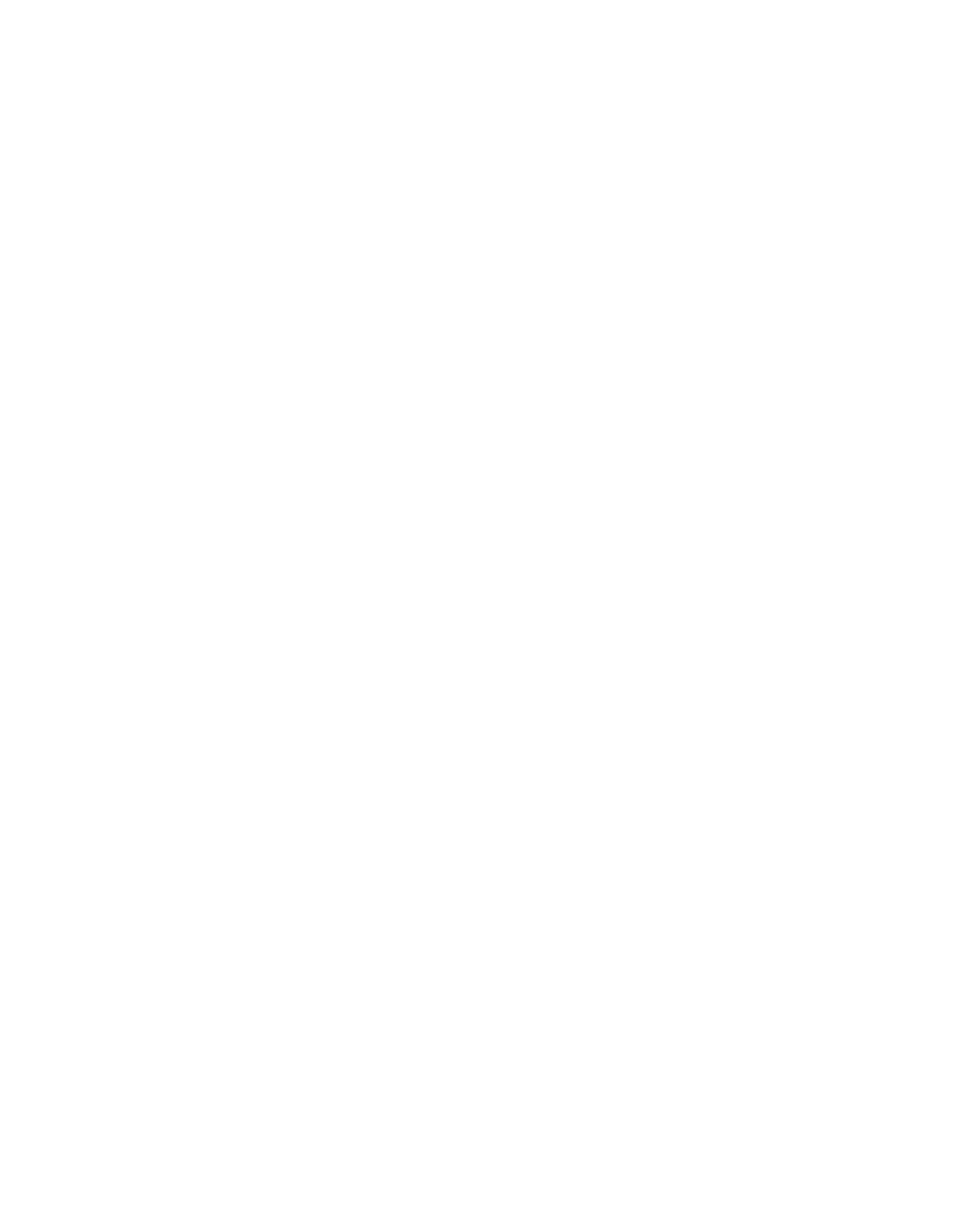# **ALTERNATIVE CHILDCARE GUIDELINES**

*on*

Community-Based Childcare, Reunification and Reintegration Program, Foster Care, Adoption and Institutional Care Service

> **Federal Democratic Republic of Ethiopia Ministry of Women's Affairs Addis Ababa - May, 2009**

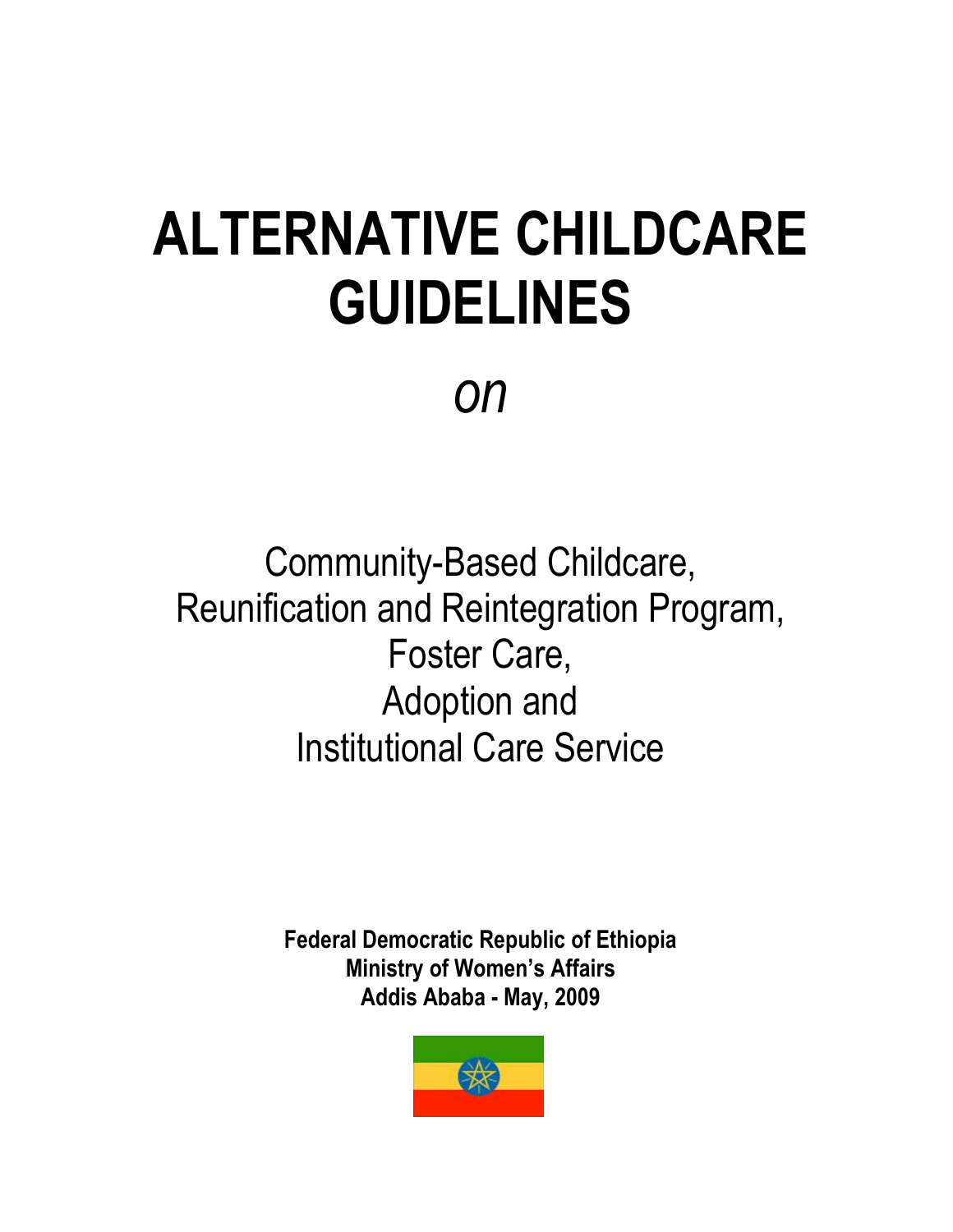Addis Ababa – June 2009

*These Alternative Childcare Guidelines have been updated in the framework of the "Program in Support of Children and Adolescents Living in Vulnerable Circumstances", funded by the Italian Development Cooperation.* 

## **PROGRAM IN SUPPORT OF CHILDREN AND ADOLESCENTS IN VULNERABLE CIRCUMSTANCES**



Ministry of Women's Affairs



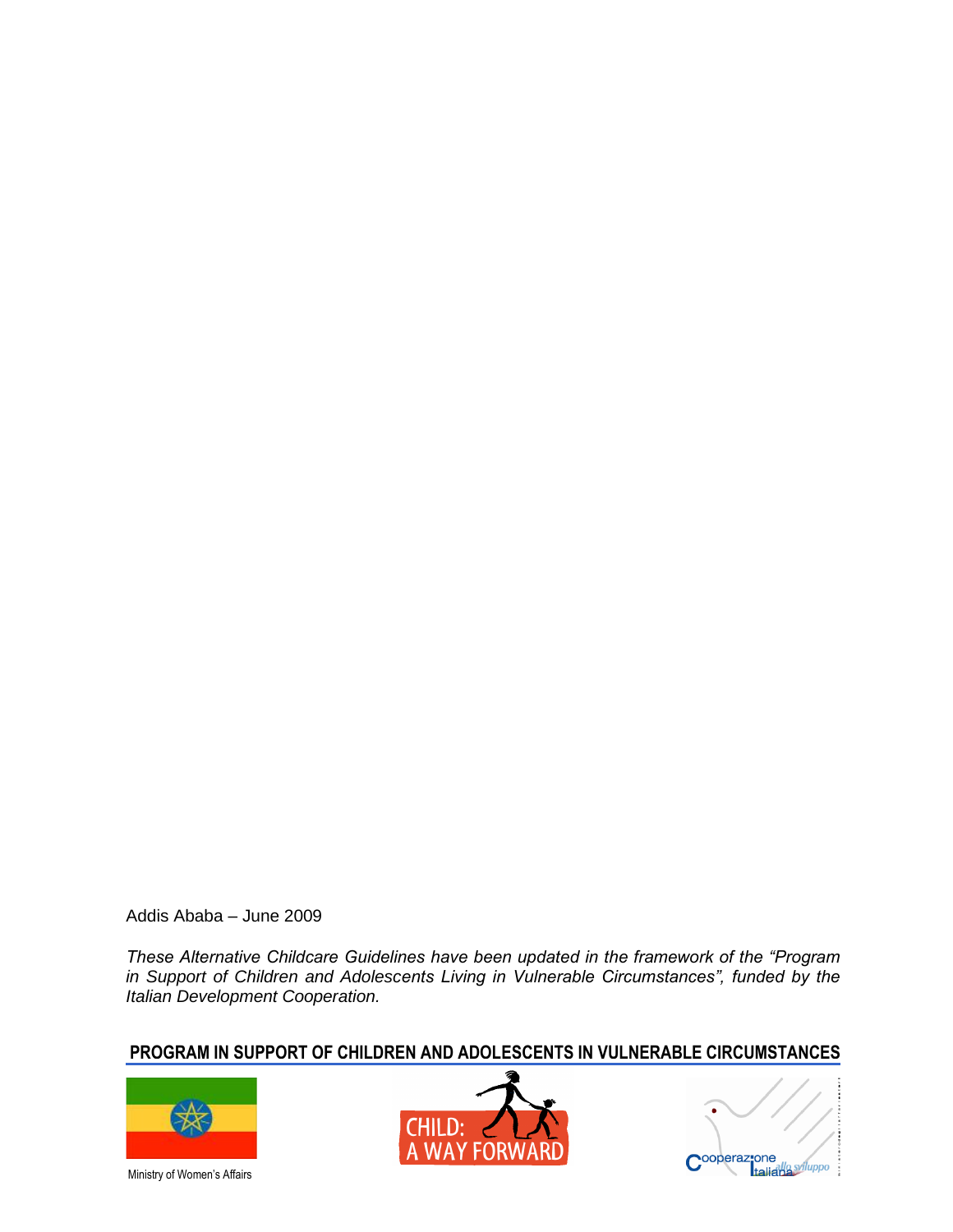|                                                                 | <b>PAGE</b> |
|-----------------------------------------------------------------|-------------|
|                                                                 |             |
|                                                                 |             |
|                                                                 |             |
|                                                                 |             |
|                                                                 |             |
|                                                                 |             |
|                                                                 |             |
|                                                                 |             |
|                                                                 |             |
| SECTION -II: ALTERNATIVE CHILDCARE GUIDELINES 14                |             |
|                                                                 |             |
| Guideline on Reunification and Reintegration Program21          |             |
|                                                                 |             |
|                                                                 |             |
|                                                                 |             |
| SECTION - III: ESTABLISHMENT, CODE OF ETHICS AND MONITORING AND |             |
|                                                                 |             |
| Establishment and Licensing of Childcare Organizations64        |             |
|                                                                 |             |
|                                                                 |             |
|                                                                 |             |
|                                                                 |             |
|                                                                 |             |
|                                                                 |             |

# **TABLE OF CONTENTS**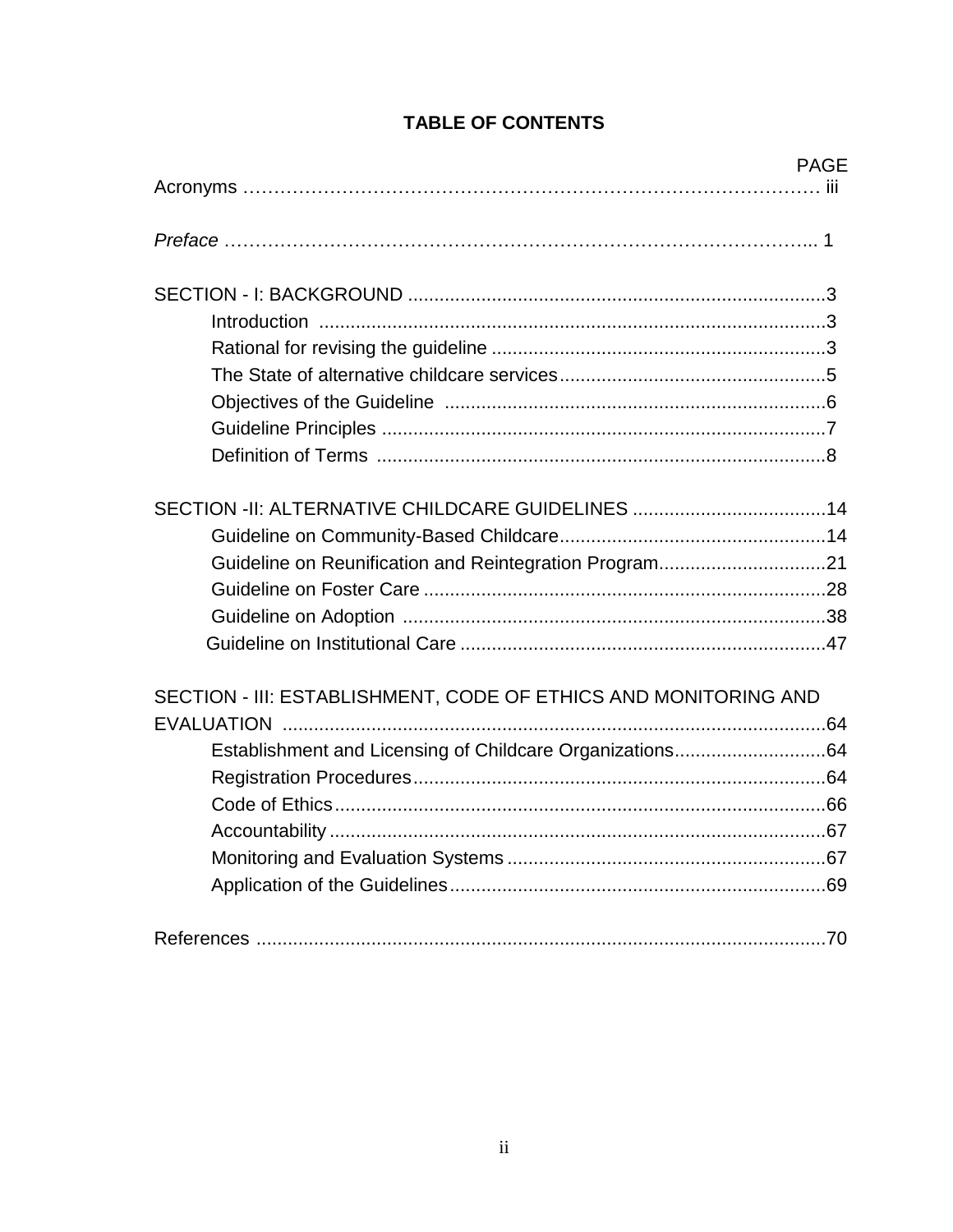## **ACRONYMS**

| <b>AIDS</b>   | <b>Acquired Immunodeficiency Syndrome</b>                   |
|---------------|-------------------------------------------------------------|
| <b>ASPO</b>   | <b>Adoption Service Provider Organization</b>               |
| <b>BoLSA</b>  | <b>Bureau of Labour and Social Affairs</b>                  |
| <b>BoWA</b>   | <b>Bureau of Women's Affairs</b>                            |
| <b>CBO</b>    | Community-Based Organization                                |
| <b>CBCCO</b>  | <b>Community-Based Childcare Organization</b>               |
| <b>FDRE</b>   | <b>Federal Democratic Republic of Ethiopia</b>              |
| <b>IDC</b>    | <b>Italian Development Cooperation</b>                      |
| IGA           | <b>Income Generating Activities</b>                         |
| <b>HIV</b>    | Human Immunodeficiency Virus                                |
| MoFA          | Ministry of Foreign Affairs                                 |
| MoJ           | Ministry of Justice                                         |
| <b>MoLSA</b>  | Ministry of Labor and Social Affairs                        |
| <b>MoWA</b>   | Ministry of Women's Affairs                                 |
| <b>NGO</b>    | Non-Governmental Organization                               |
| <b>NPA</b>    | National Plan of Action for Children (2003-2010 and beyond) |
| <b>OVC</b>    | Orphans and Vulnerable Children                             |
| <b>UN</b>     | <b>United Nations</b>                                       |
| <b>UNCRC</b>  | United Nations Convention on the Rights of the Child        |
| <b>UNICEF</b> | United Nations Children's Fund                              |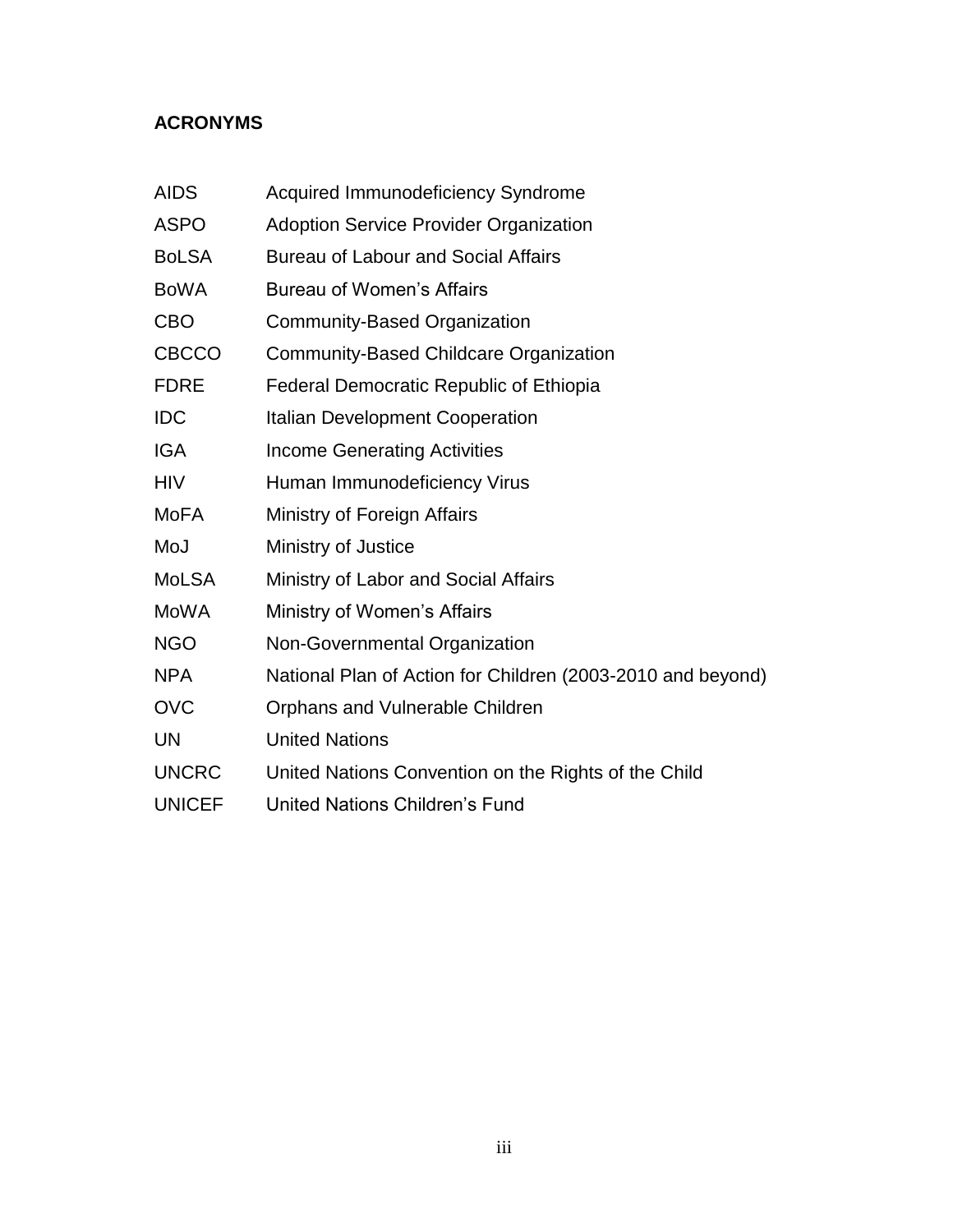## *Preface*

*A child should grow up in a family environment in an atmosphere of happiness, love*  and understanding for his/her full and harmonious development. However, where a *child is temporarily or permanently deprived of his/her family environment the child is entitled to special protection and assistance. The Government is responsible for providing appropriate non-institutional or institutional alternative care to such children, with or through Government and other duly authorized institutions in accordance with its national laws. It is also the role of the Government to regulate and supervise the provisions of alternative care to children and ensure the safety, well-being and development of the children who are receiving alternative care.* 

*In 2001, the Ministry of Labor and Social Affairs, the then responsible Ministry for the Implementation of the Convention on the Rights of the Child, intending to enhance the protection and well-being of children who are in need of alternative care prepared Guidelines on Alternative Childcare Programs. The Guidelines were prepared for wide dissemination and implementation among all concerned with alternative childcare.*

*In 2008, the Ministry of Women's Affairs - the present governmental body which is in charge of children's affairs - conducted an assessment to evaluate the effectiveness of the Guidelines. The outcome of the assessment indicated the need for revision and updating of the Guidelines. Accordingly, the 2001 Alternative Childcare Guidelines are revised pursuant to The Convention on the Rights of the Child, the African Charter on the Rights and Welfare of the Child, the laws of the country and in consultation with childcare institutions, concerned professionals and children.* 

*The revised Guidelines among others provide the minimum conditions for services where Government, non-governmental, religious and other institutions who are giving alternative childcare should adhere to. It outlines measures and good practices to support, care and protect children without parental care in institution or outside of institution within the economic, social and political context of the country.* 

Given the dire poverty and ever increasing number of children left without parental *care due to HIV/AIDS pandemic, natural and manmade disaster, the role of alternative childcare is not negligible. But institutional care should be taken as a last measure. It should not aim to become a permanent residence, nor should it encourage such thoughts to form in the minds of the children under its care. It should strive to provide effective alternative care – adoption, domestic and intercountry, community care, reintegration and reunification – before the children reach the age of maturity. Furthermore, all actions of the childcare institutions with in the scope of these Guidelines must be made in line with the principles of the best interests of the child, non-discrimination, survival and development and participation of the children needing the service.*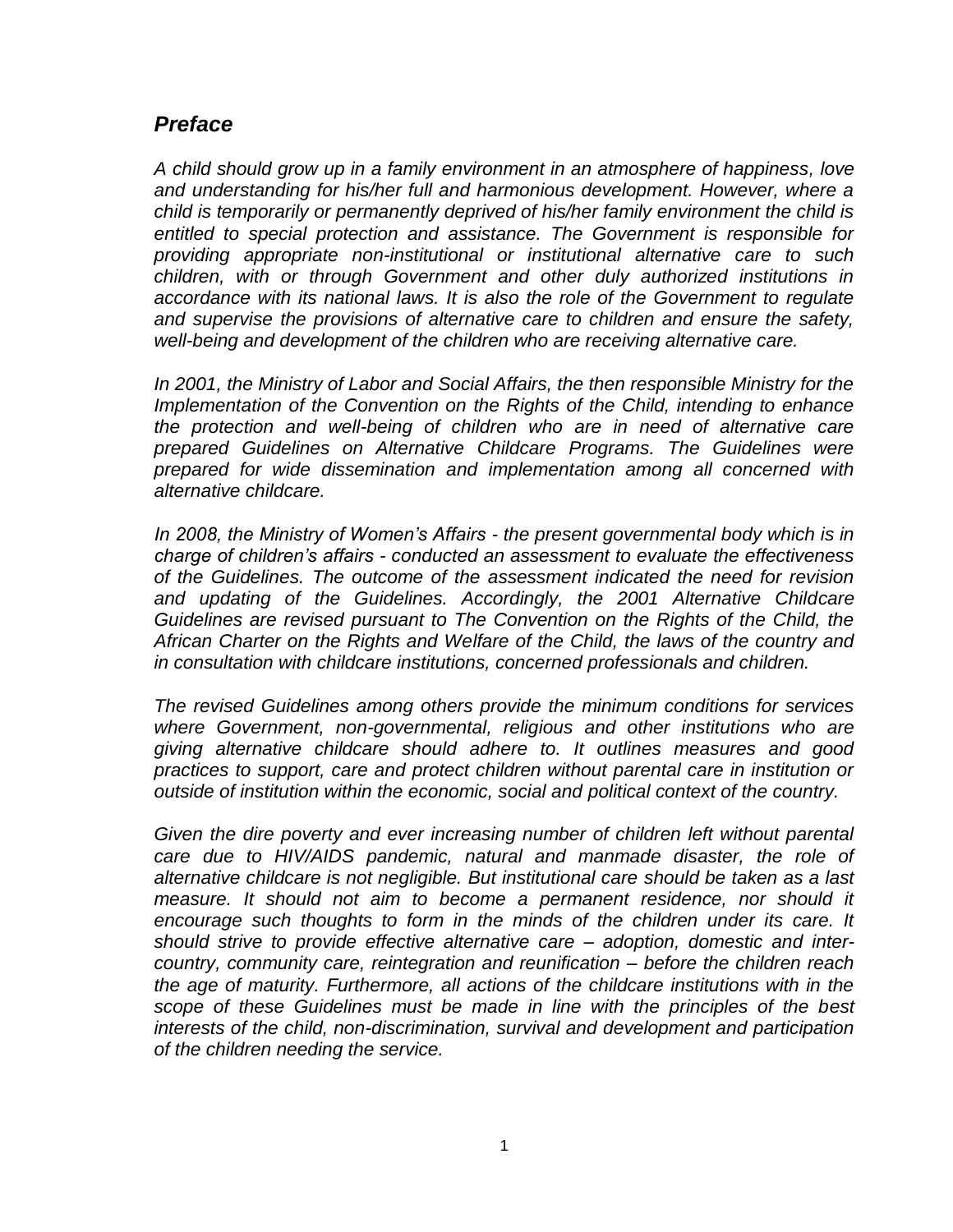*I am confident that these Guidelines will be useful frameworks to protect the rights and needs of children without parental care, orphan and vulnerable children, separated children and will support Government and non-governmental childcare institutions in their work.* 

*A happy childhood is a strong foundation for today's child mental, physical, emotional and psychological development and for tomorrow strong societies.*

> Mufriat Kemal Minister, Ministry of Women's Affairs

Addis Ababa, Ethiopia June 2009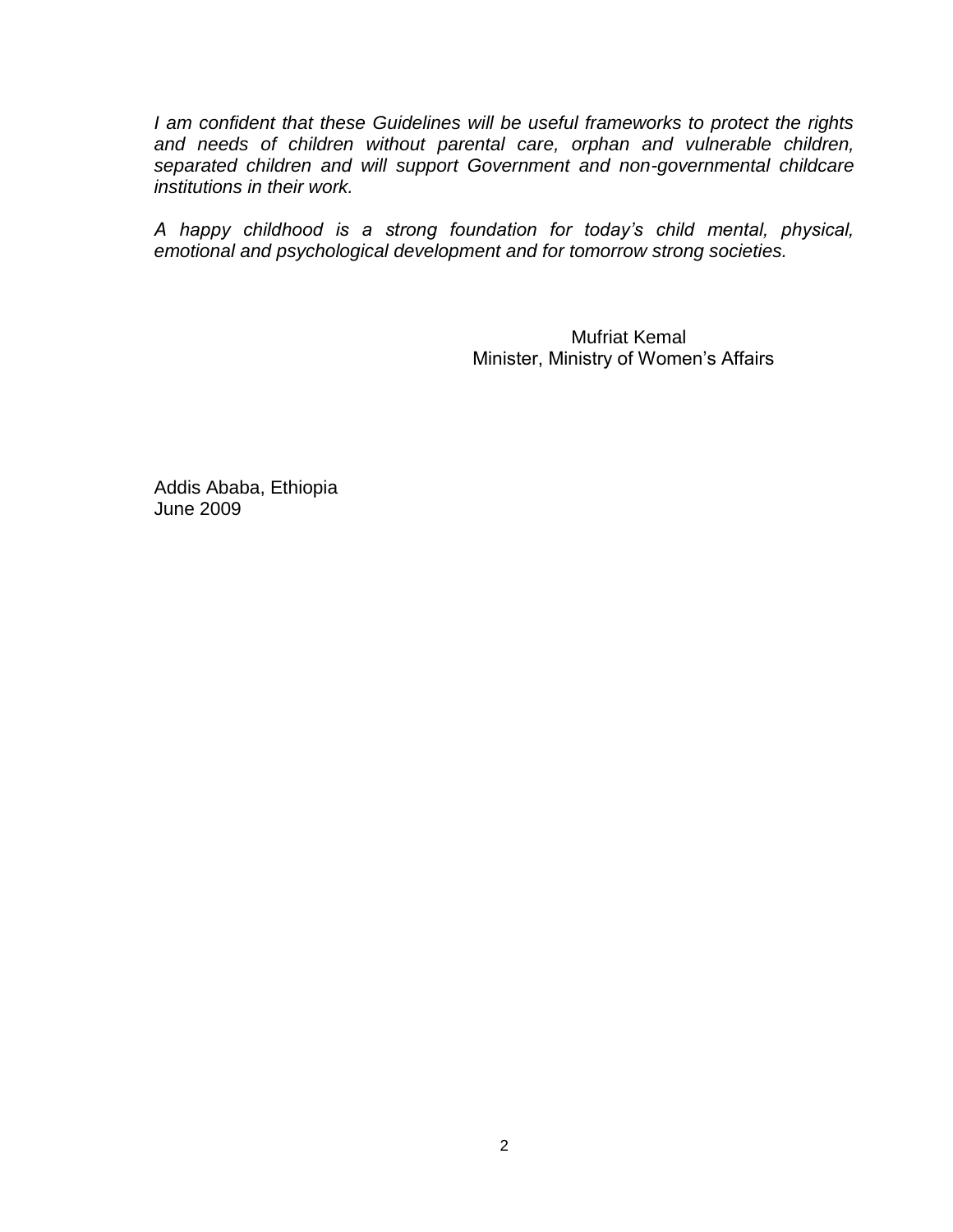## **1. INTRODUCTION**

The population in Ethiopia is generally characterized by a very young structure, with children below age 18 years accounting to 52% of the national population. Children below age 15 represent 44% of the national population. The number of children living in difficult circumstances is noted to be significant due to social, economic, political as well as cultural factors (MOLSA, 2005). It is currently estimated that there are about 4.6 million orphans, out of which 1 million have lost their parents due to AIDS (UNICEF, 2004). Many studies indicated that there are at least 100,000 street children in Ethiopia (about 25% are girls). UNICEF"s projected estimate puts the figure to 185,000 in 2003 (UNICEF, 2001). Children with disabilities account for 51%, out of the estimated 4.9 million persons with some impairment in the country (NPA, 2004). It is to be noted that there is also a large number of Ethiopian children who are in conflict with the law, children working in hazardous conditions, displaced and refugee children.

Ethiopia has ratified the United Nations Convention on the Rights of the Child (UNCRC) and designed favorable policies and national plans to address the plights of children. However, the emphasis directed to mitigate the problems of children living under difficult circumstances still requires much more effort from all concerned actors. In this regard, various governmental and non-governmental organizations are making efforts to support children in general and children under difficult circumstances in particular through different modes of care and services.

Despite the fact that the practice of rendering childcare services for unaccompanied children has a long history in the country, it was not until 2001 that standardized regulatory mechanisms (Alternative Childcare Guidelines) were developed. This was made possible by a joint undertaking of the Ministry of Labor and Social Affairs (MoLSA) and the Italian Development Cooperation (IDC), as part of the interventions to alleviate the problems of children under difficult circumstances in the country. Accordingly, the national Guidelines consisting of services on institutional care, community-based child support programs, adoption, foster-care and child-family reunification were developed in 2001.

## **2. RATIONALE FOR REVISING THE GUIDELINES**

The idea of revitalizing the former Guidelines primarily emanated from the outcomes of the assessment made on the implementation of the Guidelines. The following factors warranted revision of the Guidelines:

 The previous national Alternative Childcare Guidelines were less familiar to the front line practitioners of the childcare programs;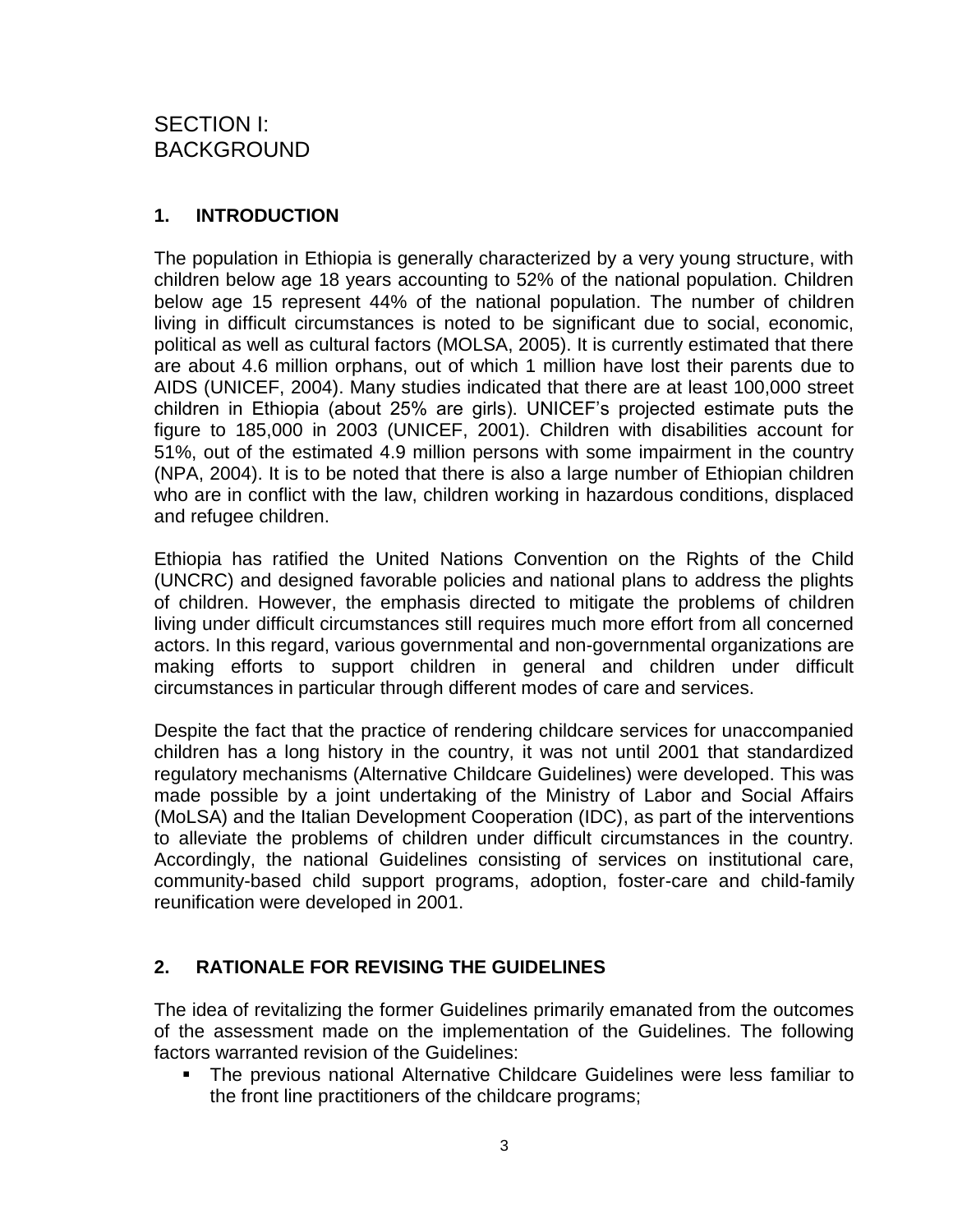- Previous national Alternative Childcare Guidelines were of ideal standard and did not recognize the objective realities of the childcare systems in the country;
- **The Guidelines were not detailed and exhaustive (missions and visions stated)** for different alternative guidelines were almost uniform);
- The Guidelines were also outdated and need to be revisited.

Therefore, updating the Guidelines was considered paramount important to ensure the smooth and efficient implementation of the minimum conditions of care to children by all actors in the alternative childcare system.

Development intervention has recently shifted from what is termed as a needsbased approach to a rights-based approach that emphasizes entitlements over needs. Although both approaches are based on a desire to help people to survive and develop their full potential, and both seek to identify a range of assistance and actions that are needed to achieve this goal, the two approaches significantly differ in their underlying assumptions and the implications of these assumptions on care and assistance strategies. Where needs-based approaches assumed assistance was a voluntary and even charitable deed wholly dependent on the good will of providers, the rights-based approach attaches legal obligations and accountability on parties responsible for meeting the basic needs and rights of disadvantaged people and makes assistance to such people more than just a moral obligation. Rights holders are also empowered to seek and demand for the fulfillment of their rights<sup>1</sup>. Accordingly, care and assistance strategies for vulnerable children have been moving towards this later perspective. Although there is increasing understanding by many care givers of the value of this approach, very few have taken practical steps to translate the approach into action and rarely revised their care strategies in accordance with the rights-based approach.

Recent trends in the sector demand a system that considers and ensures empowering the target groups to participate on matters that affect their lives and the duty bearers to discharge their obligations. In light of this, societal responses are encouraged to be redirected towards promoting a strategic shift from subsistence form of care to a more sustainable and meaningful service systems. Therefore, updating the existing Guidelines and making them suitable to the existing objective reality of the childcare system in the country is essential in view of the new policy frameworks which came into force and of the dynamism and changes of the existing circumstances. It is against this backdrop that the IDC "Program in Support of Children and Adolescents Living in Vulnerable Circumstances", in collaboration with MoWA, took the initiative to update the Alternative Childcare Guidelines.

 $\overline{a}$ 1 For a rigorous analysis of why and how a rights-based approach works, see *Child Rights Programming, How to Apply Rights-Based Approaches in Programming*, International Save the Children Alliance, 2002.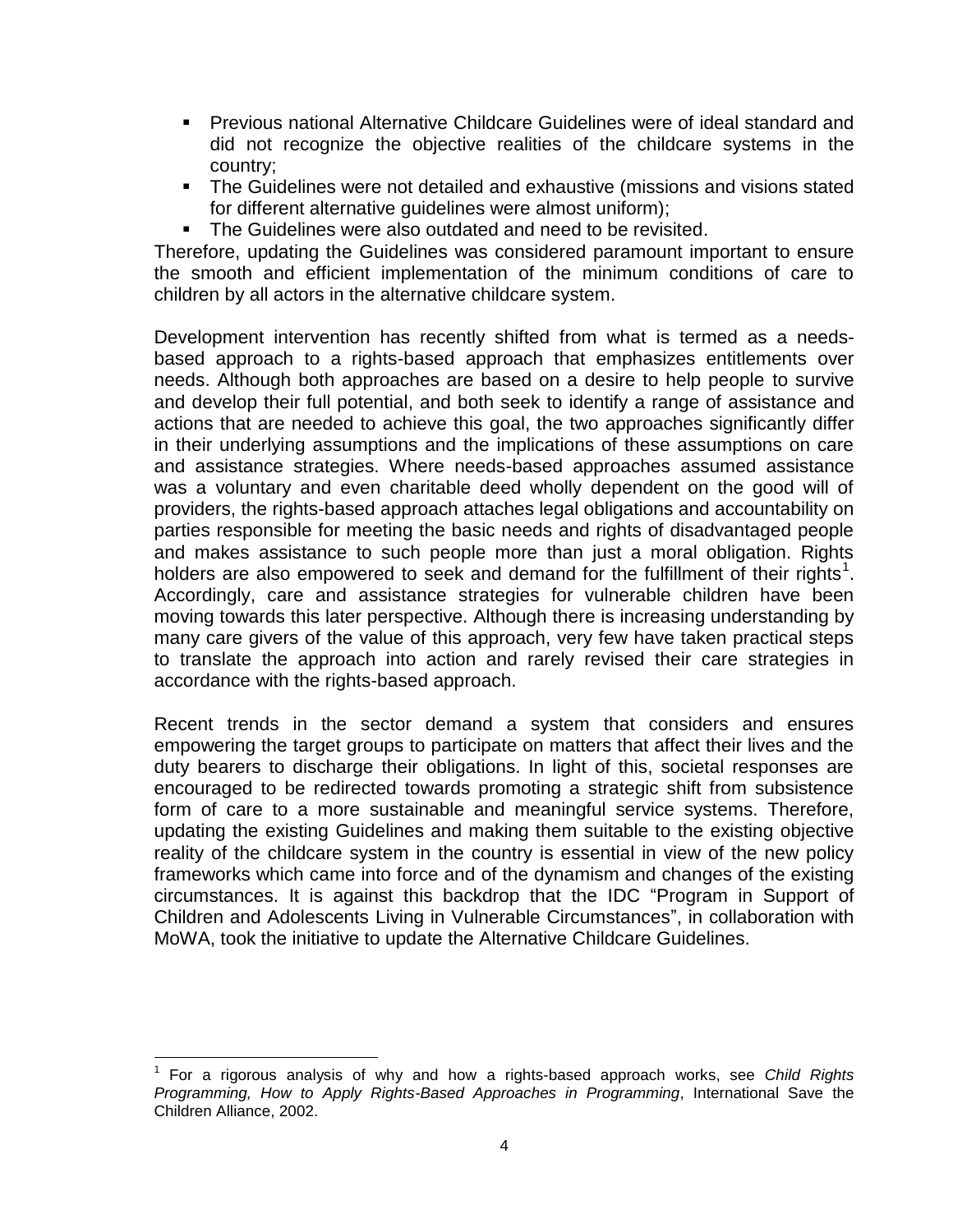## **3. THE STATE OF ALTERNATIVE CHILDCARE SERVICES**

Nowadays, a number of governmental and non-governmental organizations are increasingly opting towards implementing integrated childcare programs with a variety of alternative care components. This can be taken as a good practice in terms of widening the opportunities made available to the diverse needs of target groups leading to a larger margin of inclusion. The range of services on offer must take into account and seek to fulfill the wide range of needs of vulnerable children and the diverse deprivations of rights that such children suffer from. Diversification and integration of services, although increasingly being adopted, is however still in its infancy and needs further development.

Each type of alternative care program - whether it is institutional care, adoption, foster care and the like - likely to have its strengths as well as weaknesses. It ought to be understood that the provision of a particular form of alternative care program can offer some children the chance to develop in new ways. On the contrary, for others, the very services designed to "look after" them can fail to provide well enough for their care and development and, in some cases at the worst, lead to serious abuse of their rights. As such, organizations should critically see the choices and options available and make informed decisions on the choices that are most beneficial to the child. The point of making such a critical assessment is to make available the type of care that best fits the interests and well being of the child. Although it may not be always easy to balance children"s wishes with their needs and the types of care available, and developing a care strategy custom tailored to suit the needs and circumstances of each individual child is, for all practical purposes, virtually impossible, care givers should, at the very least, attempt to strike this balance.

The participation of children and the community seems to be largely overlooked in the process of decision-making. All children, as stated in the UNCRC, have the right to participate in and state their views on all decisions that can potentially impact on their lives. Service providers and care givers need to realize that children are not merely passive recipients of care and support: their views and wishes should be taken in to account in the design and delivery of services. Their participation is not just a simple matter of rights although that by itself is more than sufficient. Therefore, recognizing children as participants in the process of delivering care and support and facilitating avenues for children's participation is very decisive. Care providers also need to involve communities in their activities as much as that is possible. Meaningful and effective community participation is crucial to the success of alternative care strategies. This is beyond people"s participation, as it involves the community in all aspects of decision-making and ownership.

Another lacuna in alternative childcare programs is the lack of detailed and up-todate information on the backgrounds of vulnerable children included in care packages, on the intervention strategies employed and on their outcomes. Information should be collected and documented on the details of the background of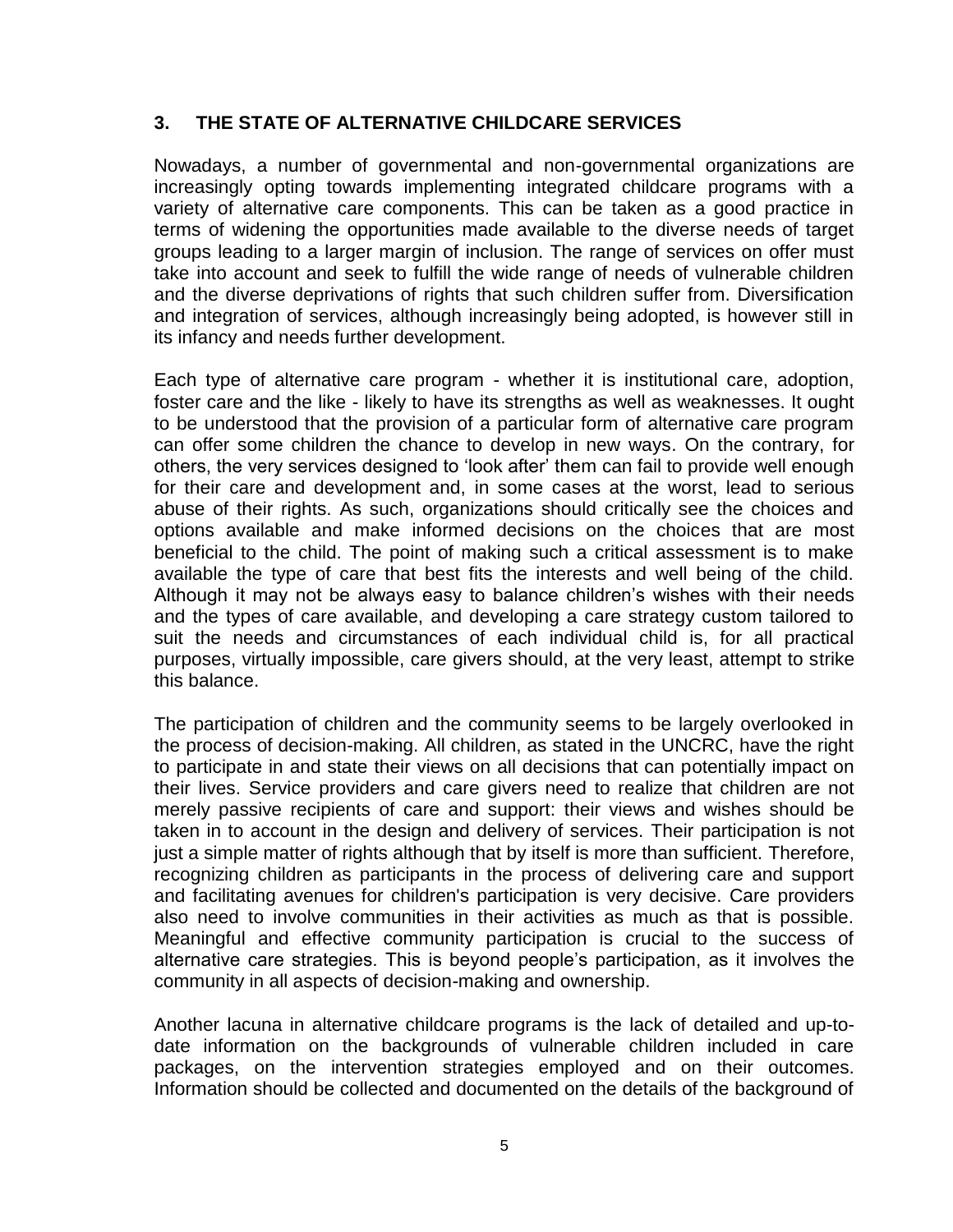children receiving care, the type of intervention or care strategies employed, the resources used in such strategies and their outcomes. Such information, if properly gathered, validated and documented, can provide a useful feedback to inform further planning and intervention. Proper documentation systems - it should be understood do more than just record information. There is no point in demanding time consuming records if they are not used for review and planning; developing sound intervention strategies requires reliable information on the detailed background of target children and/or families.

Further, many of the care givers currently working on alternative care do not have well developed internal operational guidelines that can serve as references for staff on how to deal with children in the process of service provision. Some organizations implementing institutional care use disciplinary rules and regulations developed with the principal aim of disciplining the children as working guidelines. But such rules often focus on the obligations of children and do not take into account their views and rights.

These updated Alternative Childcare Guidelines derive from the recognition of these existing realities surrounding childcare in the country and it is expected that they will contribute to improve the situation of children being assisted under various alternative childcare programs.

## **4. OBJECTIVES OF THE GUIDELINES**

## **4.1. General Objective**

The overall objective of the Alternative Childcare Guidelines is to establish a regulatory instrument on childcare systems with a view to contribute towards improving the quality of care and service provided by governmental and nongovernmental organizations involved in childcare and advance the welfare of the orphans and other vulnerable children (OVC) in the country.

## **4.2. Specific Objectives**

- 4.2.1. To facilitate the provision of quality and effective care and support to OVC, based on the principles that they ensure the best interests of the child;
- 4.2.2. To set minimum conditions on the delivery of alternative childcare services in the country, so that organizations can adopt and apply them in the context of the objective reality of their regions;
- 4.2.3. To develop sound child-oriented operational frameworks in accordance with the rights-based approach both at institutional and community levels, so that all children will be ensured of the necessary protection;
- 4.2.4. To promote a participatory approach of dealing with the care and support of orphans and vulnerable children.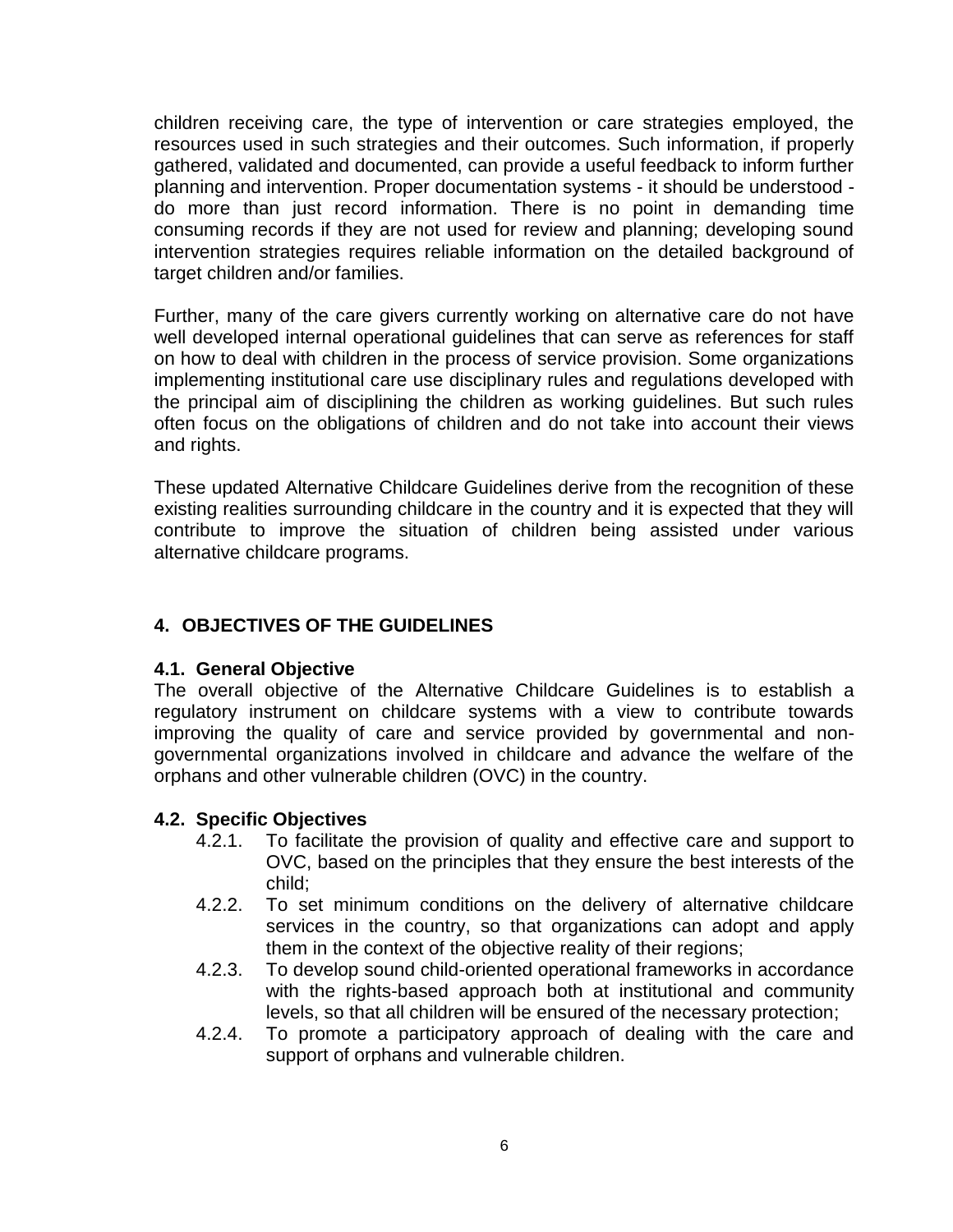## **5. GUIDELINE PRINCIPLES**

- **5.1.** These Guidelines are based on the **ethical principles and legal provisions** given in:
	- 5.1.1. The UNCRC;
	- 5.1.2. The African Charter on the Rights and Welfare of the Child;
	- 5.1.3. The Ethiopian Laws and Policies.
- **5.2.** Basically, the Guidelines took into account the **four basic principles of the UNCRC**, which emphasize:
	- 5.2.1. The best Interest of the Child;
	- 5.2.2. Non-discrimination;
	- 5.2.3. Survival and development of the child;
	- 5.2.4. Child participation.

## **5.3. The Guidelines specifically recognize** that:

- 5.3.1. Every child has the right<sup>2</sup>:
	- a. To life;
	- b. To a name and nationality;
	- c. To know and be cared for by his or her parents or legal guardians; and
	- d. Not to be subject to exploitative practices, neither to be required nor permitted to perform work which may be hazardous or harmful to his/her education, health or well-being.
- 5.3.2. "[…] in all countries in the world there are children living in exceptionally difficult conditions and […] such children need special consideration" (UNCRC, Preamble).
- 5.3.3. "States parties shall assure to the child who is capable of forming his or her own views the right to express those views freely in all matters affecting the child, the views of the child being given due weight in accordance with the age and maturity of the child."(UNCRC, Article 12  $(1)$ ).
- 5.3.4. "[…] States Parties shall, in accordance with their national laws, ensure alternative care for a child temporarily or permanently deprived of his or her family environment, or in whose best interests cannot be allowed to remain in that environment" (UNCRC, Article 20 (1)).
- 5.3.5. "[…] The child shall have the right to know and be cared for by his or her parents" (UNCRC. Art. 7(1)).
- 5.3.6. If a child can not be cared for by his/her biological parent/s, an agency operating child-family reunification shall consider reunification of the child with the extended family.
- 5.3.7. "States parties shall, in accordance with their national laws, ensure alternative care for such a child […] such care could include, *inter-alia*, foster placement, *Ka-falah* of Islamic law, adoption or, if necessary,

 $\overline{a}$  $^{2}$  The following rights are included in the Constitution of the Federal Democratic Republic of Ethiopia -Art. 36 (1).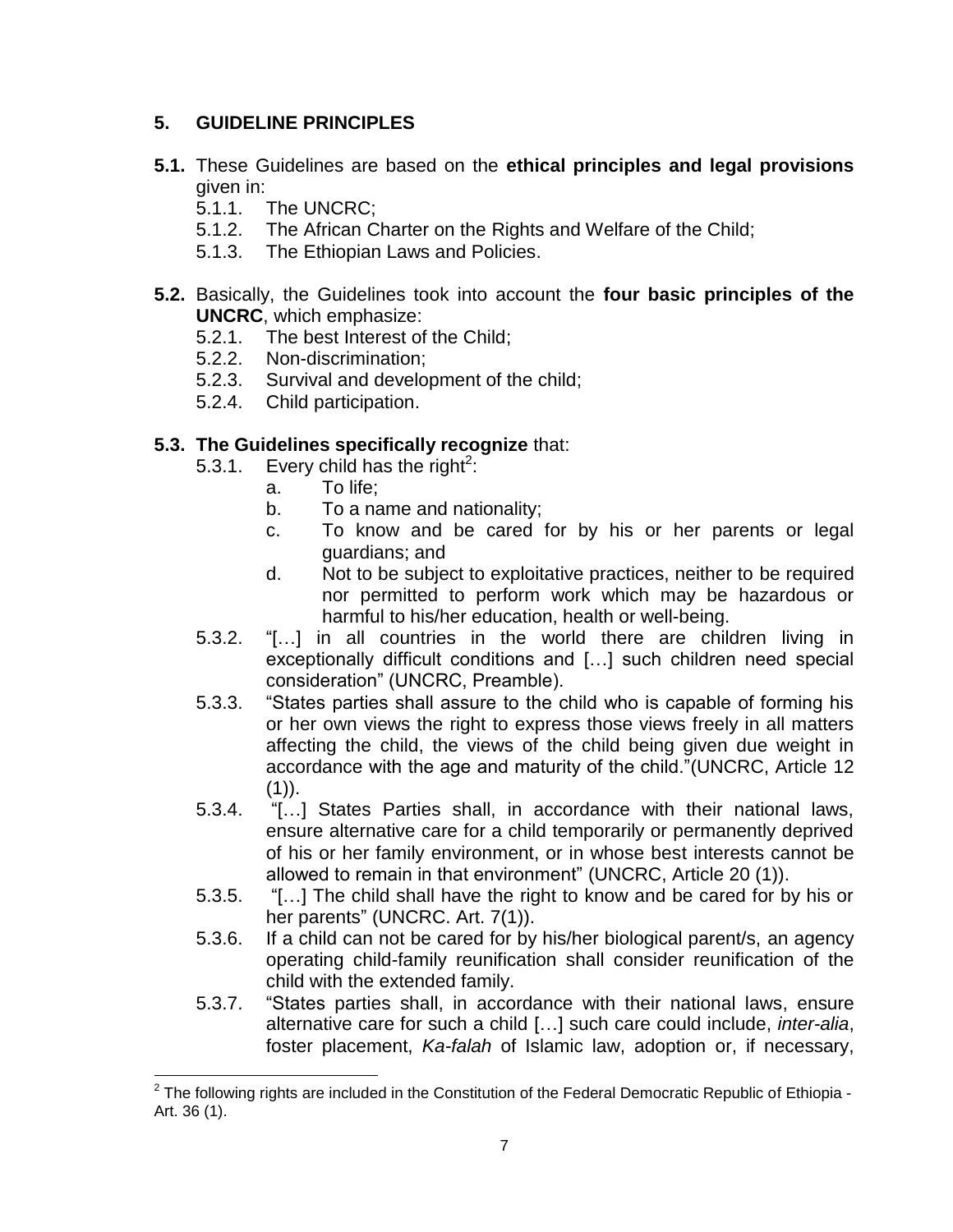placement in suitable institutions for the care of children […]" (UNCRC, Article 20 (2 &3)).

- 5.3.8. "States parties that recognize and/or permit the system of adoption shall ensure that the best interests of the child shall be the paramount consideration and they shall recognize that inter-country adoption may be considered as an alternative means of a child"s care, if the child can not be placed in a foster or an adoptive family or can not in any suitable manner be cared for in the child"s country of origin" (UNCRC, Article 21)).
- 5.3.9. "The state shall accord special protection to orphans and shall encourage the establishment of institutions which ensure and promote their adoption and advance their welfare and education" (Constitution of the Federal Democratic Republic of Ethiopia (FDRE). Article 36 (5)).
- 5.3.10. "[…] in all actions concerning children undertaken by public and private welfare institutions, courts of law, administrative authorities or legislative bodies, the primary consideration shall be the best interests of the child" (Constitution of the FDRE. Article 36 (5)).
- 5.3.11. "Before approving the agreement of adoption, the court shall decisively verify that the adoption is to the best interest of the child" (Revised Family Code. Article 194 (2)).

## **6. DEFINITION OF TERMS**

## **6.1. Abandoned Child**

For the purpose of these Guidelines, an abandoned child is the child who is left unattended or deliberately rejected by his/he parents.

#### **6.2. Adoption**

For the purpose of these Guidelines, adoption is a childcare and protection measure that enables an unaccompanied child to benefit from a substitute and permanent family care.

## **6.3. Adoption Service Provider Organization (ASPO)**

For the purpose of these Guidelines, an Adoption Service Provider Organization (ASPO) is a legally registered and licensed agent to carry out inter-country adoption service.

#### **6.4. Adoptive parent**

For the purpose of these Guidelines, an adoptive parent is an Ethiopian and/or an expatriate who have adopted an Ethiopian child.

#### **6.5. Best interests of the child**

For the purpose of these Guidelines, best interests of the child signify the situation of taking into account the most beneficial advantages of the child in every action or decisions concerning him/her. The child"s best interests could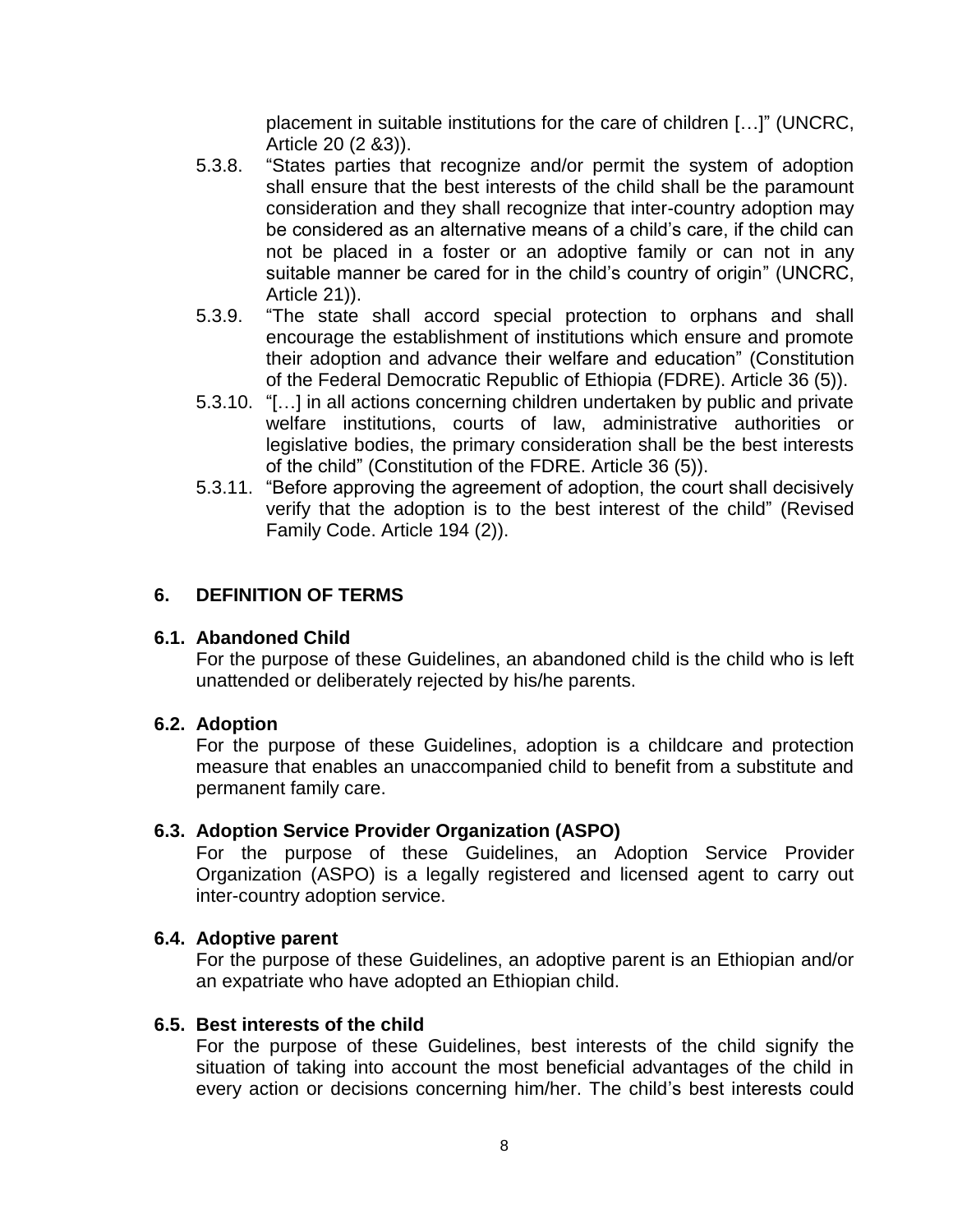be determined by consulting the child, care givers, laws and appropriate governmental bodies.

#### **6.6. Biological Parent/s**

For the purpose of these Guidelines, biological parent/s means both birth parents if they are alive, or the mother or father if one is deceased.

## **6.7. Childcare Institution**:

For the purpose of these Guidelines, a childcare institution is an establishment founded by a governmental, a non-governmental organization or individuals according to the procedures in section three of these Guidelines. It shall give an all rounded care and support for a/more group/s of disadvantaged children in a center. The childcare institution will have the following main distinct features as compared to other childcare set ups:

- Children get accommodation/boarding service in the compound of the institution;
- An institution accommodates a number of children larger than the family care;
- It is meant only for children to be admitted based on the eligibility criteria stated in these Guidelines.

## **6.8. Child**

For the purpose of these Guidelines, a child means every human being below the age of 18 years.

## **6.9. Children in Institutional care**

For the purpose of these Guidelines, children in institutional care are those children who are admitted to particular childcare institutions to receive care and support based on the eligibility criteria set forth in these Guidelines.

## **6.10.Community**

For the purpose of these Guidelines, a community means a group of individuals living in one locality, who share a set of common values, interests, intent, belief, resources, preferences, needs, risks, etc. and have a common obligation to the welfare of their children.

## **6.11.Community-Based Childcare Program**

For the purpose of these Guidelines, a community-based childcare program is a childcare service planned and implemented within the community setting, in order to cater for the needs/rights of orphans and vulnerable children with the full involvement and ownership of the community.

## **6.12.Community-Based Organization (CBO)**

For the purpose of these Guidelines, community-based organization is a local structure and system set up through the interest of the community members or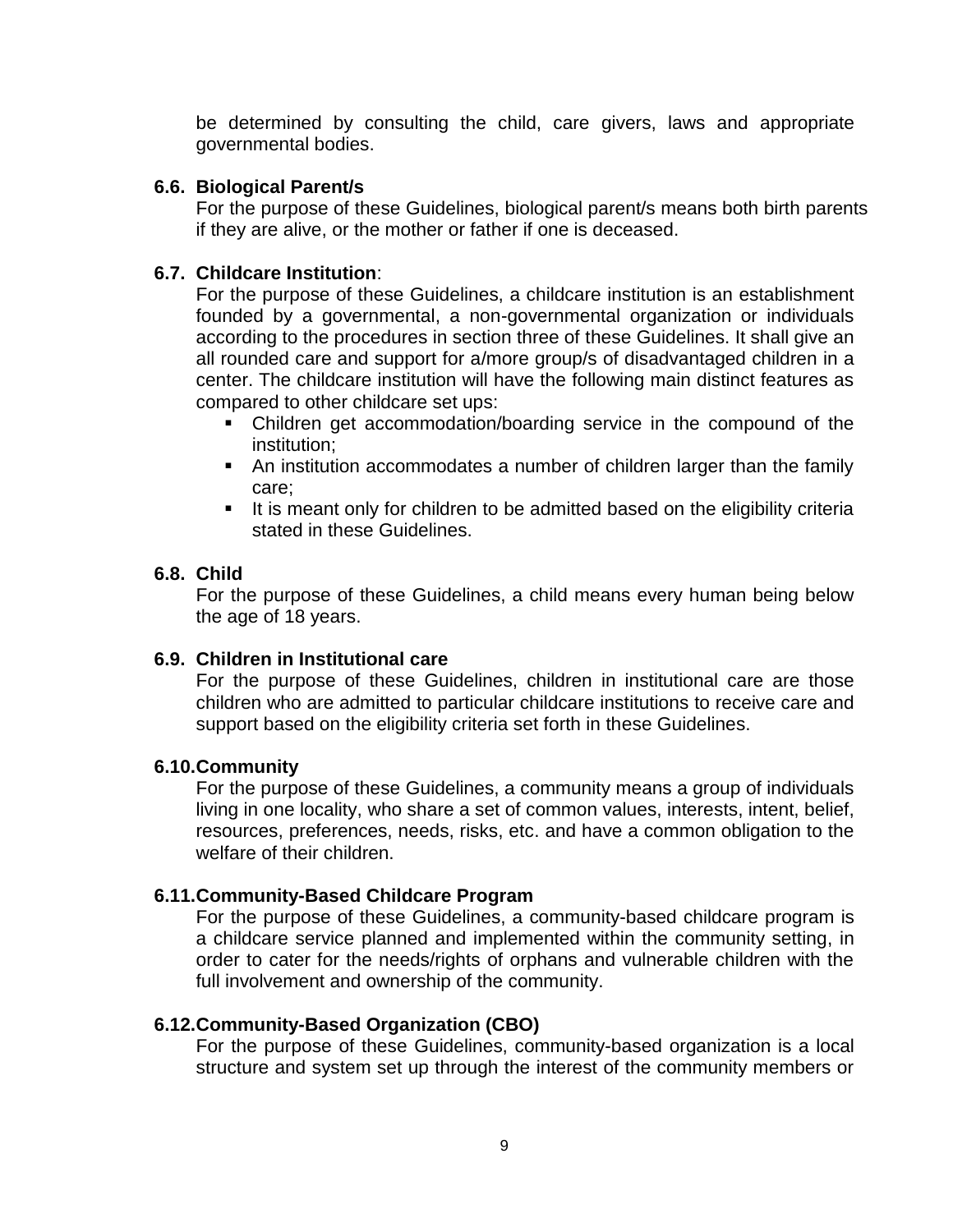a group of individuals in a given community. For example: *Idir*, M*ahber*, *Iqub*, Youth Associations, Self-help Groups, etc.

#### **6.13.Community-Based Childcare Organization (CBCCO)**

For the purpose of these Guidelines, a Community-Based Childcare Organization is a governmental and/or non-governmental organization, community circle, religious group, an individual and any other setting that empowers a community with financial, material, technical or other resources to set-up or run a community-based childcare program.

#### **6.14.Relevant Authority**

For the purpose of these Guidelines, a relevant authority is a Federal or Regional Government body (organization) legally mandated to facilitate, certify, monitor and evaluate childcare programs, which includes MoWA, BoWA, BoLSA and others.

#### **6.15.Domestic adoption**

For the purpose of these Guidelines, domestic adoption is an adoption that involves adoptive parents and a child of the same nationality and the same country of residence.

#### **6.16.Fostering Agreement**

For the purpose of these Guidelines, a fostering agreement is a document that should be signed prior to the placement of the child with the foster family specifying the rights and responsibilities of the foster family, of the biological parent/s (if alive) and of the foster family care organization.

#### **6.17.Foster Applicant**

For the purpose of these Guidelines, a foster applicant is a person or a family who applies to a foster family care organization to be a foster parent.

## **6.18.Foster Family**

For the purpose of these Guidelines, a foster family is a family which has applied to and is selected by a foster family care organization to provide a temporary physical care and emotional support and protection for an unaccompanied child placed through a foster family care program for an unspecified time.

## **6.19.Foster Family Care**

For the purpose of these Guidelines, a foster family care is a planned, goaldirected alternative family care where an unaccompanied child is temporarily placed and gets adequate physical, emotional and psycho-social care and protection until he/she is either reunified with his/her biological parent/s or placed within another type of permanent care or institution.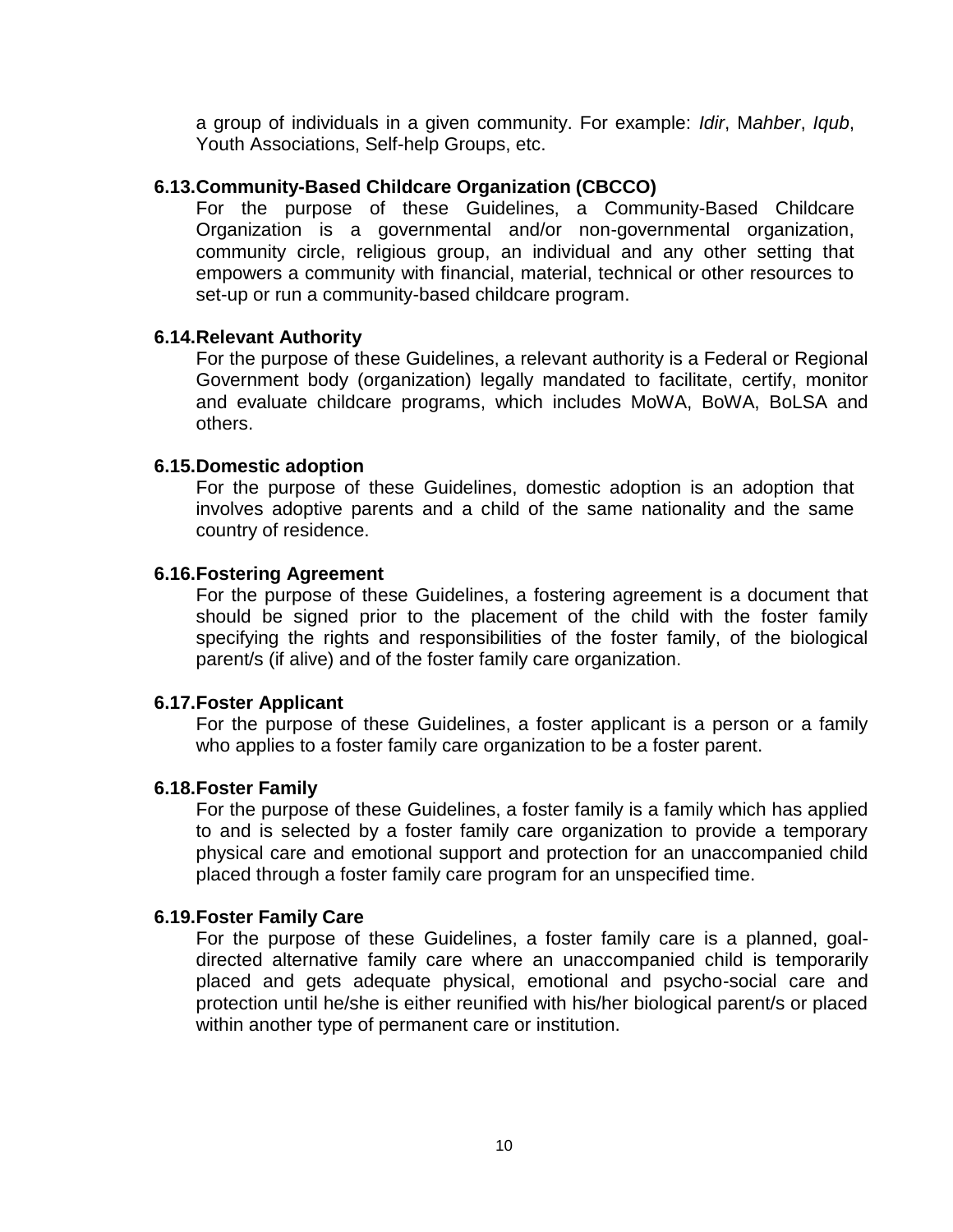#### **6.20.Foster Family Care Organization**

For the purpose of these Guidelines, a foster family care organization is an organization which is registered and licensed by the accredited governmental body to implement foster family care placement.

#### **6.21.Institutional Childcare Services**

For the purpose of these Guidelines, institutional childcare services are holistic types of care and supports designed to fulfill the physiological and psychosocial needs of children in the childcare institutions which are offered by professionally qualified workers (or experienced personnel who is supervised by such qualified workers), until the children are transferred to a more permanent alternative care program.

#### **6.22.Inter-country Adoption**

For the purpose of these Guidelines, inter-country adoption is an adoption that involves a change in the child"s habitual country of residence, whatever the nationality of the adopting parents. It also includes an adoption that involves parents of a nationality other than that of the child, whether or not they reside and continue to reside in the child"s habitual country of residence.

#### **6.23.Single Orphan**

For the purpose of these Guidelines, single orphan refers to a child who lost one of his/her biological parent/s regardless of the cause of the loss.

## **6.24. Double Orphan**

For the purpose of these Guidelines, double orphan refers to a child who lost both of his/her biological parent/s regardless of the cause of the loss.

## **6.25. Orphans and Vulnerable Children (OVC)**

For the purpose of these Guidelines, Orphans and Vulnerable Children (OVC) are children whose survival and development is jeopardized by certain circumstances and are therefore in need of alternative childcare services. The type of target children under this category includes - but is not limited - to the following groups:

- a. Single and double orphans;
- b. Street children;
- c. Abandoned children whose parents /families are untraceable;
- d. Children with disability;
- e. Trafficked children;
- f. Children exposed to the worst forms of child labor;
- g. Children infected or affected by HIV/AIDS;
- h. Victims of sexual abuse and exploitation;
- i. Displaced children;
- j. Non-orphan children whose parents are not able to support the child due to illness, injury or detention;
- k. Child mothers;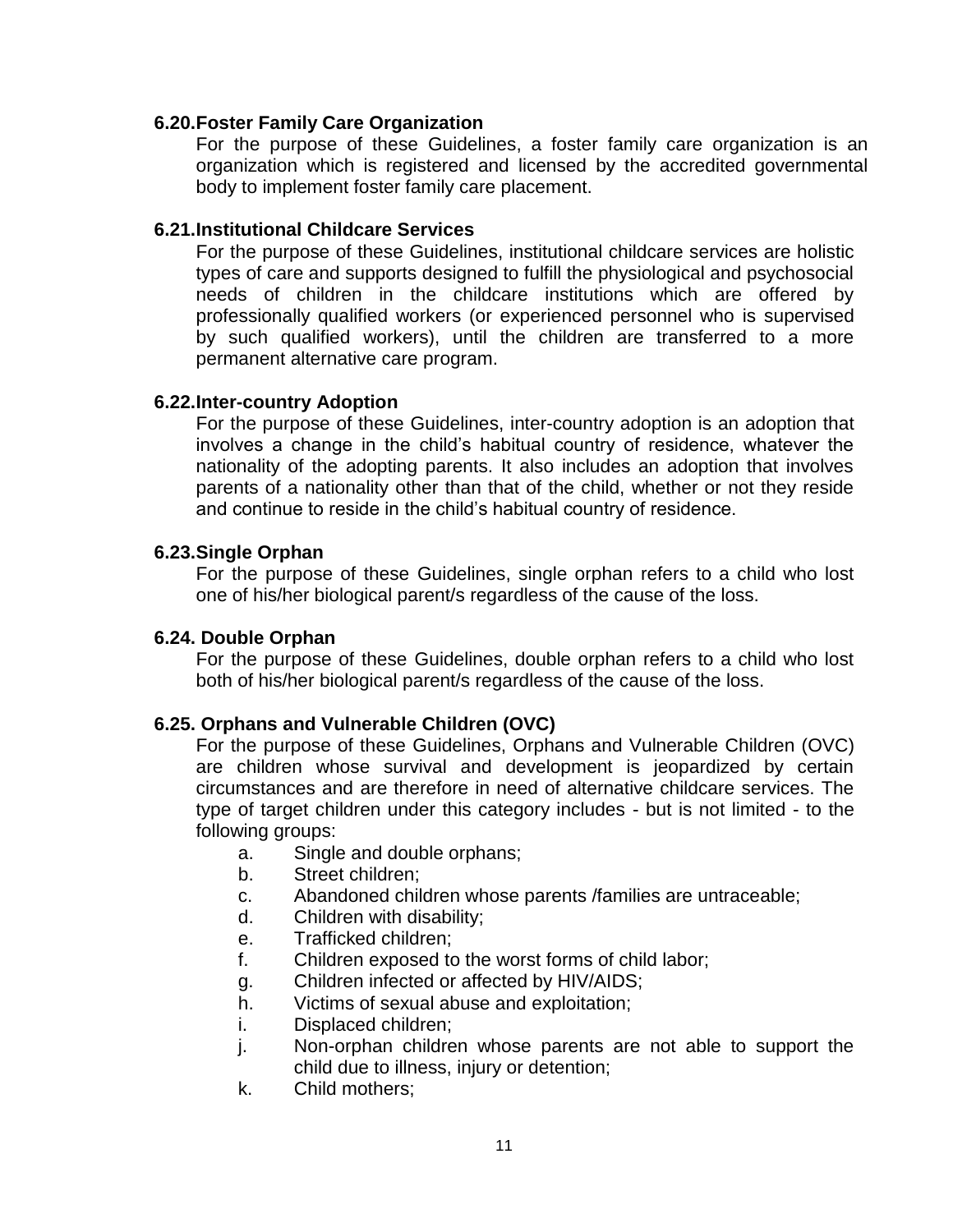- l. Children in conflict with law;
- m. Child headed households;
- n. Separated children;
- o. Refugee children;
- p. Other target children, depending on the local definition of vulnerability.

#### **6.26.Psychosocial service**

For the purpose of these Guidelines, psychosocial support is the type of support that goes beyond catering for the physical and material needs of the child. Psychosocial support emphasizes one"s emotional and spiritual wellbeing and has a bearing on one"s psychological health*.* In other words, it is an ongoing process of meeting emotional, social, mental and spiritual needs, all of which are considered essential elements for the meaningful and positive development of the child.

#### **6.27.Reintegration**

For the purpose of these Guidelines, reintegration refers to a rehabilitative intervention meant for children whose parents/extended families are untraceable or for those who reach the maximum age limits in the institution to facilitate their permanent placement in a community environment either individually or in groups.

#### **6.28.Reunification**

For the purpose of these Guidelines, reunification refers to a rehabilitative intervention designed to facilitate the reunion of orphans or other vulnerable children separated from their families with biological parents or member/s of the extended family to restore a family environment as a means of a permanent placement for the proper upbringing and development of the child.

#### **6.29.Youngster**

For the purpose of these Guidelines, "youngster" refers to a teenager over the age of 15 who is eligible for the reintegration program.

#### **6.30.Monitoring**

For the purpose of these Guidelines, monitoring is a continuous or periodic review of program/project implementation, focusing on inputs, activities, work schedules and outputs. It enables timely identification and correction of deviations of the project.

#### **6.31.Evaluation**

For the purpose of these Guidelines, evaluation refers to a systematic periodic review of the performance, effectiveness and impacts of the project/program. Evaluation can be done during implementation, some years or several years after the completion of the project and it focuses on making judgments on the value, outputs and impacts of the program/project.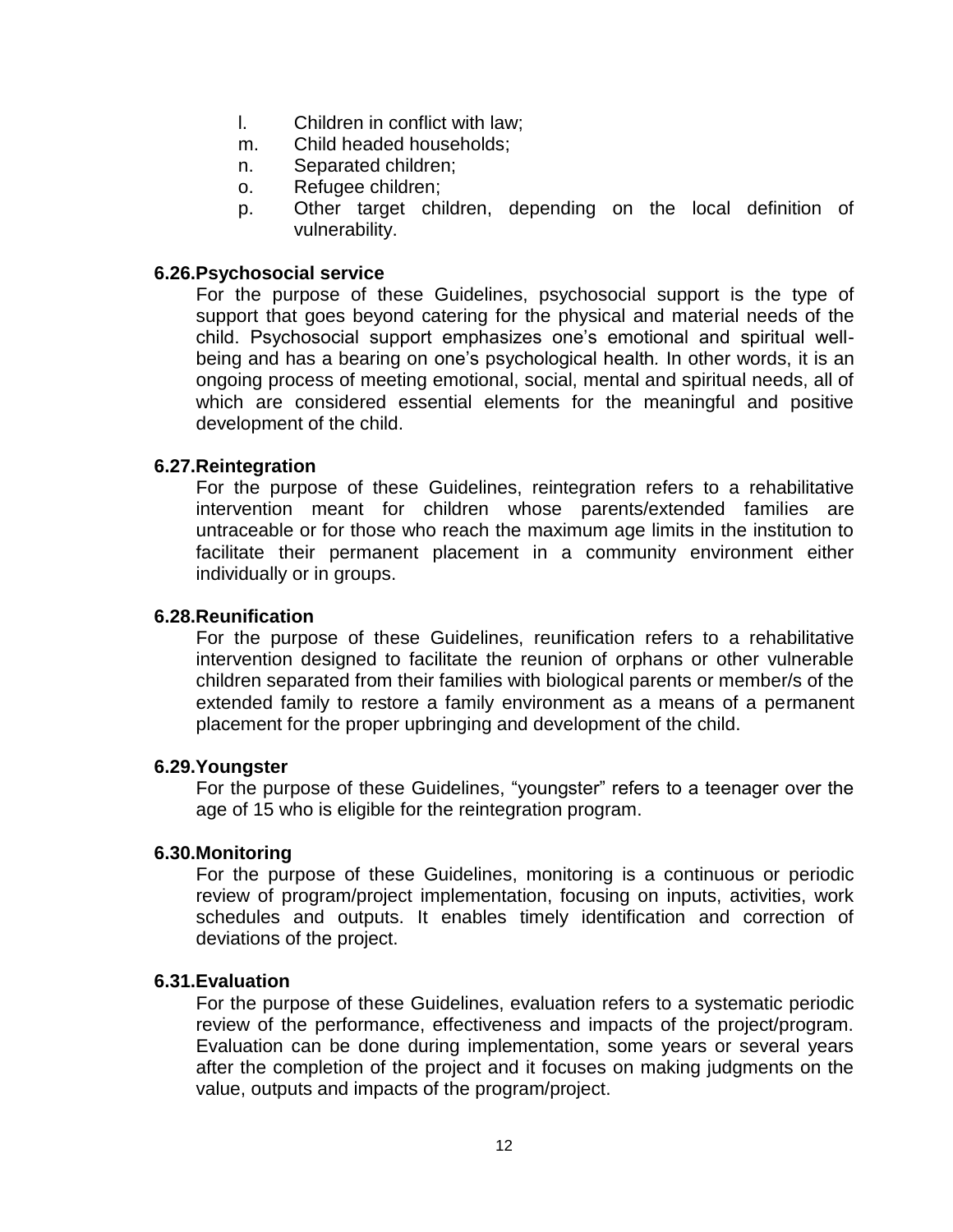## **6.31.Indicators**

For the purpose of these Guidelines, indicators are markers of observable changes or variables which enable to measure change against objectives set in the project. Effective Indicators of change could focus on the following five major dimensions:

- a. Changes in the life of the children;
- b. Changes in the community response and practices towards care and support for OVC;
- c. Changes in the participation of children;
- d. Changes in nondiscrimination of children;
- e. Changes in policies and laws.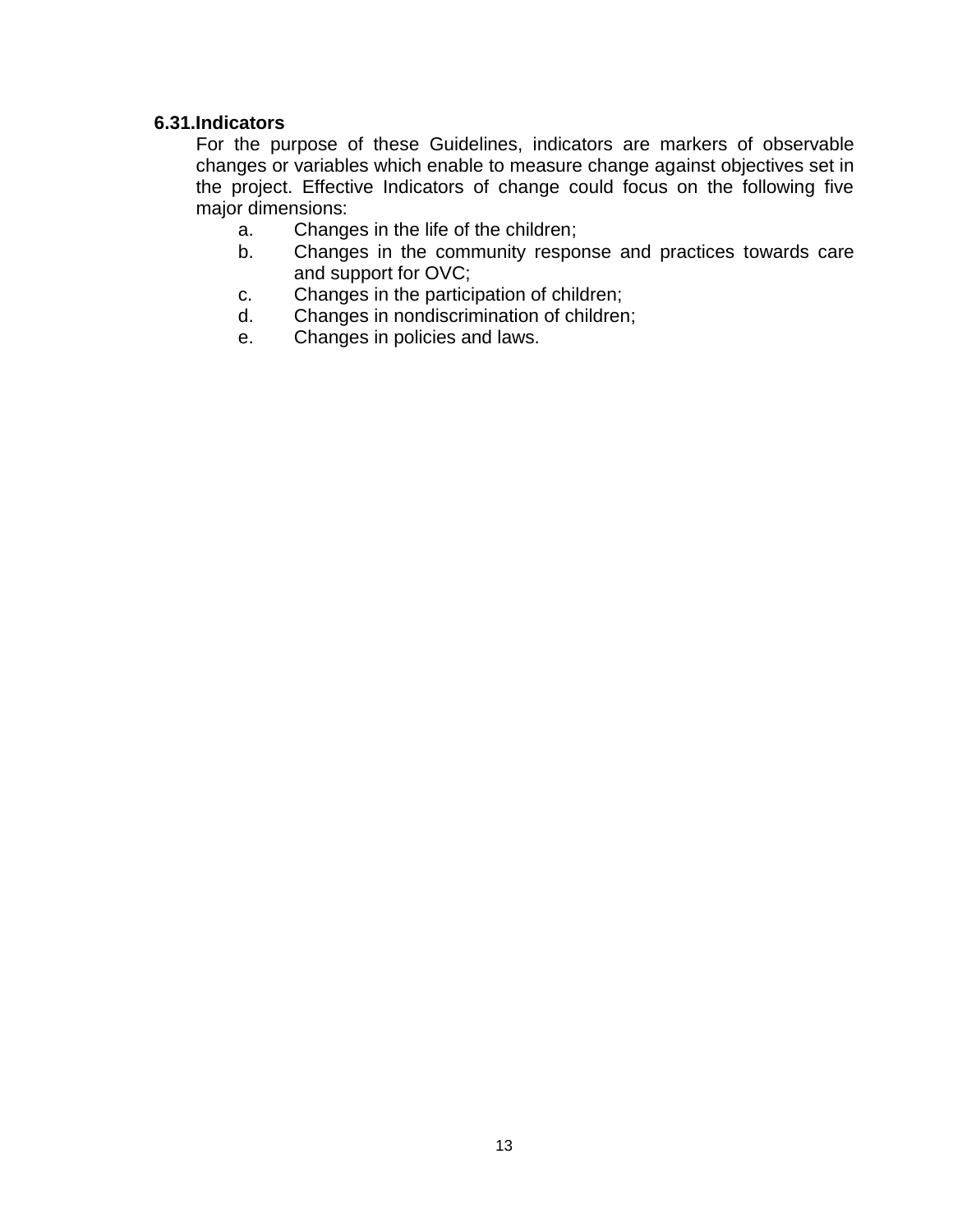# SECTION II: ALTERNATIVE CHILDCARE GUIDELINES

## **A. GUIDELINE ON COMMUNITY-BASED CHILDCARE**

## **1. GENERAL**

Community-based childcare is an alternative that provides care and support to the children in a state of condition that is familiar to the children who used to experience it. The objective of the Community-based Childcare Service is to mobilize the community, its resources and indigenous knowledge with the ultimate goal of addressing the needs and rights of orphans and other vulnerable children (OVC) in a sustainable manner. Practically, community-based childcare is believed to be a better alternative because of the fact that it is by far cost effective and its greater advantage of reaching large number of target children in a given community. This approach encompasses a wide range of preventive, curative and rehabilitative strategies which respond to the needs and best interests of the target children. The underlining rationale behind this approach is that the grassroots community structures and organizations can provide for and fulfill the emotional, social, physiological and spiritual needs of OVC and effectively protect them from abuse and exploitation, without such children being removed from their families or community environment. Thus, organizations engaged in the provision of community-based childcare programs should focus more on building the capacity of the community to care for its orphans and vulnerable children and working with existing structures, institutions and organizations and empowering them to assume responsibilities for providing care and support for OVC. This endeavor requires guidelines on how it should be done.

## **2. OBJECTIVES**

## **2.1. General Objective**

The overall objective of the community-based childcare program is to mobilize the community and its resources with the ultimate goal of ensuring a sustainable and healthy growth and development of orphans and vulnerable children within a given community.

## **2.2. Specific Objectives**

- 2.2.1. To enhance the participation and capacity of the community-based organizations so as to enable them to deliver a sustainable care and support for orphans and vulnerable children.
- 2.2.2. To fulfill the basic rights/needs of orphans and vulnerable children including their rights of access to:
	- a. Shelter;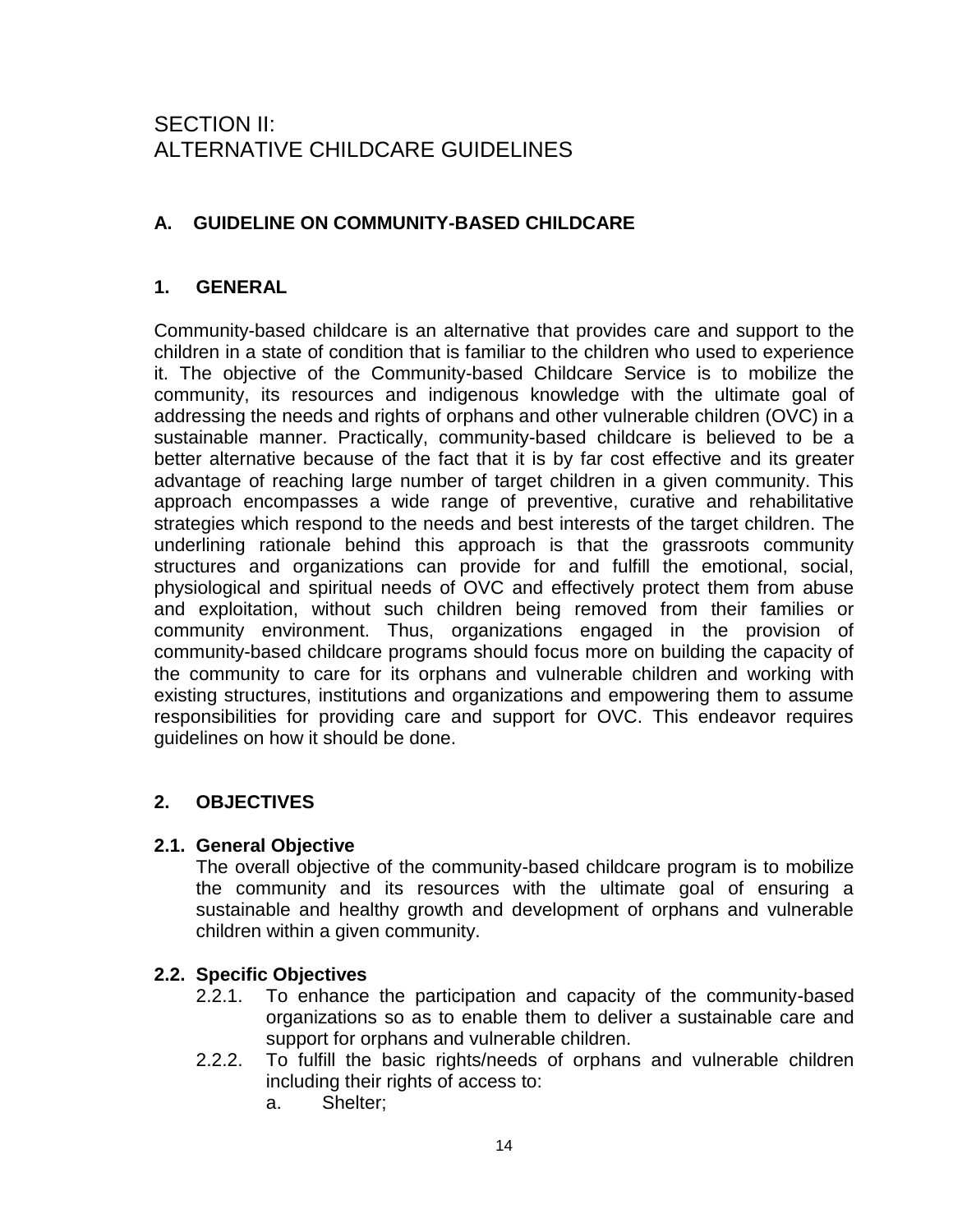- a. Food;
- b. Supplementary nutritional assistance;
- c. Academic and/or vocational education;
- d. Care and affection;
- e. Health care and counseling;
- f. Play and recreation;
- g. Special care and attention for children with disabilities.

## **3. ELIGIBILITY**

## **3.1. Eligibility of a Community**

- 3.1.1. From the perspective of the community-based childcare organization, eligibility of a community shall be established on the basis of the findings of a situation analysis or case study conducted with active participation of the community members to identify problems, target children, assets, resources of the community.
- 3.1.2. The situational analysis or case study should fully engage a community in the process of problem identification, definition/issue selection, conducting the research and interpreting the results.

## **3.2. Eligibility of a Target Child**

- 3.2.1. All the target children under the category of OVC stated in section one, article 6.25 of these Guidelines are eligible to benefit from a community-based childcare programme;
- 3.2.2. Detail criteria for prioritization of the most vulnerable target children shall be established by the organization based on the existing reality and the results of the situational analysis. However, the community should be actively involved in the identification and selection of target children;
- 3.2.3. When identifying the eligible child, Community-Based Childcare Organizations (CBCCO) shall make sure that the child has not already been recruited for a similar support by another organization.

## **4. ROLES AND RESPONSIBILITIES OF CBCCO**

## **4.1. A CBCCO shall have the following major roles and responsibilities**:

- 4.1.1. Initiate, plan, implement, follow-up, monitor and evaluate the childcare program;
- 4.1.2. Design and mainstream child protection policy of the organization at the program and institutional levels to make sure that the rights of the child are dully protected;
- 4.1.3. Raise funds, mobilize resources and solicit support from members of the community and external sources;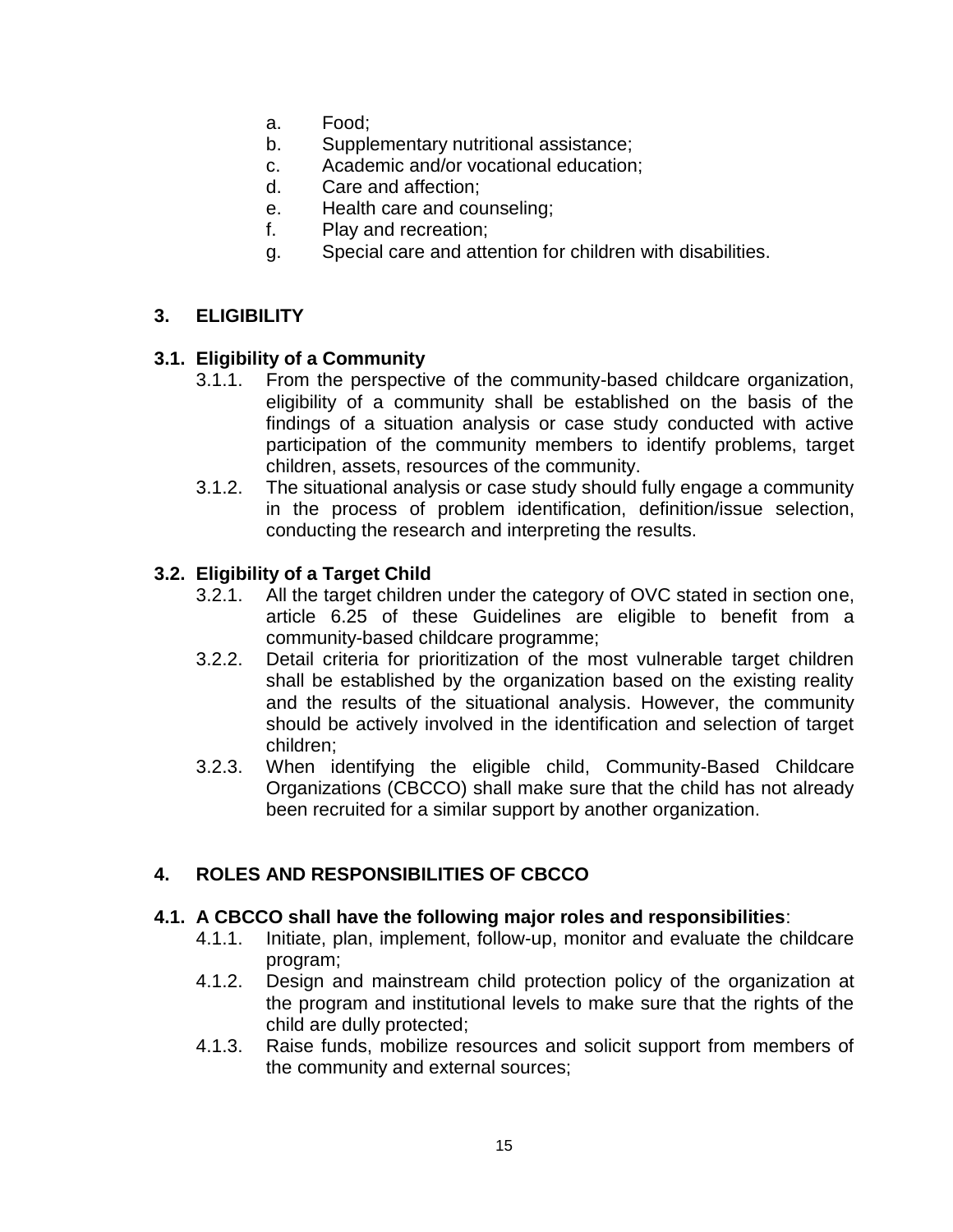- 4.1.4. Facilitate the meaningful participation of the community and its target children/families in its program;
- 4.1.5. Build the technical and financial capacity of CBCCOs, with a view to enable them to deliver proper care and support for OVC in the community environment;
- 4.1.6. Advocate for the rights of OVC and create a conducive environment where children could receive sustainable assistance from their community;
- 4.1.7. Assist a community and its members to identify, develop and utilize skills and resources they need to effect changes in their own communities in order to enhance their capacity to care for children;
- 4.1.8. Empowering members of a community to recognize their responsibility and obligation to the welfare/well-being of children in their community;
- 4.1.9. Design, with the full involvement and participation of community members, an appropriate alternative childcare program that addresses the needs of children which has the best interests of the child at its core;
- 4.1.10. Plan, and implement programs through which the rights of the child are understood and observed by every member of a community;
- 4.1.11. Create Network and collaboration with likeminded CBCCOs and other stakeholders to strengthen linkages and referral systems;
- 4.1.12. Submit quarterly, biannual and annual reports to the relevant authorities.

## **5. SERVICES**

## **5.1. Mechanisms for Intervention**

Community-based childcare organization shall be engaged in preventive, remedial or rehabilitative interventions through community-based childcare approaches and the services provided within this framework shall:

- 5.1.1. Be initiated from the situational analyses in which children and the community members have fully participated in;
- 5.1.2. Focus on orphans and vulnerable children as the prime targets;
- 5.1.3. Be carried out based on the priority needs of the target children;
- 5.1.4. Address the multifaceted needs of the children via integrated interventions;
- 5.1.5. Target the rights of the child with special needs (such as children with physical and mental disabilities, children living with HIV, children victims of abuses, etc.).

## **5.2. Types of Services**

The types of services and minimum required activities of a community-based childcare organization shall include but not be limited to:

5.2.1. Food: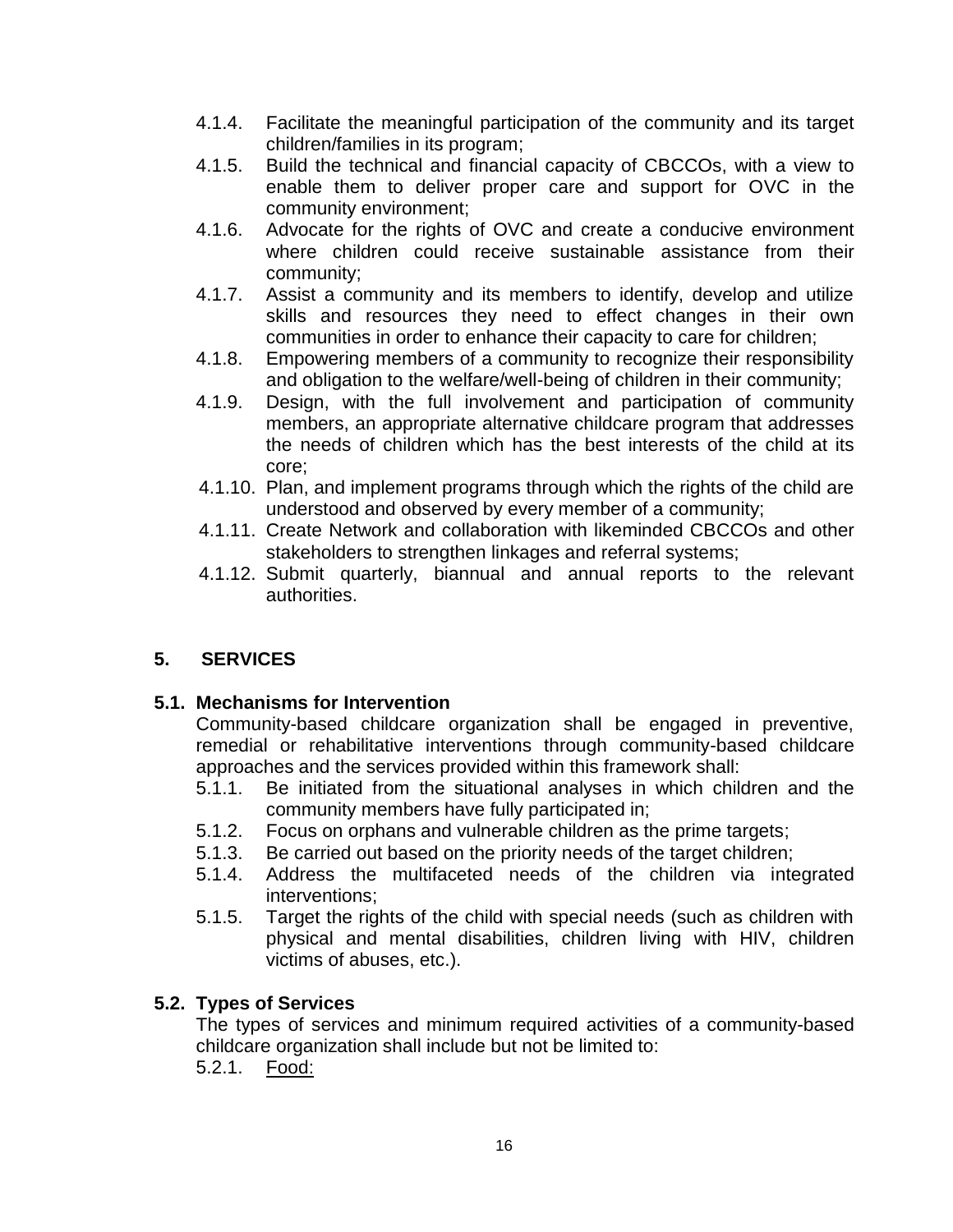- a. Train care givers and the community at large on proper food handling and feeding practices, including exclusive breastfeeding, safe complementary feeding practices, nutrition practices and food preservation;
- b. Create access to food for OVC by directly involving the care givers in income-generating activities;
- c. Encourage urban agriculture and backyard gardening to increase household production of food with technical and material support;
- d. Encourage community initiatives that are designed to address nutritional support for OVC;
- e. Conduct advocacy work by mobilizing duty bearers for sustainable food/nutrition supply to OVC.
- 5.2.2. Education:
	- a. Work with CBOs to identify OVC in need of educational services and potential resources available locally;
	- b. Facilitate enrollment of OVC into academic or vocational education and ensure that girls right to an affirmative action of accessing education is being implemented;
	- c. Build the capacity of OVC and their care givers to have access to educational facilities;
	- d. Provide school supplies such as stationery and uniforms when necessary and particularly at the initial stage;
	- e. Work closely with the schools to promote care for target children in the school system;
	- f. Facilitate access of alternative basic education for those target children who have no access to formal education and special needs education for children with disabilities.
- 5.2.3. Health:
	- a. Identify and verify the health services available in the community;
	- b. Train community-based care providers about the child"s right to health care;
	- c. Provide parents and care givers with information about preventive and curative measures on child health problems;
	- d. Build the capacity of the community to have understanding about health care;
	- e. Provide age-appropriate health education/information for target children;
	- f. Work closely with the health institutions to facilitate and ensure access to formal referral systems and free health services for OVC.
- 5.2.4. Economic Support:
	- a. Identify elder OVC/guardian/relatives and assess their economic needs;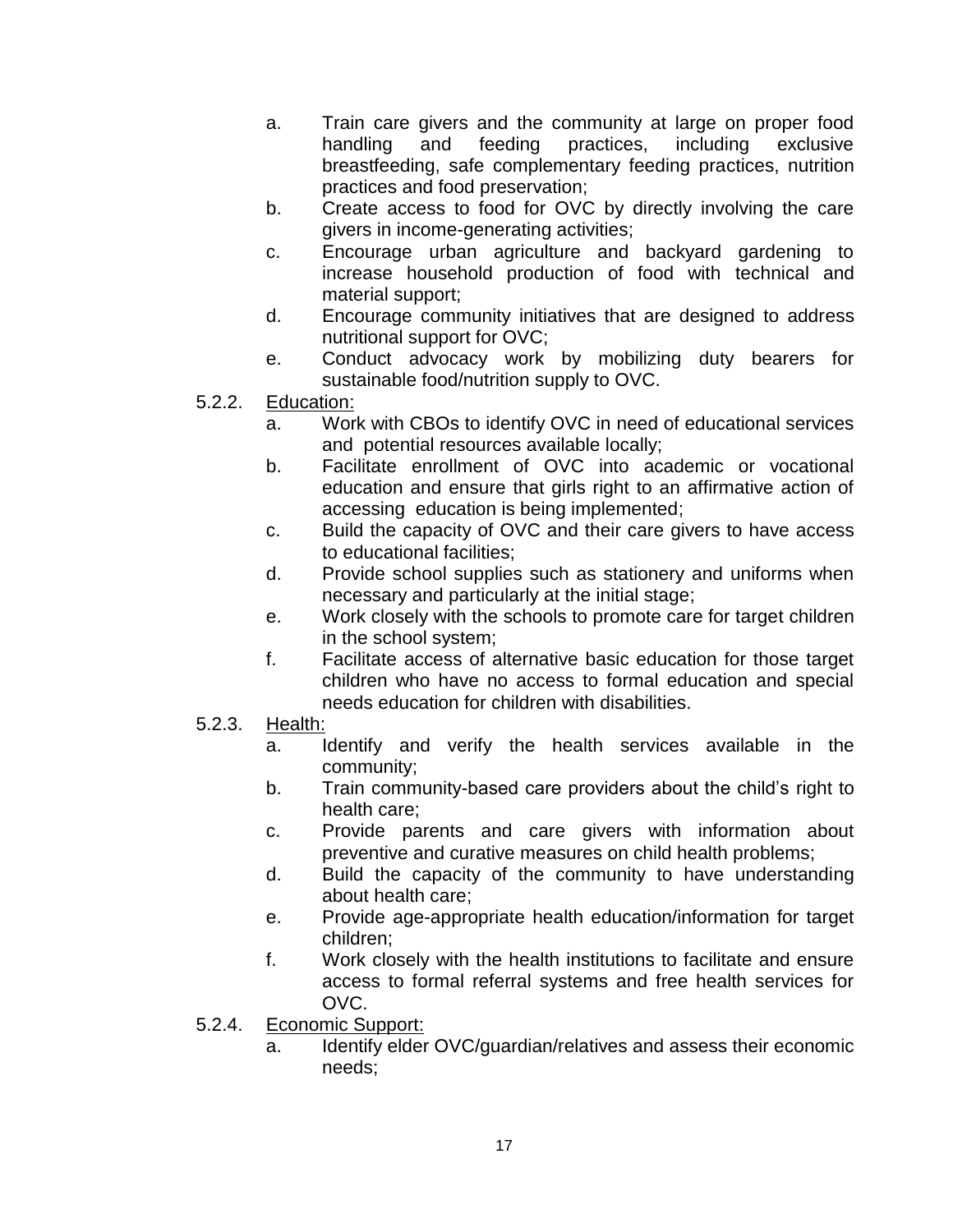- b. Identify locally available potential resources, map market demands and service providers and utilize accordingly;
- c. Provide training for beneficiaries on business development, financial management, etc.;
- d. Support beneficiaries for economic engagement after training;
- e. Link trainees to market opportunities;
- f. Establish and strengthen cooperatives and self-help groups for sustainable support.
- 5.2.5. Psychological support and counseling:
	- a. Assess the emotional situation of target children and identify their psychosocial needs;
	- b. Provide training to care givers and volunteers on how to recognize and address psychosocial needs of children;
	- c. Promote children"s interaction with their peers and adults;
	- d. Facilitate the provision of counseling service for traumatized children;
	- e. Facilitate access to safe and supportive environments for recreation, play and cultural activities in conjunction with other children;
	- f. Sensitize communities on needs of OVC in order to address and eradicate stigma and discrimination.
- 5.2.6 Parenting Education:
	- a. Ensure that care givers and the community are given training on parenting;
	- b. Follow-up if the care givers are properly raising the children.
- 5.2.7 Legal Protection:
	- a. Identify legal services available in the community;
	- b. Protect the inheritance rights of target children;
	- c. Build the capacity of legal enforcement bodies at all levels;
	- d. Conduct community-based education and awareness raising around child rights, child related laws;
	- e. Advocate for the protection of the rights of orphans and vulnerable children;
	- f. Refer and link OVC and their care givers with appropriate legal services when required;
	- g. Establish and strengthen networking system of legal protection with other services like shelter, medical care and psychosocial support.

## **6. ALTERNATIVE PLACEMENTS**

**6.1.** Depending on the extent of vulnerability of children as defined by the community, **community-based childcare organizations shall work with the grassroots structures and explore other alternative models of placements within the community setting**.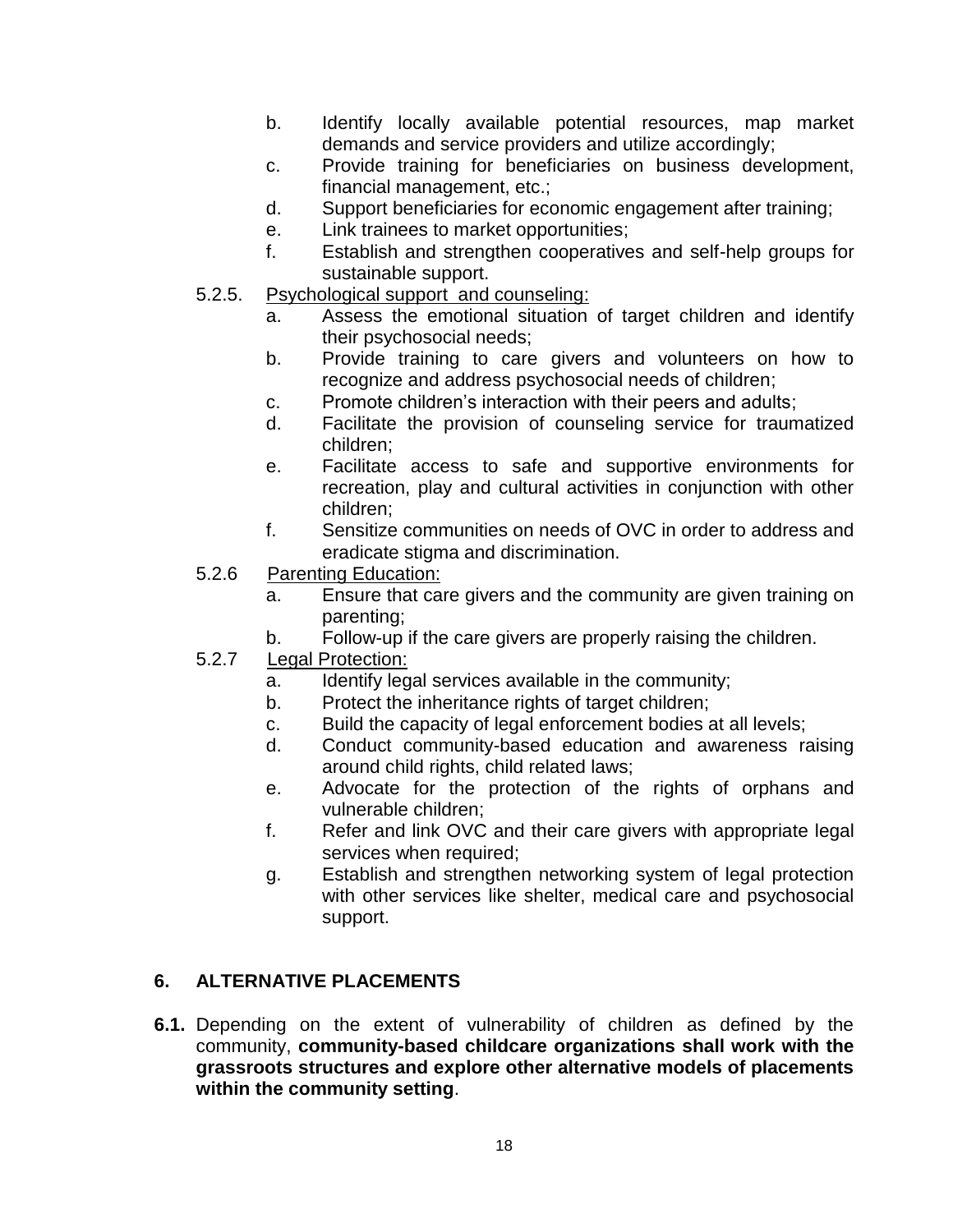- **6.2. Alternatives for placement of orphans and vulnerable children** in the community include:
	- 6.2.1. Kinship care: facilitate the support and care by placing children in the extended family systems;
	- 6.2.2. Sponsorship care: facilitate the provision of care and support to OVC and their family through volunteers and organizations (inside and outside the country);
	- 6.2.3. Child-Headed Household: community-based childcare organizations shall support the placement of orphans (siblings) intact in their home with the elder siblings acting as a parent. This alternative is appropriate when there are children fifteen years or older in the family to take care of the younger siblings;
	- 6.2.4. Group home: Orphans and vulnerable children can be placed in a community-based group home, where by a group of six to eight children are placed under one roof with a surrogate mother assigned to them as caretaker;
	- 6.2.5. Foster family care: placing the children for a short or long term care with a volunteer family is also another option to facilitate familyoriented care and support to OVC.
- **6.3.** Organizations implementing community-based childcare programs should **take the following into account when making decisions about placing children** in one or the other arrangements:
	- 6.3.1. Assess locally acceptable and appropriate model of placement;
	- 6.3.2. Enhance the capacity of the family where OVC are placed through imparting knowledge, providing training and creating access to microfinance service;
	-
	- 6.3.3. Provide parenting skills for care givers;<br>6.3.4. Build OVC's capacity through Income 6.3.4. Build OVC"s capacity through Income Generating Activities (IGA) in order to help them become self-supportive;
	- 6.3.5. Discourage separating siblings in OVC placements;
	- 6.3.6. Network and coordinate with organizations working with OVC;
	- 6.3.7. Consider the participation of OVC and the community at large in the process.

## **7. INFORMATION MANAGEMENT SYSTEM ON TARGETS**

- **7.1.** A community-based childcare organization shall keep a record on the background and progress of all its targets, which includes a baseline and periodic follow-up reports.
- **7.2.** Follow-up on the growth and development of target children shall include information on the child"s:

7.2.1. Health status;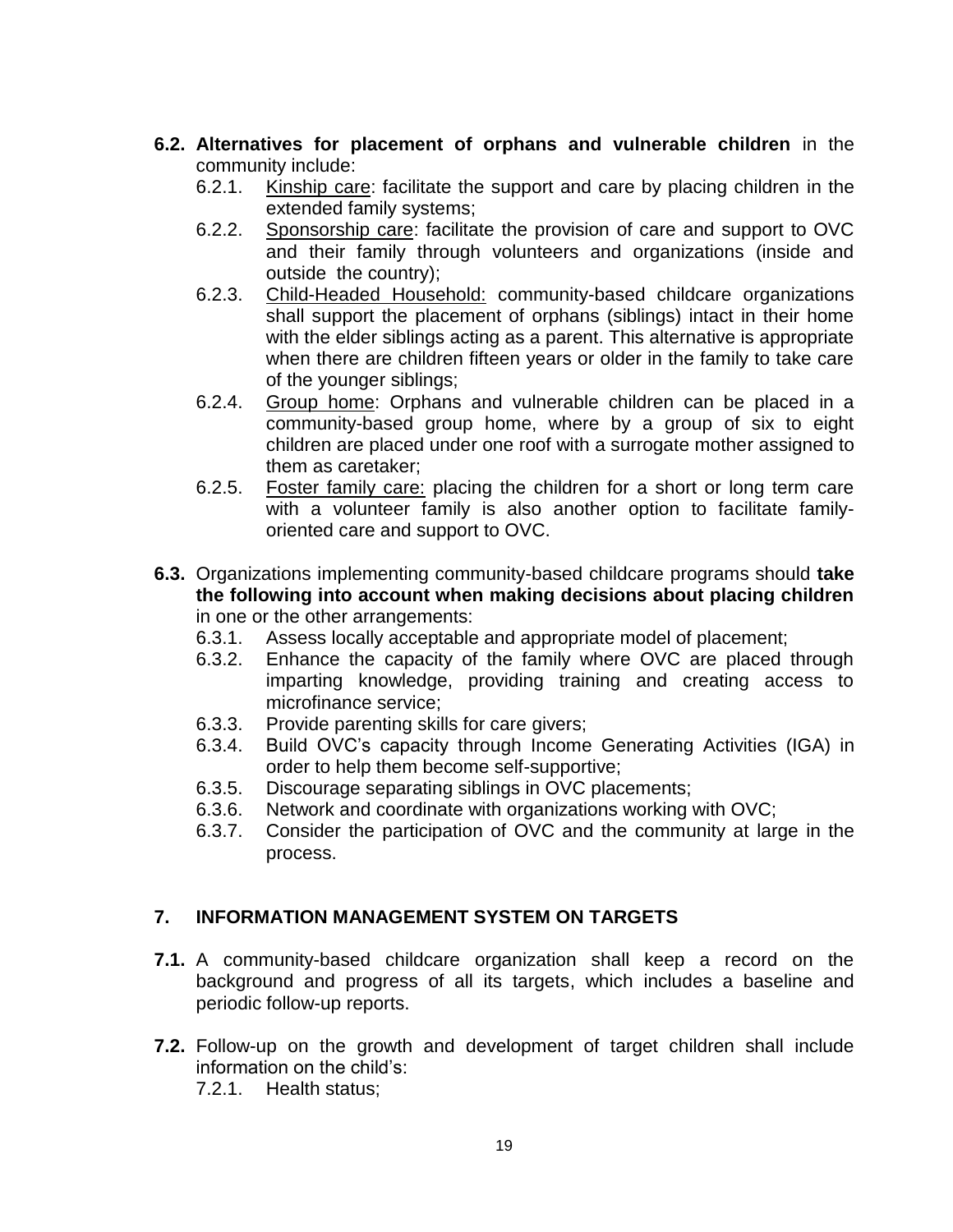- 7.2.2. Nutritional status;
- 7.2.3. Physical development;
- 7.2.4. Psychological status;
- 7.2.5. Educational status;
- 7.2.6. Social development;
- 7.2.7. Emotional and spiritual development.

#### **8. CORE VALUES**

#### **8.1. Community Participation**

Participation is a key for a successful community-based childcare intervention. Direct and meaningful involvement of the community is very crucial in all aspects of decision-making and ownership. Thus, the community should be encouraged to participate in designing, implementing, managing, evaluating and mobilizing resources for the project.

## **8.2. Participation of the Child**

Children have the right to participate in and influence matters affecting their lives and their experiences and opinions about their own situation should form an integral part of the decision-making process of organizations on issues concerning the child. Child participation structures should be designed and mainstreamed into the operational structures of the organizations by which group of child representatives take part on decisions affecting the life of the target children.

#### **8.3. Holistic Approaches**

Recognizing that improving the situation of children requires the participation of all actor - including families, communities and other parties - while making strategic choices, priorities and taking specific actions, childcare programs need to adopt a multi-sector intervention including education, health and reproductive health, income generation and skills training, family planning, advocacy, rehabilitation services on disability, HIV/AIDS prevention, child rights protection and promotion, community sensitization, environmental sanitation, self-help development, reunification, reintegration and foster care programs.

#### **8.4. The child at the centre but not the child in isolation**

Every endeavor directed to the welfare of children shall put children at the centre and recognize them as rights-holders and social actors. The child should be the focus of programs but should not be considered in isolation from the family and community environments, social and cultural structures.

#### **8.5. Mainstreaming disability and gender**

All programs and program components should take into account and deal with discrimination along gender and disability.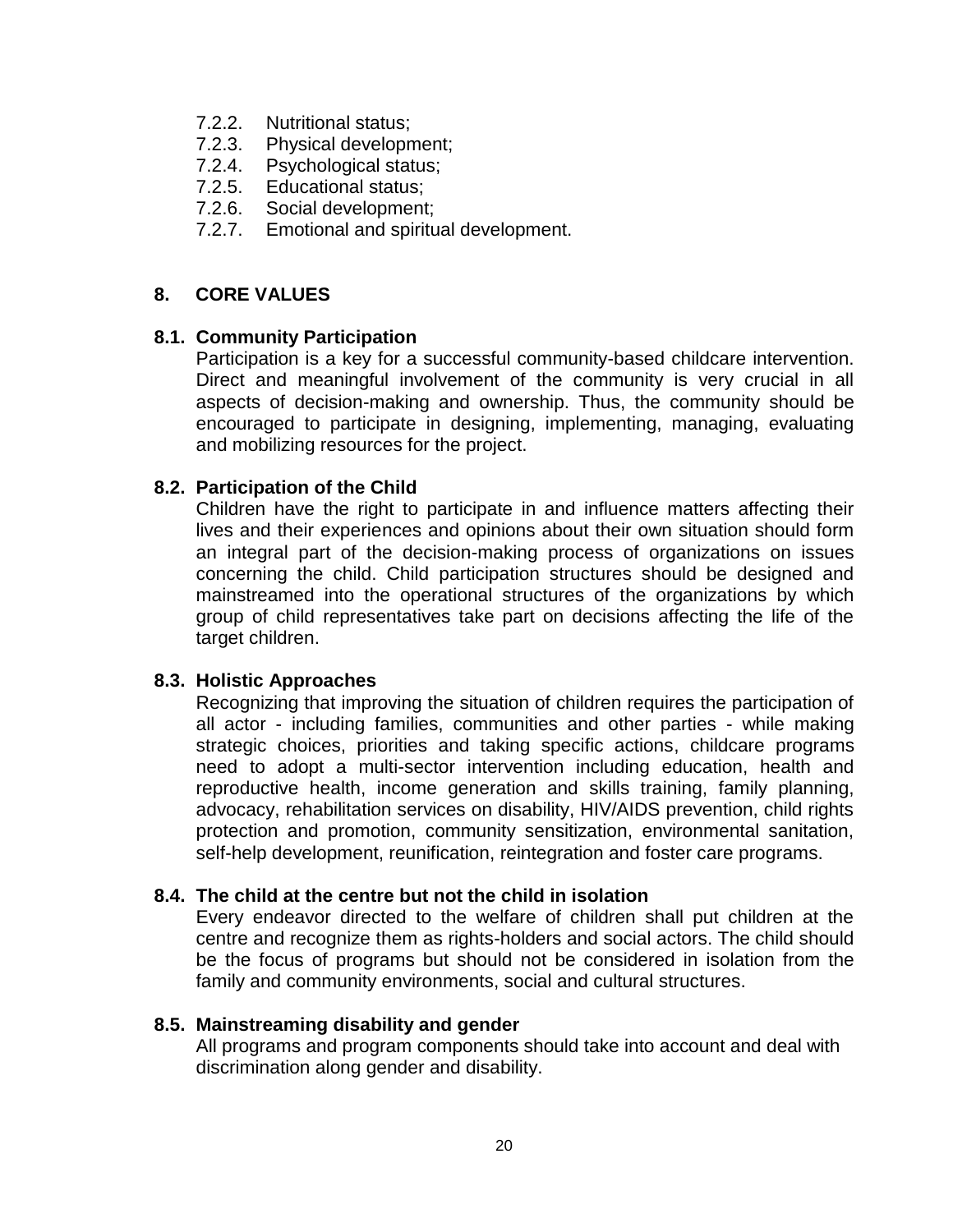## **8.6. Program Phase-out and Sustainability**

Childcare interventions should be designed with a well-thought plan and specific phase-out strategies that are fully shared among the community and other pertinent stakeholders in order to attain financial and institutional sustainability of the services. Involving the community from the inception of the services throughout the program cycle, building the capacity of the families, the grassroots structures and the local government institutions have paramount importance to ensure the continuity of the services.

## **8.7. Protection and Safety of the Child**

Childcare programs should give adequate emphasis to protect children from all forms of violence and abuse which in one or another way affect the survival and development rights of the child. To this effect, organizations involved in childcare program shall develop internal guidelines/policy on the safety and protection of the target children to create an environment free from all sorts of abuse.

## **B. GUIDELINE ON REUNIFICATION AND REINTEGRATION PROGRAMS**

## **1. GENERAL**

Reunifying children separated from their parents/relatives due to natural or manmade catastrophe to their birth families or relatives is a widely recognized practice as a primary alternative against residential care and other out-of-home child welfare services. Undeniably, children can best develop a feeling of security, physical/mental health and personal identity within their families. Hence, organizations engaged in institutional care have a responsibility to implement reunification/reintegration as an ongoing and integral part of their services. Therefore, returning children as early and safely as possible to their families or communities is strongly recommendable as a means to achieve better outcomes for children, retention of important family connections and avoid their drift into long-term and often problematic pathways in out-of-home care. Such reunification and reintegration should not be done haphazardly, and there is a need to set standard procedures and modalities which can inform and guide the reintegration process.

## **2. OBJECTIVES**

## **2.1. Objectives of the Child-Family Reunification Program**

2.1.1. Restore child-family ties by reuniting the child with biological parents or extended family members;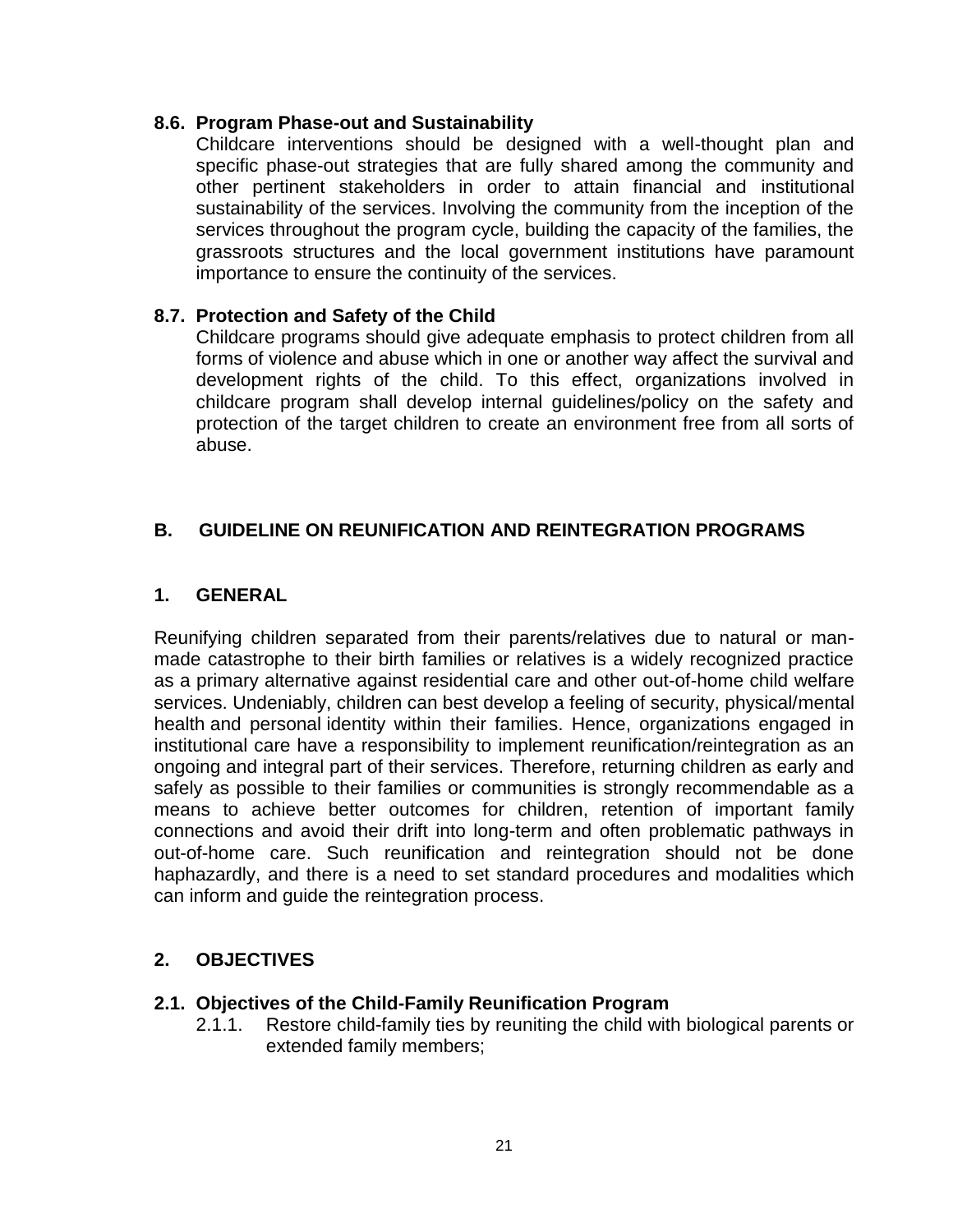- 2.1.2. Facilitate conditions for the assimilation of children with their parents and members of the extended family and promote their all rounded development;
- 2.1.3. Create opportunities for children in which they can learn familiar and social values and norms living with their parents and/or members of the extended family;
- 2.1.4. Support parents and/or members of extended families to re-assume their responsibility to cater for their children.

## **2.2. Objectives of the Reintegration Program**

- 2.2.1. Facilitate conditions for children's adjustment in the community;
- 2.2.2. Equip the children with necessary skills and financial resources to enable them to become independent and self-reliant citizens;
- 2.2.3. Create opportunities in which children can interact in the community life, learn socio-cultural values and norms of the community for their proper development and reintegration.

## **3. ELIGIBILITY**

## **3.1. A child is eligible for child-family reunification if:**

- 3.1.1. The Child preferably be below the age of 15;
- 3.1.2. The child is willing to be reunified with his/her biological parents or member/s of extended family;
- 3.1.3. The biological parents or members of the extended family are mentally sound and free from terminal illness;
- 3.1.4. The reunification would ultimately serve the best interests of the child.

## **3.2. A Youngster is Eligible for Reintegration if He/She:**

- 3.2.1. Reaches the maximum age limit (18 years) under the care of a childcare institutions;
- 3.2.2. Is willing to be reintegrated before reaching the maximum age limit and is, preferably, over the age of 15;
- 3.2.3. Reaches the maximum age limit, but his/her parents are untraceable or certified by accredited bodies to be terminally ill;
- 3.2.4. Is unable to pursue his/her academic education while living in the childcare institution;
- 3.2.5. Demonstrates readiness to lead an independent life.

## **4. ROLES AND RESPONSIBILITIES OF THE ORGANIZATION**

- **4.1.** A childcare organization implementing reunification/reintegration program shall have the following main roles and responsibilities:
	- 4.1.1. Properly plan the reunification and reintegration as an integral part of its ongoing programs;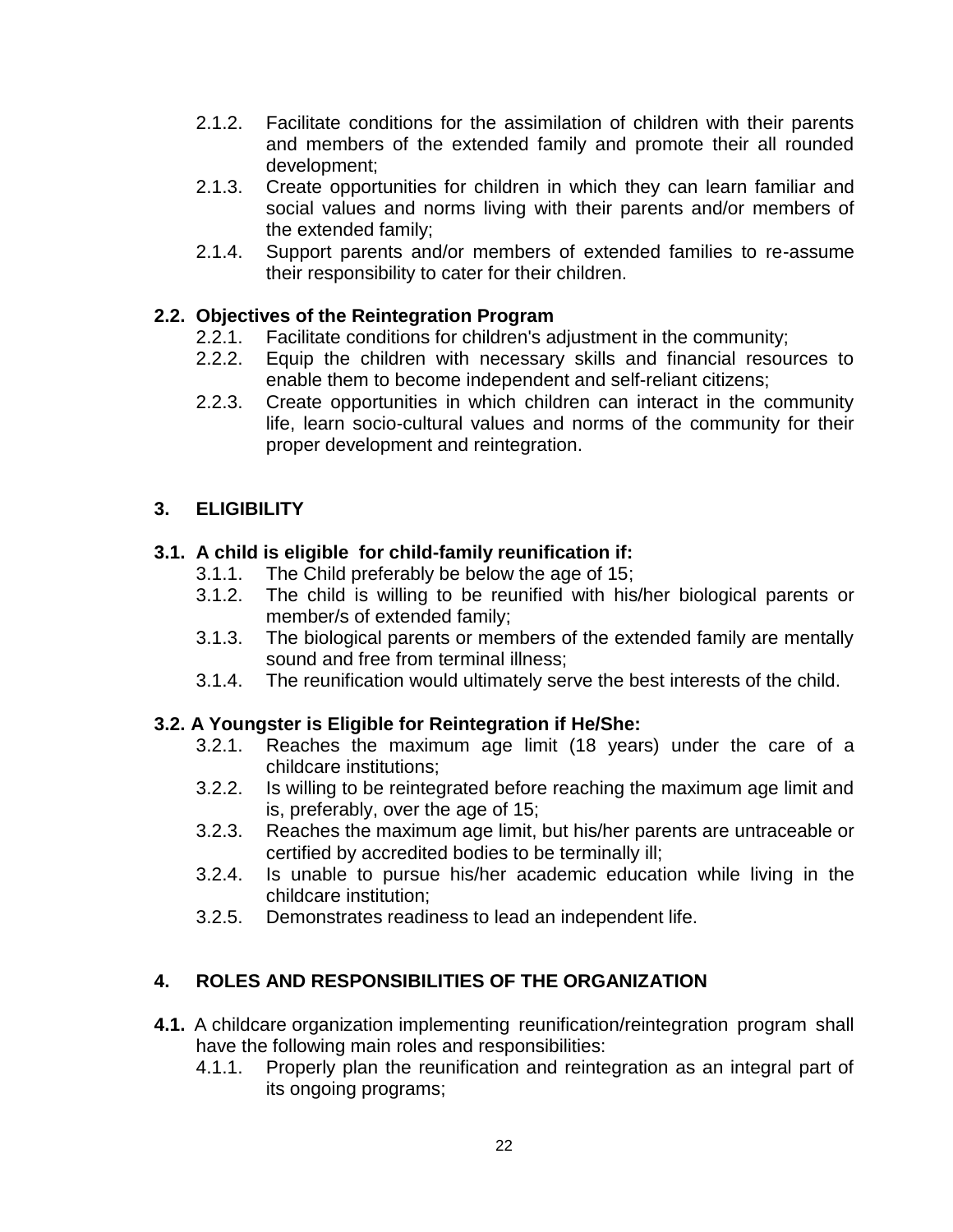- 4.1.2. Allocate/assign proper financial, material and human resources to carry out the reunification and reintegration program;
- 4.1.3. Give adequate attention to the participation of children on matters that affect them in the process of planning and implementing the programs and keep the staff informed about the objectives and desired outcomes of the strategy;
- 4.1.4. Make every possible effort to carry out the program in accordance with the best interests of the child;
- 4.1.5. Provide the parents an induction on parenting skill and the rights of the child;
- 4.1.6. Conduct family tracing and identify biological parent/s and/or member/s of extended family; convince them about their obligations and proceed to reunify the child if the outcome of the tracing is not against the best interests of the child;
- 4.1.7. Conduct periodic follow-up and evaluation on a reunified/reintegrated child during the first year, and once in a year thereafter till the child is well adjusted;
- 4.1.8. Submit quarterly, biannual and annual activity reports of the organization to the competent government authority.

## **5. REUNIFICATION AND REINTEGRATION PROCEDURES**

## **5.1. Reunification Procedure**

Child-family reunification involves a series of steps starting from prereunification and reunification to post reunification activities that need to be carried out for a successful and safe placement of the child to his/her biological parents or extended family. The following must be carried out in each phase of the reunification process.

- 5.1.1. Pre-Reunification Phase
	- *a. Preparation of the reunification program*:
		- i. Allocate the necessary financial, material and human resources to carry out the program;
		- ii. Form a reunification team composed of at least the director/manager/coordinator, social worker, psychologist and health personnel;
		- iii. Regularly sensitize/orient the staff and the children about the purpose, procedures and significance of the reunification program;
		- iv. Establish collaborative working relationships with relevant stakeholders (governmental and non-governmental organizations).
	- *b. Collecting and managing appropriate background information on the child*: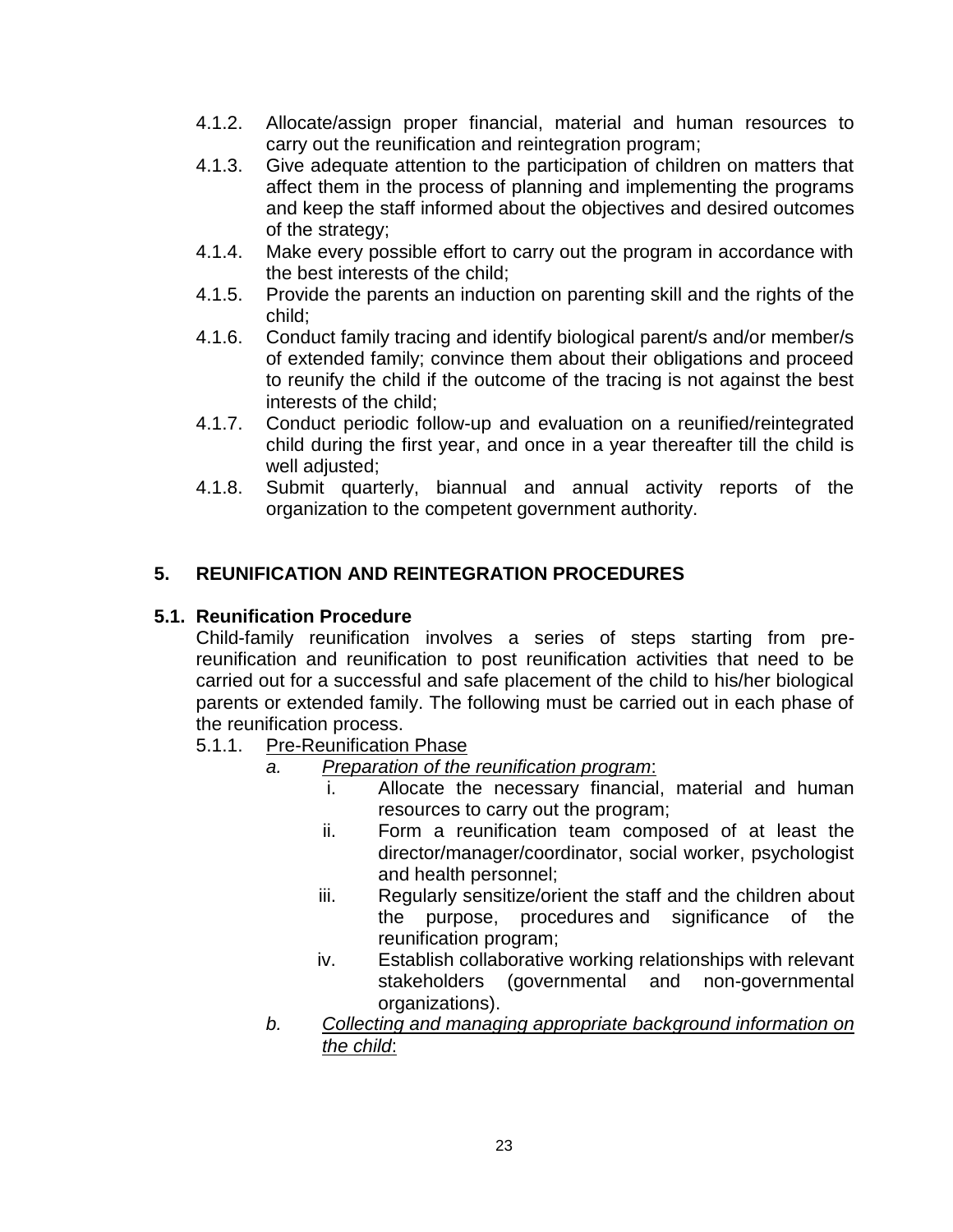- i. Confirm the willingness of the child and when the child is 15 years and above years of age obtain the written consent of the child;
- ii. Interview the child (when he/she is mature enough to express his/her ideas), staff and his/her close friends admitted from the same locality to know more about the background of the child;
- iii. Consult available documents including children"s personal files/biography, photograph and/or other relevant information about the background of the child;
- iv. Conduct a case study on the child to evaluate the problems and needs of the child;
- v. Record detailed information about the background and progress of the child right from the time of admission into the institution.
- *c. Tracing a Family and Confirming Eligibility*:
	- i. From the information, gather, trace and locate the biological parent/s, if they exist or are traceable, or the extended family members in cases where the parents do not exist or cannot be traced;
	- ii. In due course of family tracing, the following points need to be considered: a) make sure to obtain all sufficient information about the child including a recent photograph of the child to present to the members of the family so as to get confirmation, and b) have background information/knowledge about the cultural, religion and social values of the area where the child's family is residing;
	- iii. Those involved in tracing a family shall have an official supporting letter from the relevant authority explaining the purpose of tracing;
	- iv. Create tracing networks in collaboration with the concerned regional government bodies, *kebeles* (peasant associations), etc. to facilitate family tracing activities. Market places, feeding centers, schools, farmers' cooperatives etc. could be used as a means to locate the families in the rural areas;
	- v. Conduct case study on the parent/s and/or member/s of the extended family and evaluate their psychosocial and economic status;
	- vi. Conduct a case study of the family and a brief socioeconomic assessment of the village, to help making decision on whether the family environment and the locality as a whole are safe and appropriate to provide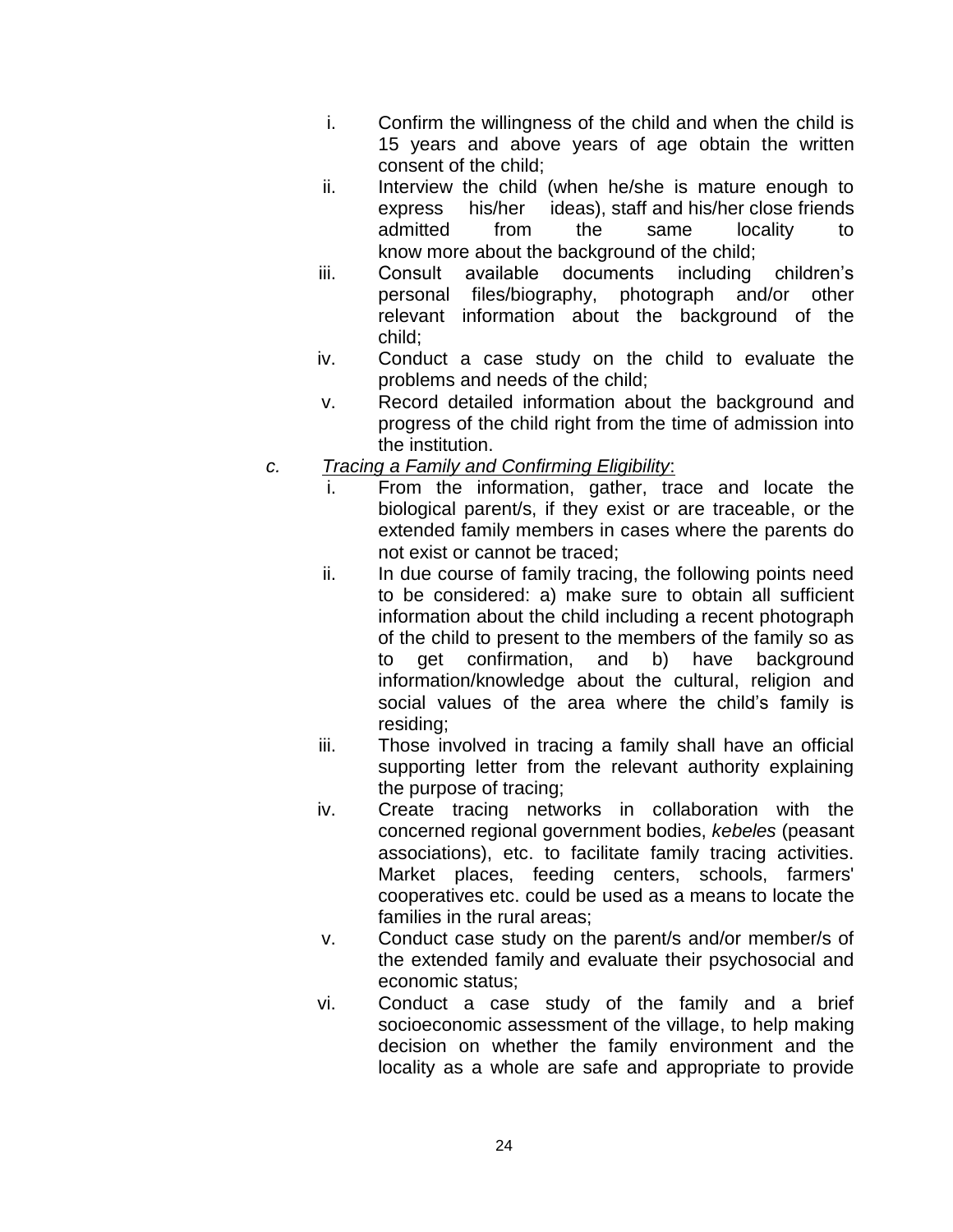the basic physical and emotional needs of the child after reunification;

- vii. Confirm the eligibility of the parent/s and/or member/s of the extended family.
- *d. Providing pre-reunification Services*:
	- i. Notify the child about the findings of the family tracing to keep the child psychologically prepared for the reunification process;
	- ii. Offer counseling to the child to avoid possible adjustment problems;
	- iii. Offer psychological, economic and legal advice and counseling to the family creating awareness as to the nature and rationale of child-family reunification, to avoid any possible post-reunification adjustment problems;
	- iv. Provide medical check-up and treatment for the child;
	- v. Provide necessary appliances for children with disabilities.
	- vi. Facilitate and encourage visit to parent/s or member/s of extended family before reunification;
	- vii. Collect the child"s transcript and other educational evidences from schools to enable smooth transition of his/her enrollment after reunification;
	- viii. When necessary, materials such as bed, blanket, bedsheets, etc. shall be ready.
- 5.1.2. Reunification Phase
	- a. The reunification phase encompasses two major processes i.e. the transport arrangement and the actual reunion of the child with the parents or the extended family;
	- b. *Trip to the family*:
		- i. A childcare organization implementing reunification program shall use appropriate means of transportation;
		- ii. While traveling to join the family, children shall be accompanied at least by a social worker;
		- iii. When travel arrangements are made, the following items need to be taken along with the child: a) school certificates, b) personal belongings, clothes, blankets, bed sheets (when it is necessary), c) first aid kits including some simple medicines, d) snacks (biscuits, cookies, etc.) and drinking water.
	- c. *Services at the Time of Reunification*:
		- Provide, where necessary, material and financial support to the child"s parent/s or members of extended family to cover costs that may arise due to inclusion of the child into the family;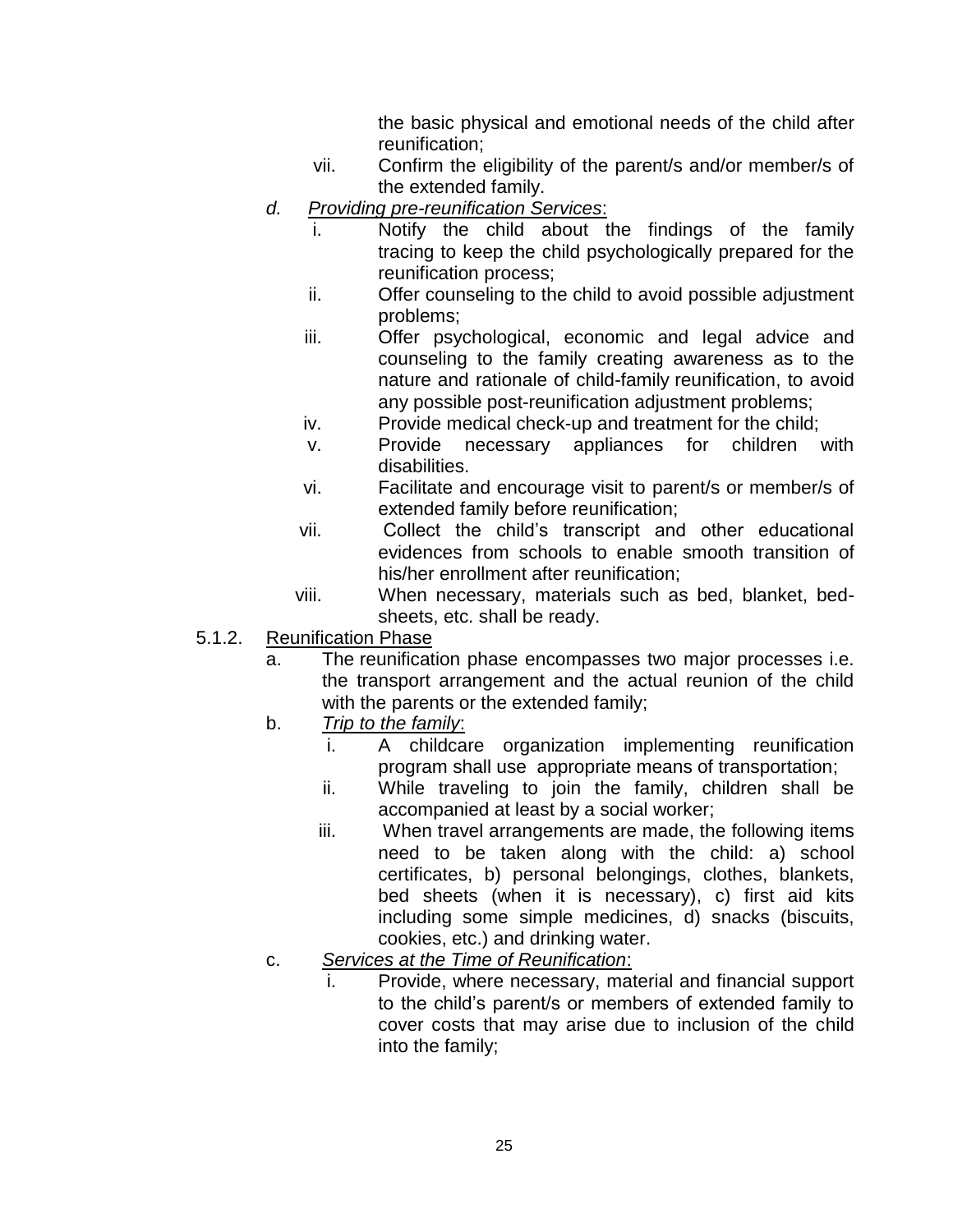- ii. Provide the child with basic material support, including, clothing, sanitary materials, etc. and financial input covering transport and other expenses;
- iii. Support where necessary economically disadvantaged families with a sustainable means of income to guarantee the child"s healthy post-reunification adjustment. The support provided shall be determined based on the finding of the family tracing and assessment made before the reunification takes place.
- iv. A reunion agreement should be signed between the family and the organization in the presence of the local administration and/or the Regional Labor and Social Affairs representative or the Regional Women"s Affairs representative.
- v. Establish continued collaboration with the relevant local and regional authorities to facilitate post reunification follow-up.
- 5.1.3. Post Reunification (Follow-up phase):
	- a. After reunification, after reunifying the child with his/her family, the organization shall conduct regular follow-up - at least once in every three months for the first year of reunification and once in a year starting from the second year of reunification - until the child reaches the age of 18 years. The follow-up shall include the child"s development with respect to his/her:
		- i. Health status;
		- ii. Nutritional status;
		- iii. Physical development;
		- iv. Educational development;
		- v. Adjustment in the family, peer and neighborhood relationship, etc;
		- vi. Emotional and spiritual development.
	- b. A childcare organization shall provide the necessary periodic counseling to the child and the family to enable the child to be well adjusted within the family and the surrounding environment;
	- c. A childcare organization shall take necessary precaution on the frequency of follow-up lest it would strengthen dependency of the children on the organization;
	- d. The summary of the periodic follow-up shall be included in reports that shall be submitted to the relevant authority.

## **5.2. Reintegration Procedure**

A childcare organization implementing reintegration programs shall develop a series of steps involving pre-integration, integration and post integration phases.

- 5.2.1. Pre-Reintegration Phase:
	- a. *Pre- Integration Services*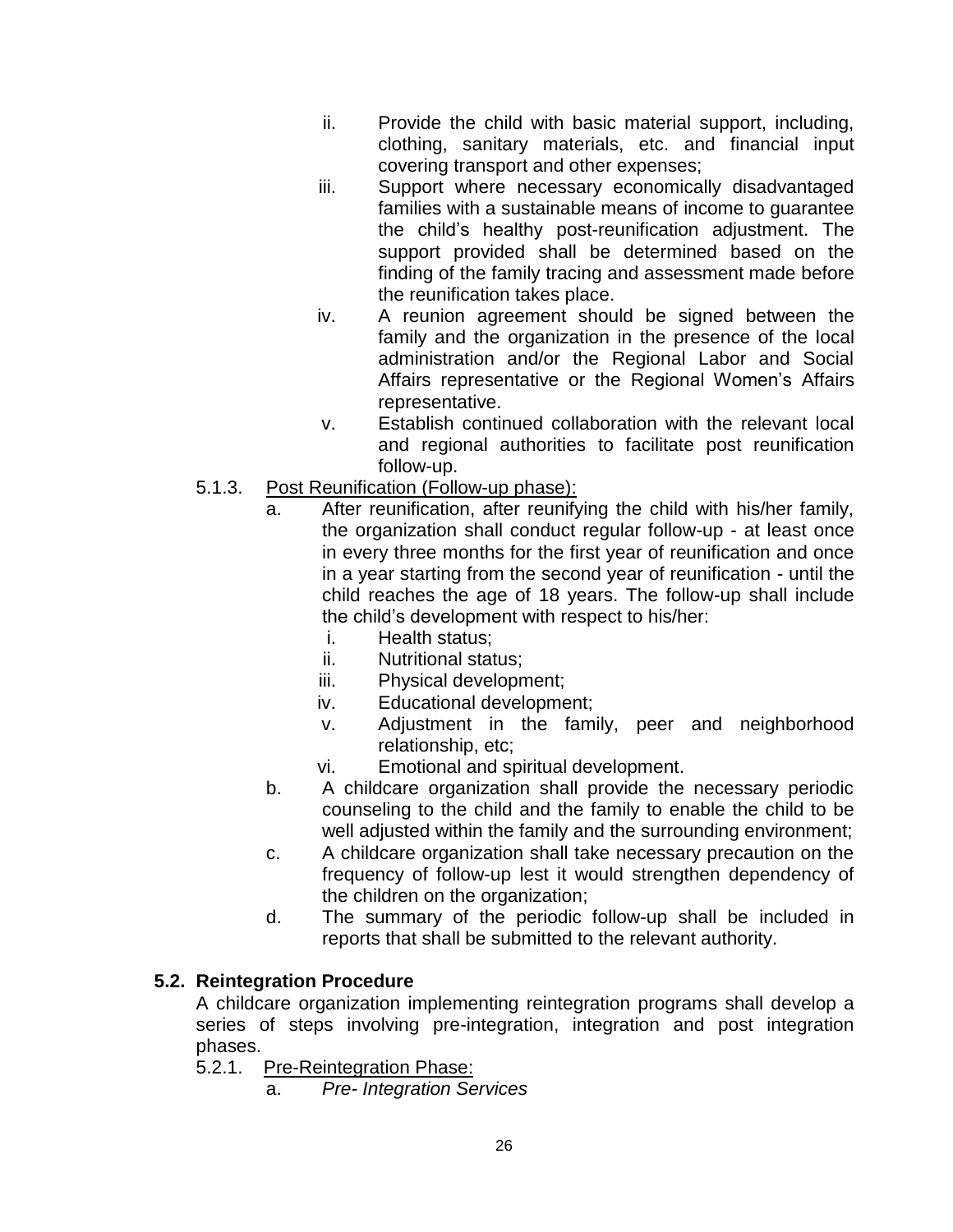- i. Provide guidance and counseling focusing on vocational and career development of the youngsters to raise the psychological readiness of the target children;
- ii. Assist and encourage the youngsters (target groups) to come up with a proposal for vocational training and a business plan after offering them the necessary orientations and counseling;
- iii. The proposal of the youngsters shall be appraised for its feasibility by a concerned staff or a committee and proper advice and recommendations should be given;
- iv. Provide medical check-up and treatment for the youngster;
- v. Pre-reintegration life-skills training on interpersonal communication, money handling and management, creativity skills, reproductive health and HIV/AIDS, etc. shall be given to the target youngsters;
- vi. When necessary and convenient, encourage children to visit youngsters reintegrated earlier to share experiences and learn best practices for a successful reintegration in the future;
- vii. Equip youngsters with necessary skills based on their talents and in line with their business plan to facilitate their integration.
- 5.2.2. Reintegration phase:
	- a. Reintegration agreement shall be signed between the organization and the youngster verifying the types of support delivered to the youngster at the time of reintegration;
	- b. A youngster shall be entitled to take his/her belongings away, such as clothes, blankets and bed sheets, at the time of leaving the institution;
	- c. At the time of reintegration, targets shall be provided with transport facilities and where necessary lodging arrangements and living cost for at least 6 months with the necessary working tool kits and a start up capital, based on the approved business plan to enable them launch their own small scale business;
	- d. A childcare organization implementing reintegration programs shall keep records about the address of the reintegrated child, the type of business plan the youngsters intend to undertake, the type of support received at the time of reintegration and the child's background information, etc. for future follow-up.
- 5.2.3. Post-reintegration phase:
	- a. A childcare organization working on reintegration, after completing the reintegration process, shall conduct follow-up at least once in a year on the progress and adjustment of the youngster within a given community. Among others, the followup shall include the youngsters development with respect to: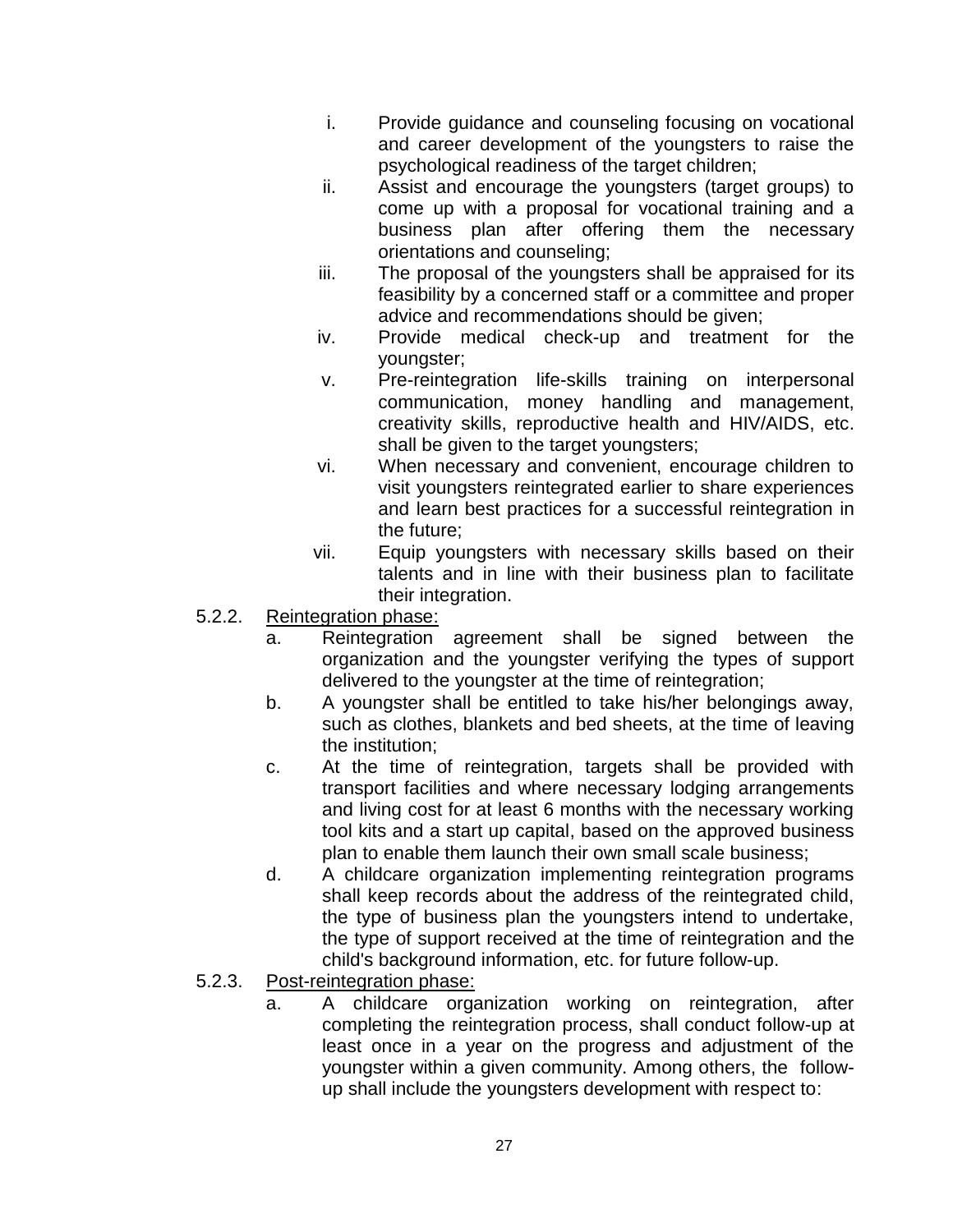- i. Career development (employment/self employment of the youngster);
- ii. Social development and interaction;
- iii. Emotional and spiritual development;
- iv. Status of self-reliance /independence.
- b. A childcare organization shall provide the necessary periodic advice and counseling to enable the youngster to be well adjusted within the surrounding environment;
- c. A childcare organization shall take necessary precaution not to strengthen dependency of the youngster on the organization.

The summary of the periodic follow-up shall be included in reports that shall be submitted to the relevant authority.

## **C. GUIDELINES FOR FOSTER CARE**

## **1. GENERAL**

Foster Care is one component in a continuum of alternative childcare services. It refers to short or long term care within the private house of foster families, mainly addressing those children who are unable to live with their biological parents and families. Providing foster care is often a difficult and demanding job, for both the organization and foster families and, as such, some financial contribution can be and is often paid to the foster family to compensate the additional costs incurred by the foster child. Although foster care is often difficult, it has several advantages over other alternative childcare services, especially over institutional care. First and arguably most important of these benefits, is that Foster Care can provide the child with a high level of attention, nurturing and continuity only possible within a family. Placement in the foster parent"s family gives the child a better chance of getting acquainted with life in a family environment and facilitates his/her smooth integration into the community at a later stage. Furthermore, as practice in some organizations has shown, placing children in a foster family has served as a stepping-stone to child-family reunification. In light of this, implementing foster care arrangement needs guidelines that should be adhered by foster care implementing organizations.

## **2. OBJECTIVE**

## **2.1. General Objective**

The overall objective of foster care service is to secure a substitute and temporary familial environment for orphans and vulnerable children on a temporary basis, till a child is reunified with his/her extended family or placed in other permanent alternative childcare program.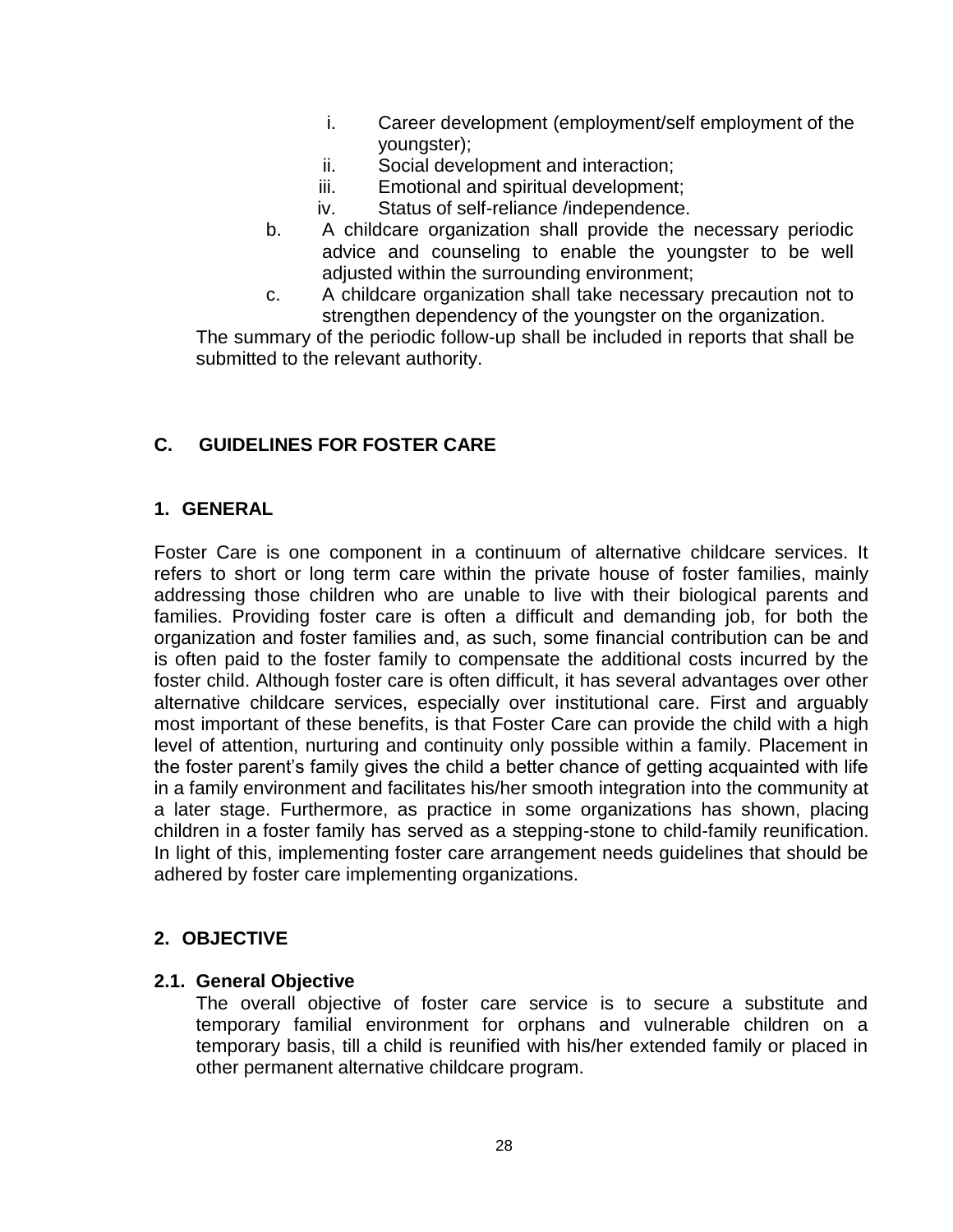## **2.2. Specific Objectives**

The specific objectives of a foster care service involve securing:

- 2.2.1. Shelter;
- 2.2.2. Food;
- 2.2.3. Education;
- 2.2.4. Health care;
- 2.2.5. Play and recreation;
- 2.2.6. Psychologically stimulating familial environment.

## **3. ROLES AND RESPONSIBILITIES**

- **3.1.** A foster family care organization with respect to the child has the right to:
	- 3.1.1. Apply to the relevant authority for the review of and to get information on the status of a child when there are adequate grounds indicating that the child is abused, neglected and/or exploited and, for his/her best interest, can not be allowed to remain in his/her present family environment;
	- 3.1.2. Select the appropriate foster family for a child when the biological parents, the extended family and/or guardians are absent or deemed unable or unfit to give their views on the characteristics of the foster family;
	- 3.1.3. Seek and get information on the growth and development of the child from the foster family through periodic home visits and reports;
	- 3.1.4. Terminate the foster placement and change the foster family when the care given to the child is deemed to be not adequate to the child"s healthy development and growth;
	- 3.1.5. Terminate the foster family care and transfer the child to other permanent alternative childcare program when such a transfer is in the best interests of the child.
- **3.2.** A foster family care organization, with respect to the child, has the obligation to:
	- 3.2.1. Work in close collaboration with the police and whenever available with child protection units and child-focused organizations, in order to reach out for a child who is abused, neglected and/or exploited and for her/his best interests to place him/her in foster care;
	- 3.2.2. Consult and involve the child in a manner appropriate to his/her age and degree of maturity in the process of foster care placement;
	- 3.2.3. Respect the right of the child to get information on his/her biological parents and/or members of the extended family unless it is deemed to be against the best interests of the child;
	- 3.2.4. Whenever possible, place siblings with the same foster family, except in cases where it is against the best interests of the child; when the latter is the case, make arrangements to support regular contact between siblings;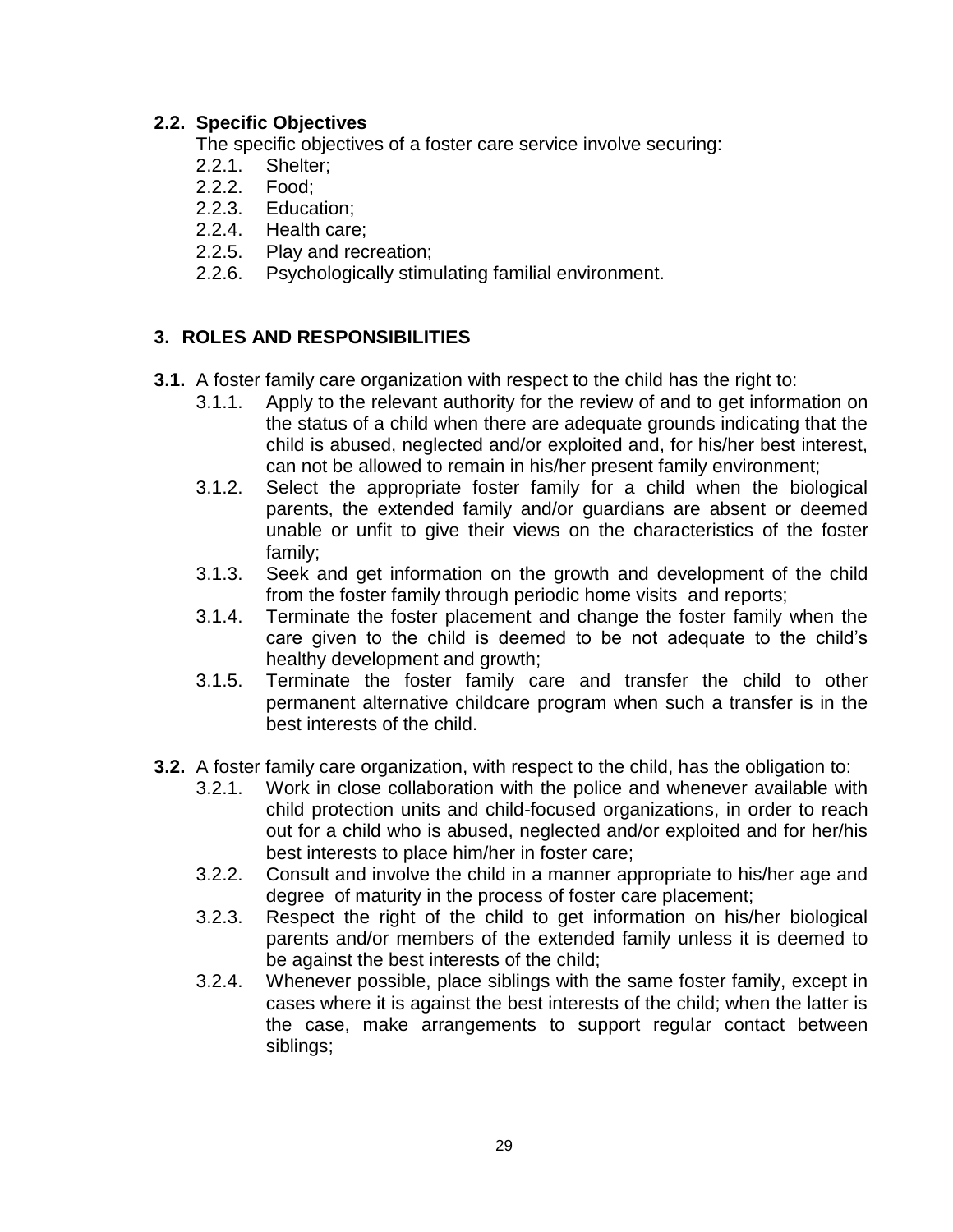- 3.2.5. Search for permanent alternative family care in cases where reunifying the child with his/her biological parents is not possible or against the best interests of the child.
- **3.3.** A foster family care organization, with respect to the biological parent/s and/or member of the extended family, has the obligation to:
	- 3.3.1. Consider the opinions of the biological parent/s and/or members of extended family on the processes of the selection of a foster parent in relation with religion, language, ethnic and cultural background, etc.;
	- 3.3.2. Respect the rights of the biological parents and/or members of extended family to get information on the child placed in foster family care unless it is believed to be against the best interests of the child;
	- 3.3.3. Promote partnership between the biological parent/s and the foster family, when deemed convenient and useful to ensure the best interests of the child;
	- 3.3.4. Inform the biological parent/s and/or members of extended family of any significant event in the child"s life unless it is deemed to be against the best interests of the child;
	- 3.3.5. Accept grievances, opinions, and comments of the biological parents, members of the extended family and/or guardians on the status of the child placed in a foster family care in writing and take corrective measures when deemed appropriate;
	- 3.3.6. Reunify a foster child to his/her biological parent/s when the relevant authority that had terminated the parental rights reviews the case and reestablishes the parental rights with the conclusion that the family condition has returned to normal.
- **3.4.** A foster family care organization, with respect to a foster family, has the right to:
	- 3.4.1. Interact with the foster family for devising and monitoring a plan for each child;
	- 3.4.2. Follow-up and monitor the care offered to each child through the foster care placement service it provides.
- **3.5.** A foster family care organization with respect to a foster family, has the obligation to:
	- 3.5.1. Cover the expenses necessary to care for the child placed in foster care (if the foster family does not volunteer to cover the expenses);
	- 3.5.2. Pay the foster parent/s a service fee (if the foster parent/s does/do not volunteer to give service for free).
- **3.6.** A foster family, with respect to a foster family care organization, has the right to receive information that pertains to the psychological, emotional or health history of the child and his/her family.
- **3.7.** A foster family, with respect to a foster family care organization, has the obligation to: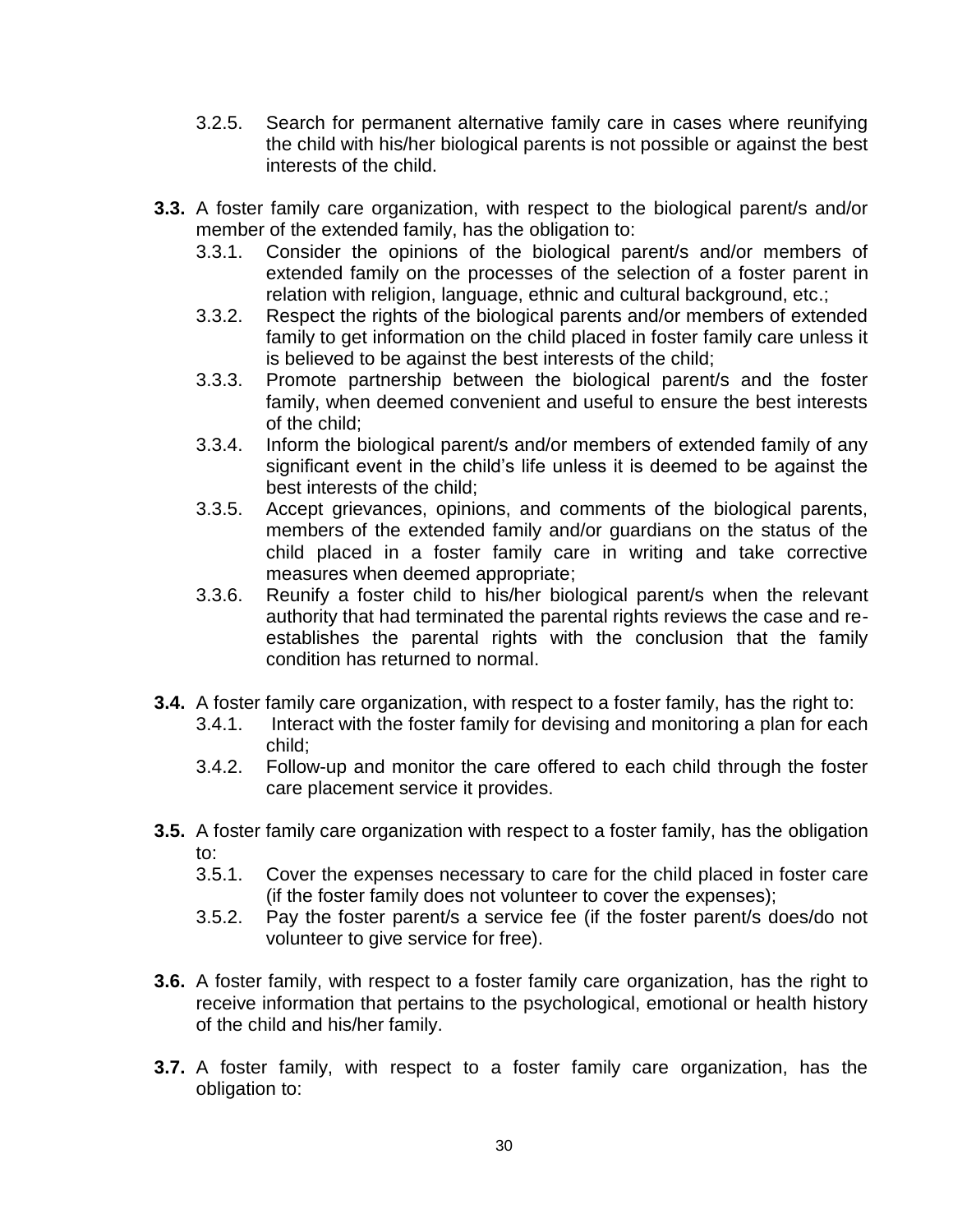- 3.7.1. Participate in the devising and revising of a plan for each child in care;
- 3.7.2. Report to the organization all information related to the child"s progress/ problems (if any); and/or
- 3.7.3. Report to the organization in the case of injury, disappearance or any other major event in relation to the child.
- **3.8.** A foster family, with respect to the child, has the obligation to:
	- 3.8.1. Provide the child with adequate material care and emotional support;
	- 3.8.2. Protect the child from any type of abuse and neglect.
- **3.9.** A foster family care organization, with respect to the relevant authority, has the right to get feedback on periodic evaluation of its activities.
- **3.10.**A foster family care organization, with respect to the relevant authority, has the obligation to:
	- 3.10.1. Submit quarterly, biannual and annual report to the relevant authority;
	- 3.10.2. Treat all placement records as classified documents.
- **3.11.**A relevant authority, with respect to the foster family care organization, has the right to follow up and monitor the services the organization provides to children and families.
- **3.12.**A relevant authority, with respect to the foster family care organization, has the obligation to evaluate the activities of the organization and give feedback to the organization.

#### **4. ILLEGAL ACTS**

- **4.1.** It is illegal for a foster family care organization to use the placement of a child in a foster family as a source of financial or other gains;
- **4.2.** It is also illegal to place a child into a foster family against the regulations of the relevant authority.

# **5. ELIGIBILITY**

#### **5.1. Eligibility of a Child**

- 5.1.1. Foster care is especially appropriate in conditions where:
	- a. The child is under 18 years of age;
	- b. The child is double orphan or the child is abandoned or the child"s parents are untraceable or are certified to be terminally ill or mentally incapacitated by relevant authority; or
	- c. The child is separated from his biological parents due to detention and left unattended by extended families;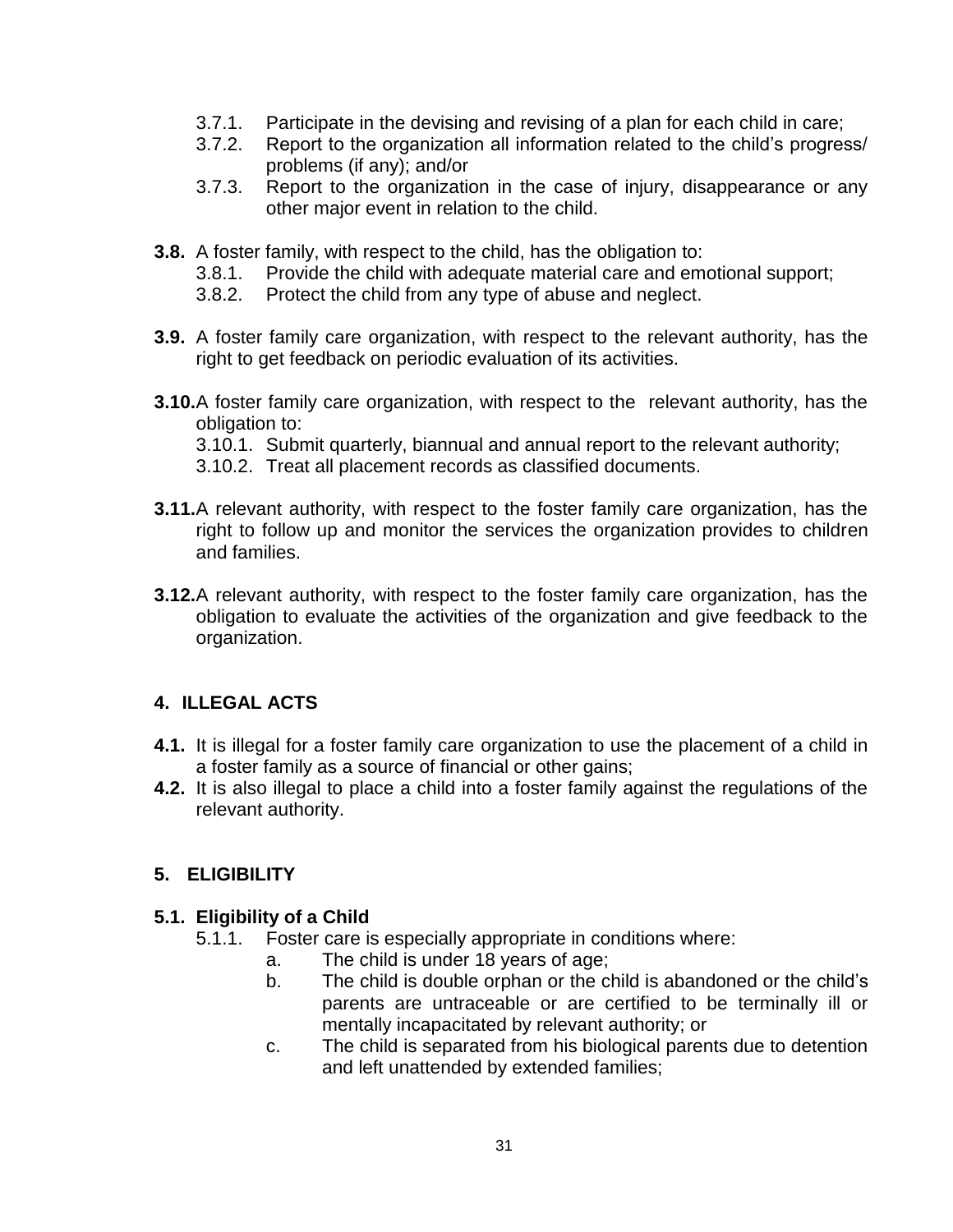- d. The child can not be allowed to remain in his/her family environment for her/his own best interests;
- e. The child is affected by some physical or mental disability and at risk of being placed in institutional care due to the family's inability to provide ongoing physical and emotional care for their disabled child;
- f. The child is being or is likely to be subjected to physical, sexual and other form of abuse, or
- g. Adequate provision is not being made or is likely not to be made for the child's care and proper development in his/her present environment.
- 5.1.2. Foster care may NOT be appropriate where:
	- a. The child needs a temporary placement free from the emotional pressures and expectations of a family life;
	- b. The child needs a structured therapeutic environment where his/her severe behavioral problems can be dealt with;
	- c. There is a need to keep large sibling groups together and there is no available fostering care for them.

# **5.2. Eligibility of an Applicant**

- 5.2.1. Based on local conditions, an individual or a family to be eligible for offering foster family care shall satisfy the following criteria:
	- a. Ethiopian by nationality;
	- b. At least 25 years of age;
	- c. Sufficient income to raise the child;
	- d. Free from any incurable and/or contagious disease and mental health problem;
	- e. Ability to produce a document from the relevant authority certifying that she/he is free from any criminal activities/past record;
	- f. Ability to produce the consent of the applicant"s spouse, if married:
	- g. In case of an emergency placement, the foster family care organization shall secure the written consent of the foster parent/s to produce all the necessary information for the finalization of the agreement within one month"s time following the emergency placement. If the foster parents could not produce the necessary information within this period, the foster family care organization is entitled to reclaim the custody of the child on grounds of eligibility of the foster parents/s.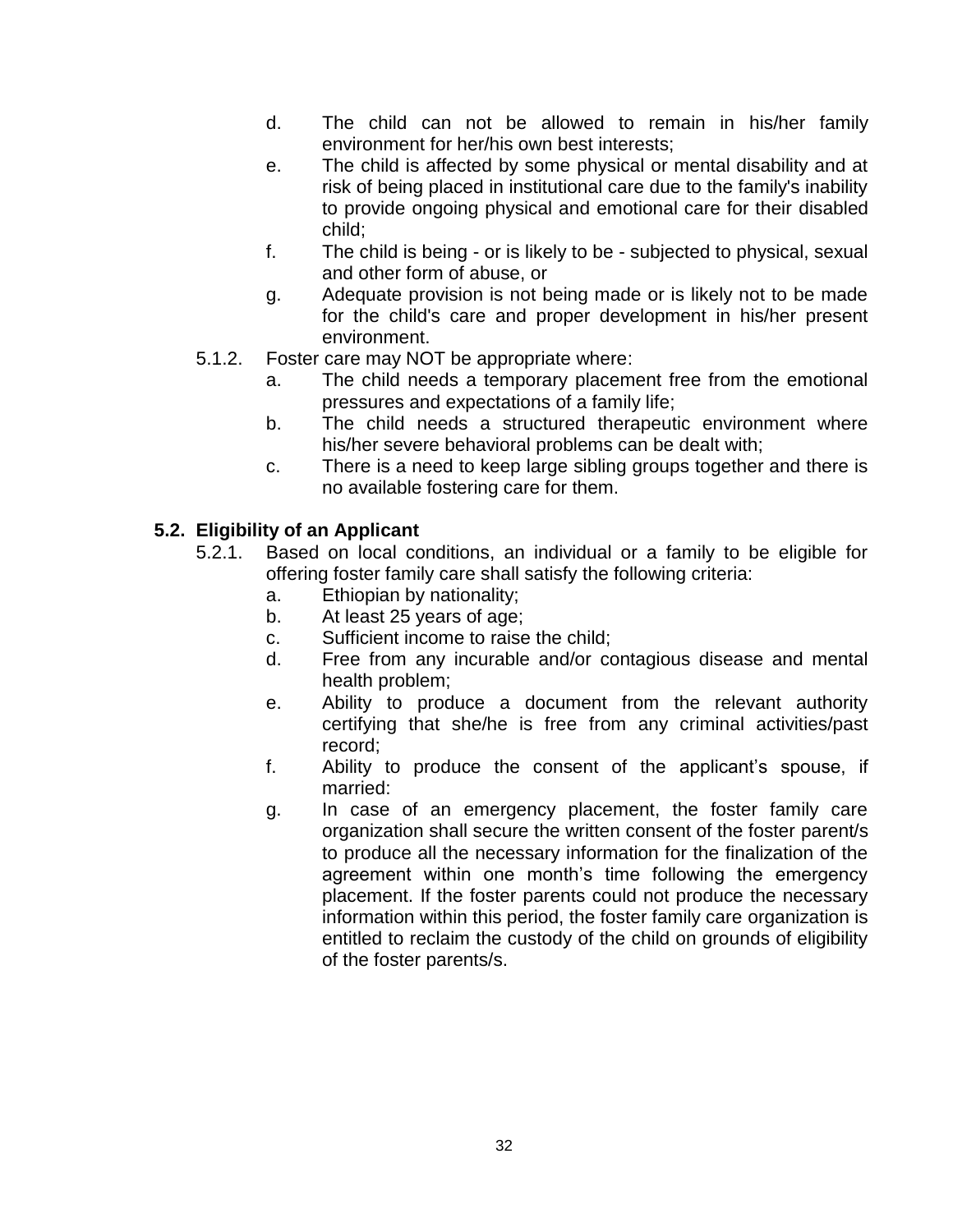# **6. LEGAL MATTERS AND CLOSURE**

## **6.1. Closure**

In the event of the closure of a foster family care organization, the relevant authority shall have the responsibility to ensure the transfer and preservation of documents and records to the substituting foster family care organization.

## **6.2. Expenses**

- 6.2.1. All expenses incurred during the processing of a placement of a child in a foster family shall be the responsibility of the foster family care organization;
- 6.2.2. All expenses incurred after the placement of a child in a foster family on the child"s basic needs may either be covered by the foster parent/s or by the foster family care organization;
- 6.2.3. All expenses incurred after the placement of a child in a foster family on administrative and technical activities as in follow-up, evaluation, etc. shall be taken care of by the foster family care organization.

# **6.3. Foster family care**

- 6.3.1. The foster care organization shall be responsible to confirm that the child meets all criteria of eligibility;
- 6.3.2. A child shall not be placed with the potential foster parent/s before the placement agreement is signed.

# **7. FOSTER CARE PLACEMENT PROCEDURE**

- **7.1.** Foster care organization shall choose anyone of the following models for placing children in foster care, depending on the case study and best interests of the child:
	- 7.1.1. Transitional homes: where children shall be placed in a family or a center until they get other permanent alternative placement;
	- 7.1.2. Foster family care: where children shall be placed within a volunteer family supported by the Foster Care Organizations;
	- 7.1.3. Community-based foster homes: where a group of children who are full orphans or whose parents/relatives are untraceable shall be placed in rented houses in the community and cared by a home mother/caretaker recruited by the organization.

# **7.2. Assessment and Screening before placement in foster family care**

- 7.2.1. Case Study of a Potential Foster Child:
	- a. Before deciding to place a child in foster care, the organization must ensure that a thorough assessment of the child and, whenever applicable, of his/her family has been made and that all possible efforts have been exhausted to maintain the child within his/her biological family;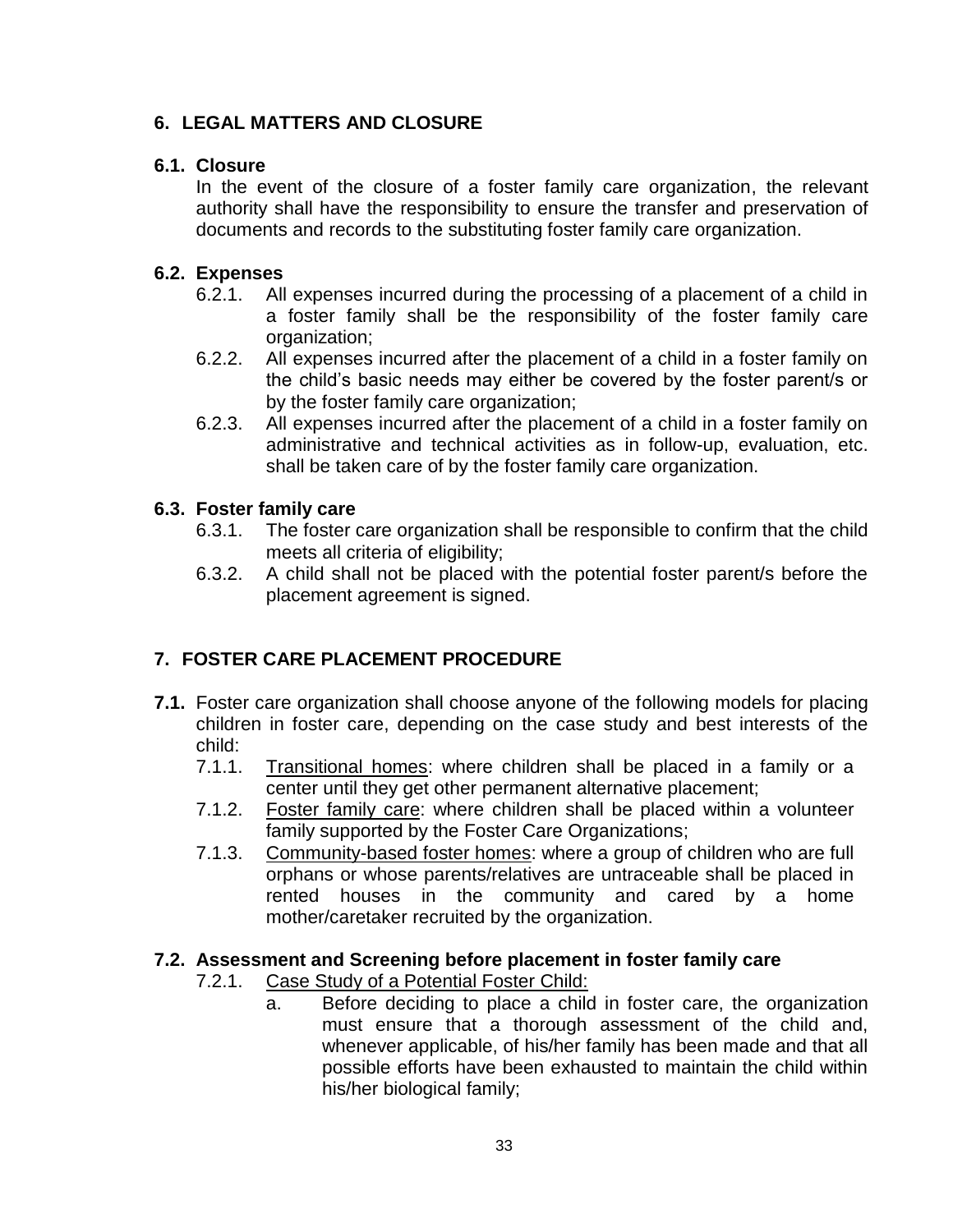- b. All relevant documentation including psychological assessments, family history, etc. should, as much as possible, be obtained and considered during assessment;
- c. A case study shall, at least, include where available:
	- i. General description, including: a) two recent photographs of the child; b) the child's first name, father's name, mother's name, grandparents' names; c) the child's age, date of birth, sex, ethnic group, language, religion and other identifying features, d) the child"s psychological status, indicating social interaction, mode of behavior, attitude, etc.; e) family history, including:
		- The identity, location, characteristics and psycho-social and economic status, health history of the biological parents and their relationship with the potential foster child;
		- The identity, location, characteristics and psycho-social status of siblings and their relationship with the potential foster child;
		- The identity, location, characteristics and economic status of members of extended family and of their relationship with the potential foster child.
	- ii. A chronological placement case history report, if the child does not have traceable familial background, as in the case of abandoned children;
	- iii. A list of the child's needs, including emotional, educational, medical, social, cultural and religious needs to ensure that the most appropriate placement option for the child can be made during matching;
	- iv. A list of recommendations by the multidisciplinary professional experts working for the foster care organization, regarding the foster placement option that best fits the child;
	- v. The child"s psychosocial status, including:
		- Physical status;
		- Health status:
		- Nutritional status (anthropometry);
		- Educational status;
		- Pre-foster family care placement environment (biological parents, foster home, institution, adoption, etc.);
		- The child"s opinion of the foster placement, if the child is mature enough to give her/his opinion on the subject.
		- Justification for foster family care placement;
		- Recommendation of the multidisciplinary professional experts of the foster care organization on the foster placement.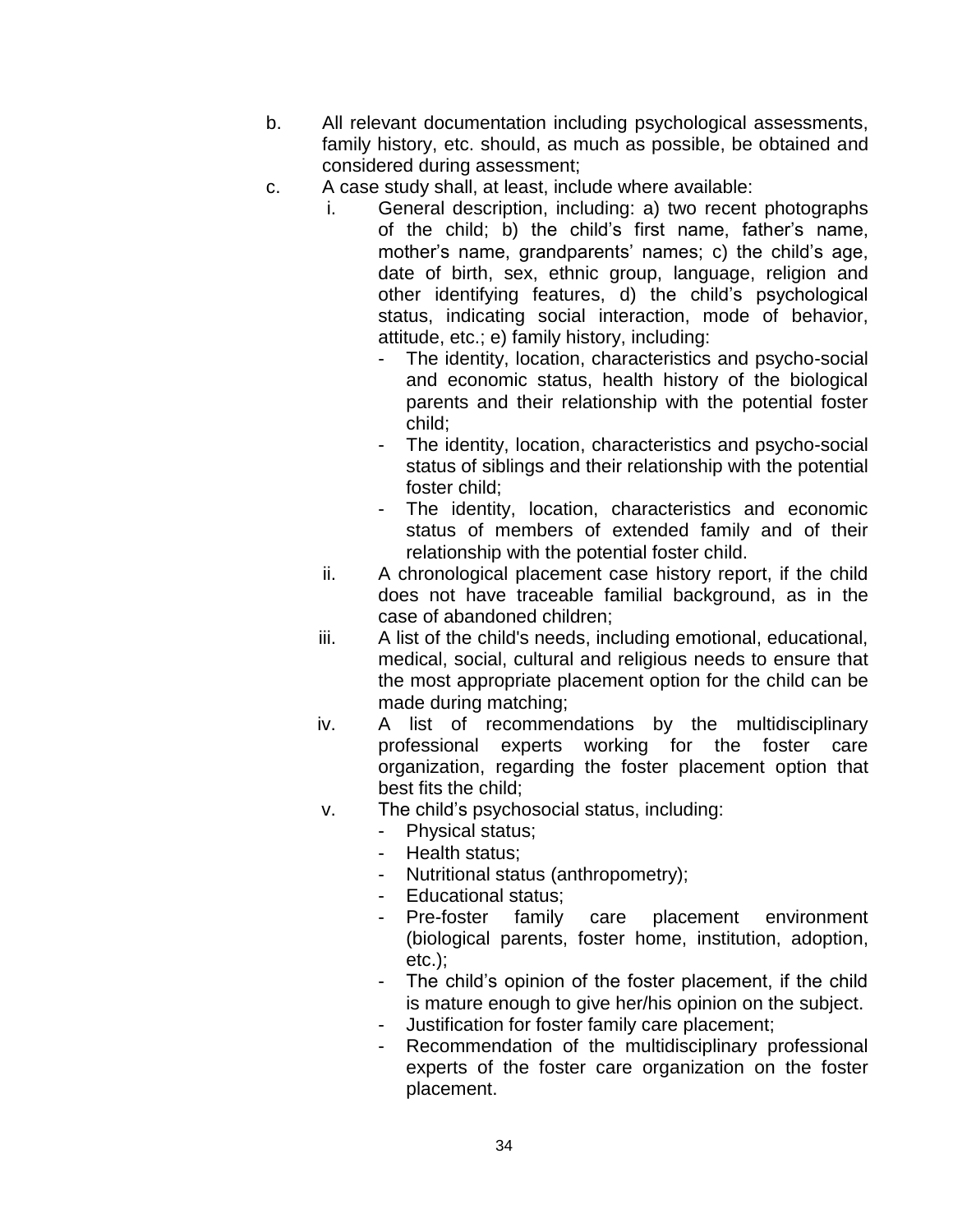- 7.2.2. Case Study of an Applicant:
	- a. The foster care organization shall conduct a case study on the applicant to establish eligibility;
	- b. The case study shall be supported by documents and all documents shall be appended;
	- c. A case study on an applicant shall, at least, include:
		- i. General description, including: a) two recent photographs of the applicant; b) the applicant spouse"s (if any) recent two photographs; c) the applicant"s first name, father"s name (first, middle and last names); d) the applicant spouse's (if any) first name, father's name (first, middle and last names); e) the applicant's age, date of birth, sex, ethnic group, language, religion, and other identifying features; f) the applicant spouse's (if any) age, sex, date of birth, ethnic group, language, religion, and other identifying features and g) full address.
		- ii. Family history, including: a) the applicant's family history, marital status, characteristics of spouses (if any) children, relatives, accommodation, social status, community environment, etc.; b) the applicant's psycho-social status, including: economic status, physical status, health status, educational status, experience/familiarity with children"s behavior, ability to deal with interpersonal conflict and/or stress, motivation and realistic expectations and recommendations by the multidisciplinary professional experts of the foster care organization.

#### **8. MATCHING AND SELECTION OF A FOSTER FAMILY**

- **8.1.** In matching a child with potential foster parent/s, the child's needs are paramount, not those of the prospective family.
- **8.2.** Among others, cultural background, socio-economic factors, the dynamics of the foster parent/s, geographical factors and educational needs of the child need to be considered in matching.
- **8.3.** Every attempt should be made to place the children with families of their own culture and/or religion.

#### **9. APPROVAL OF A FOSTER FAMILY**

- **9.1.** The organization shall proceed to pre-placement procedures when:
	- 9.1.1. The assessment of both the child and the potential foster family or families has been completed;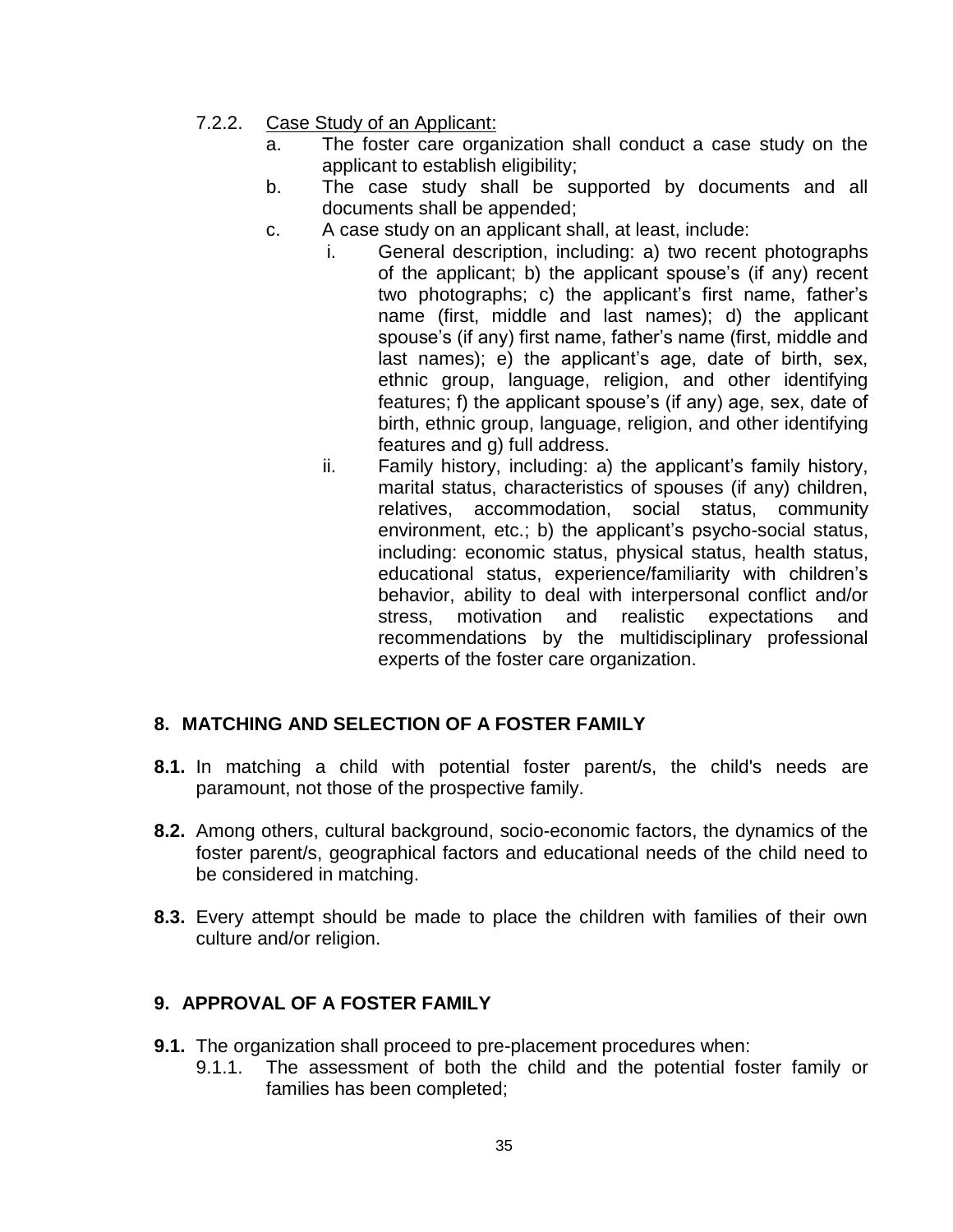- 9.1.2. References have been obtained from the relevant authority as to the credibility of the potential foster parent (s);
- 9.1.3. Appropriate matching between the child and the foster family has been done.

#### **10.INTRODUCTORY PERIOD**

- **10.1.**With the exception of emergency placement, the child's introduction into foster care should proceed slowly.
- **10.2.**The agency in consultation with the child (where appropriate) and the foster parent/s should decide upon the length of the introductory period.
- **10.3.**A prospective foster child and the applicant shall be provided with preparatory counseling to create psychological preparedness and avoid maladjustment after the foster placement.
- **10.4.**To facilitate the adjustment process a prospective foster child and the applicant shall be given an opportunity to introduce each other in person before the actual foster placement.

# **11.PLACEMENT AND FOLLOW-UP**

- **11.1.**Preparation of the Child:
	- 11.1.1. The child should be prepared as fully as possible for his/her move into foster care, taking into account the nature of the placement and the child"s age and stage of development;
	- 11.1.2. When the foster agreement is completed, the child is entitled to a life story in a documented form. This 'life book' shall contain the background and other relevant information on the child;
	- 11.1.3. A written placement agreement should be drawn up between relevant parties before the placement of the child in the foster parent"s family.
- **11.2.**Follow-up after Foster Placement:
	- 11.2.1. The foster family care organization shall take the responsibility of following-up the adjustment and development of the child placed with foster parent/s;
	- 11.2.2. The foster family care organization shall organize the necessary training on child development and childcare for foster families;
	- 11.2.3. The foster family care organization shall collect information on the adjustment and development of the child and prepare quarterly, biannual and annual reports and, when needed, take actions with respect to the best interests of the child till the child is reunified with his/her biological parent/s or placed in other alternative childcare program;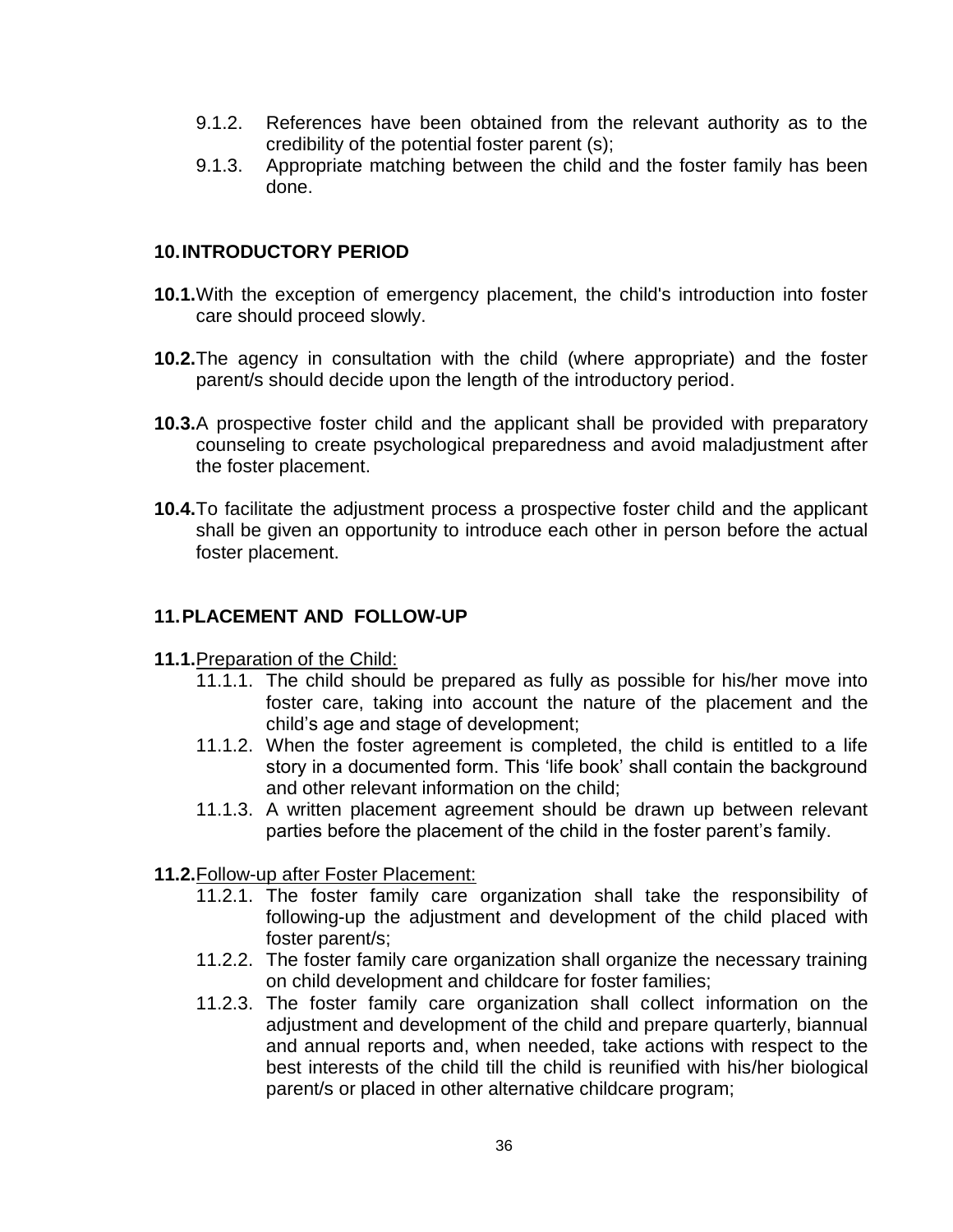11.2.4. The foster family care organization shall collect information on the adjustment and development of the child through various channels.

# **12. RELATIONSHIP WITH BIOLOGICAL PARENTS**

Whenever possible, the continuance of a relationship between the child and his/her biological family is crucial and should be encouraged by the organization except in cases where this is considered not to be in the best interests of the child.

# **13.PLACEMENT DISRUPTION**

- **13.1.**In cases where the foster placement needs to be terminated, the organization shall:
	- 13.1.1. Wherever possible, plan and manage the change to another family or facilitate with great care and refrain from hasty and sudden changes;
	- 13.1.2. Help the child to understand why the disruption has occurred;
	- 13.1.3. Conduct a Disruption Review which includes a review of the detailed history of the child's life, together with a report on the placement so as to gain some understanding of what went wrong and to learn from mistakes;
	- 13.1.4. Disruption review and placement of the child should be limited and consideration be made to resort to other childcare options.

#### **14.RECORD KEEPING**

The foster family care organization shall record and keep every piece of information about the child.

#### **15.PERSONNEL**

The foster care organization shall have personnel with multidisciplinary professional qualifications - including social workers, psychologists, etc. - with adequate experience in foster family care and/or related childcare programs.

#### **16.TRADITIONAL FOSTER CARE MODALITIES**

**16.1.**Traditional foster care modalities, especially in the rural areas, shall be encouraged since this allows a child to live in a familial environment and, at the same time, the child to stay in her/his habitual locality.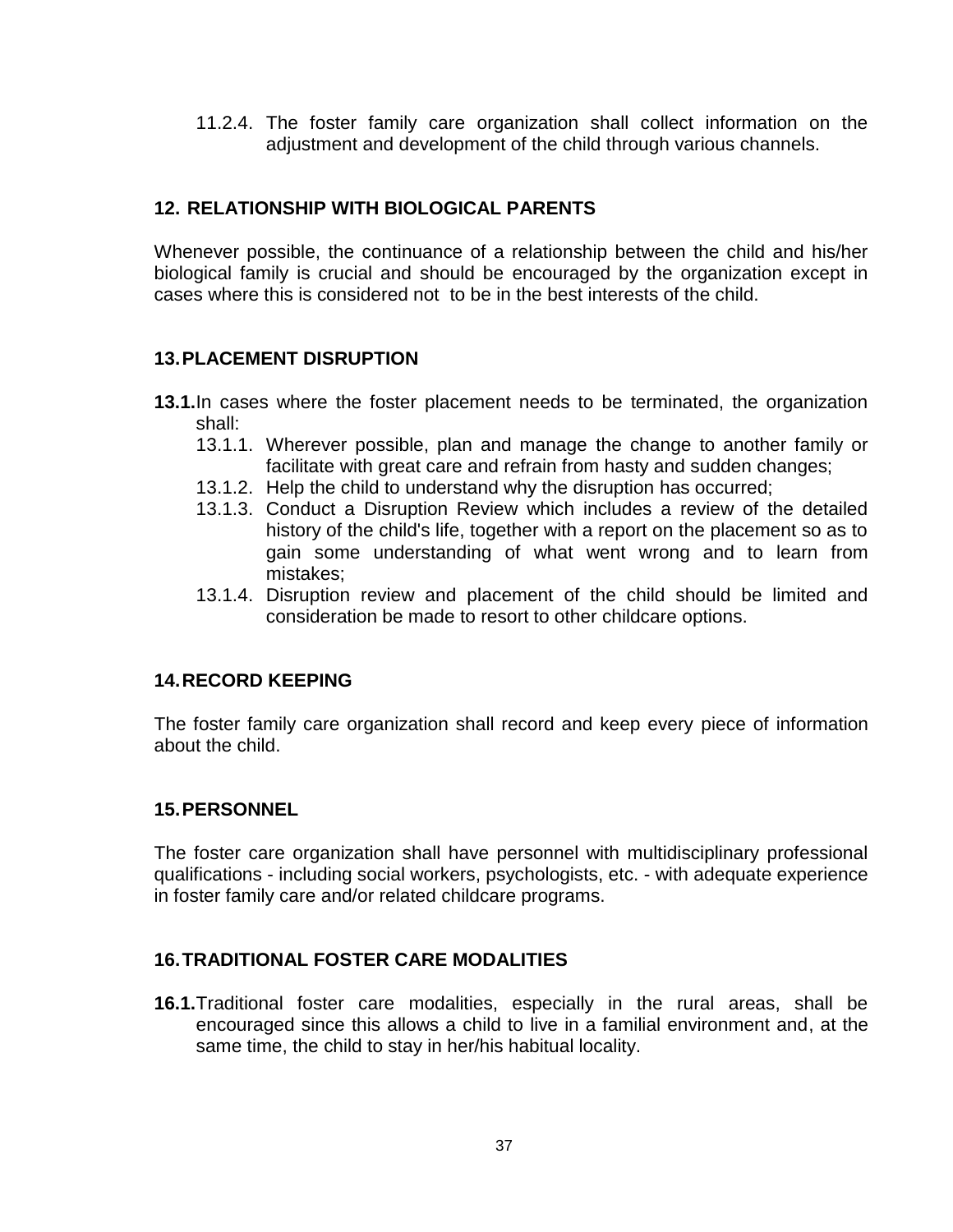**16.2.**Local government authorities and child rights committees shall as much as possible support and monitor traditional foster care especially in the rural areas.

## **D. GUIDELINES ON ADOPTION**

#### **1. GENERAL**

The importance and expansion of adoption services as one alternative form of care is necessary as a lot of children are left to fend for themselves owing to the dire poverty and the spread of HIV pandemic in the country. This condition also contributed to mushrooming of childcare institutions and adoption agencies in great numbers in the country, to address the plight of orphans and abandoned children through inter-country adoption service. While inter-country adoption is taken as an alternative form of childcare, local adoption seems largely neglected or utterly out of the focus of attention of many adoption service provider organizations. In any case, the provision of adoption service in general and that of inter-country adoption in particular requires strict adherence to the law of the land and guidelines and even stricter enforcement of the law on the part of the authorities in charge.

#### **2. OBJECTIVES OF ADOPTION**

#### **2.1. General objective**

The main purpose of adoption service is to cater for the proper care and development of orphans and destitute children by placing them in a substitute and suitable familial environment.

#### **2.2. Specific Objectives**

- 2.2.1. Securing basic services to adopted child, including:
	- a. Shelter;
	- b. Food;
	- c. Education;
	- d. Health care;
	- e. Psychologically stimulating familial environment.
- 2.2.2. Establish a substitute parental care and emotional bond between the child and adoptive parents.

## **3. ILLEGAL ACTS**

**3.1.** The relevant authority shall take a corrective measure when adoption service providing organizations are engaged in the following and other illegal acts according to the law of the land: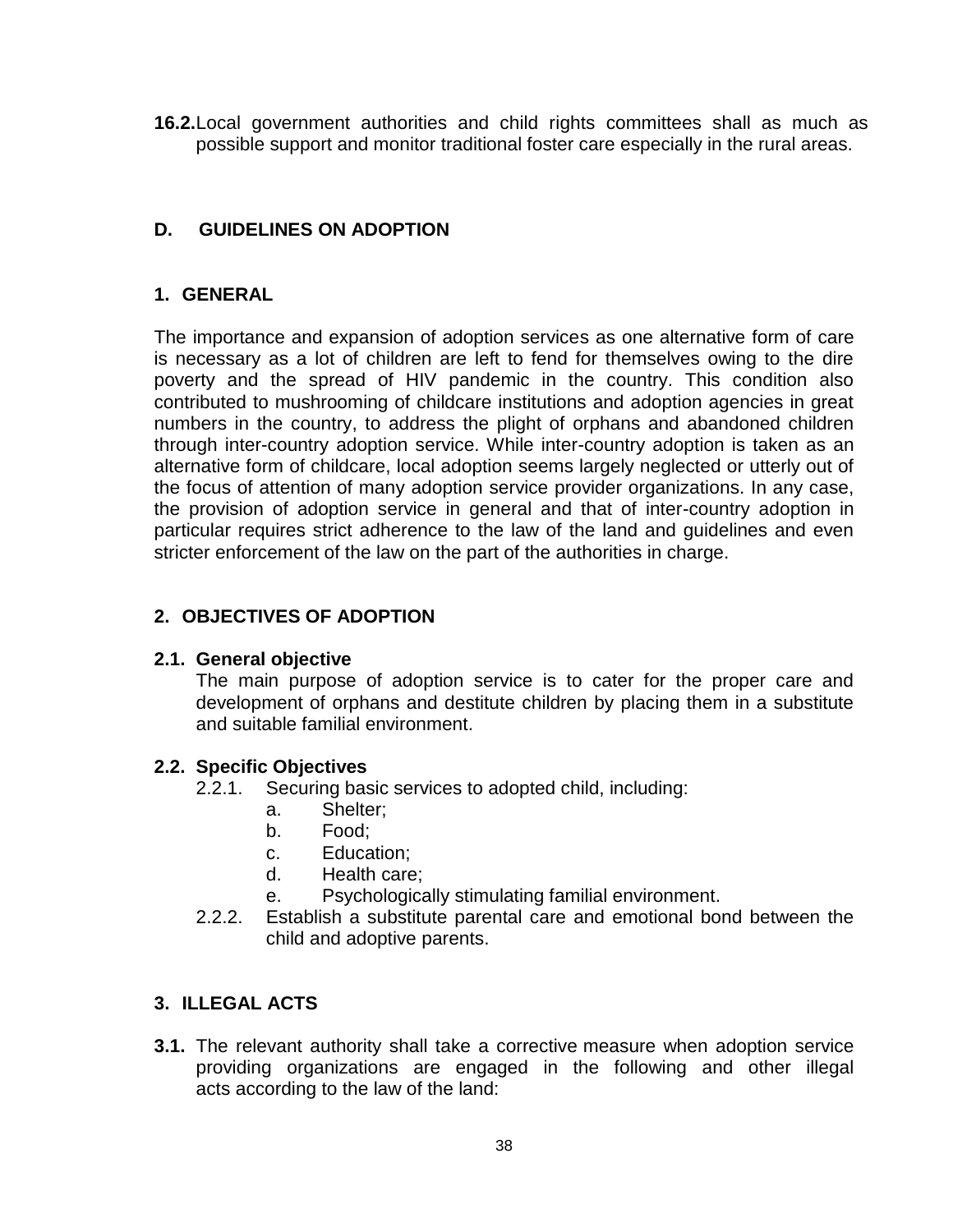- 3.1.1. Falsifying the information about the child and his/her family background;
- 3.1.2. Misleading/misinforming parents about the purpose and intent of adoption;
- 3.1.3. Facilitating adoption without the knowledge and informed consent of the child"s parents or guardians;
- 3.1.4. Using adoption as a source of financial or other gains
- 3.1.5. Abusing, selling and/or trafficking children through adoption;
- 3.1.6. Facilitating an adoption without the knowledge of the Ministry of Women"s Affairs (MoWA) and other relevant authorities.

### **4. ROLES AND RESPONSIBILITIES OF ADOPTION SERVICE PROVIDER ORGANIZATIONS**

- **4.1.** Assist in building the capacity of childcare institutions/orphanages in an effort to organize and compile relevant and up-to-date data about the background and progress of children.
- **4.2.** Sensitize the public to encourage domestic adoption.
- **4.3.** Make sure that the employees they hire have the required qualifications and experiences in the areas of childcare.
- **4.4.** Support every effort being done to encourage domestic adoption.
- **4.5.** Organize and document pertinent data on children adopted by foreign countries and submit timely reports to the relevant Government according Institution to the timetable set for such reports.
- **4.6.** Facilitate conditions and provide the necessary support for young people who were adopted from Ethiopia to foreign countries as children and who plan to come to Ethiopia, either individually or in group.
- **4.7.** Make sure that adoptive parents, unless forced by circumstances beyond their control, come to Ethiopia and take their adopted child/children in person.
- **4.8.** Provide support to destitute children living with their families.
- **4.9.** Avoid selecting a child for adoption on the basis of ethnicity and religion.
- **4.10.**Submit quarterly, biannual and annual reports to the relevant authority.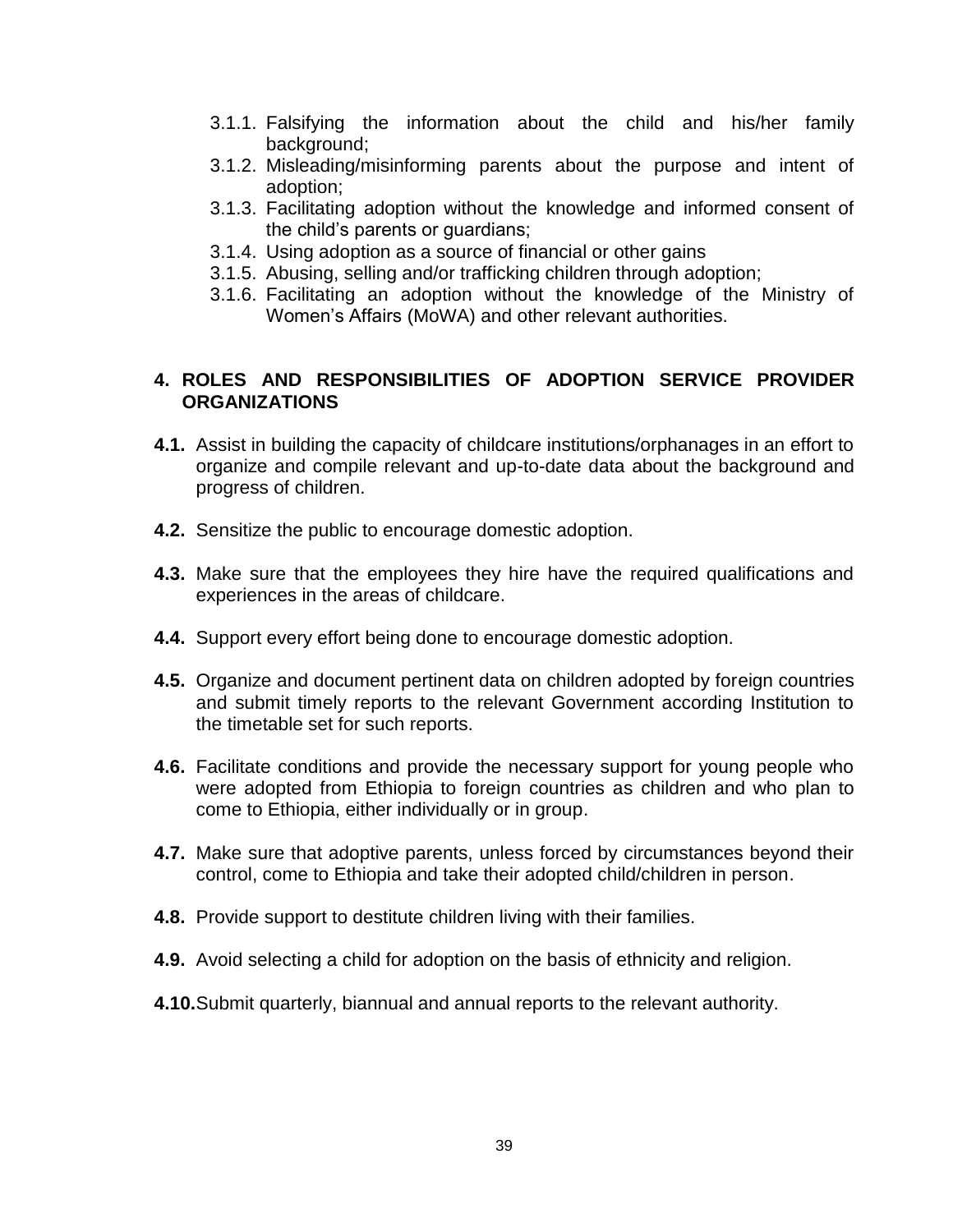#### **5. ROLES AND RESPONSIBILITIES OF CHILDCARE INSTITUTIONS IN ADOPTION**

- **5.1.** Record and document detail and up-to-date information about the background and progress of the children.
- **5.2.** In collaboration with relevant bodies, make every effort possible to encourage domestic adoption.
- **5.3.** Sensitize the public to encourage domestic adoption.
- **5.4.** Give a child under their care to any legally registered and licensed Adoption Service Provider Organization (ASPO) through legal procedures.
- **5.5.** Before giving the child for adoption, provide sufficient information to the relevant authority, having the authority to follow up the well being of children, the identity of the child, how the orphanage received the child and about the personal, social and economic position of the adopter.
- **5.6.** In cases where the child is not having parents, sign adoption agreement with the adopter.
- **5.7.** Make sure that children admitted to a childcare institution are not given for adoption before, at least, two months of stay under institutional care and until all other alternatives are exhausted.
- **5.8.** Consider adoption only when receiving permission to facilitate the adoption of a child from a relevant authority.
- **5.9.** In collaboration with the ASPO, give pre-adoption orientation and counseling for older children.
- **5.10.**Ensure that siblings are not separated and are adopted by the same family or to the same area.

# **6. THE ROLES OF MoWA IN ADOPTION**

- **6.1.** Make a periodic visit to ASPOs and childcare institutions in adoption to ensure if they are working according to the Guidelines.
- **6.2.** Confirm that the child and the applicant of adoption meet the criteria of eligibility for inter-country adoption.
- **6.3.** Give opinion to the court on whether adoption is beneficial to the child or not, considering the best interests of the child.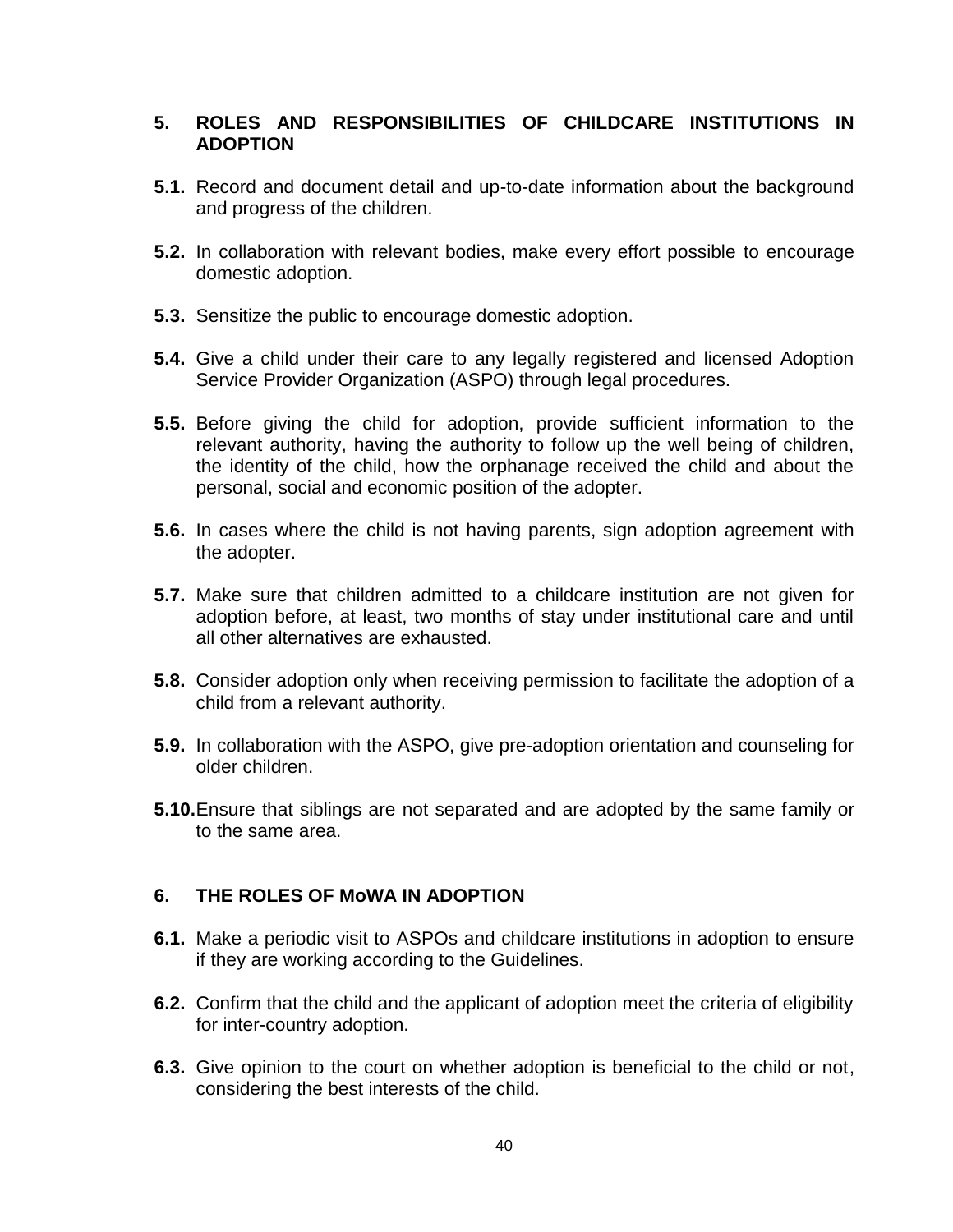- **6.4.** Make periodic follow-up on the status of the adopted children.
- **6.5.** Provide technical supports to the Adoption Service Facilitating Organizations.
- **6.6.** Design appropriate working procedures, manuals and guidelines on the standards of adoption services in the country.
- **6.7.** In consultation with other relevant authorities of the receiving state, be responsible for arranging alternative placement of a child if both the adoptive parents die, abandon the child or when they are legally, physically or mentally incapacitated.
- **6.8.** Respect the right of an adopted child to information about his/her parents.
- **6.9.** Advocate and strive for legal reforms to discourage private adoption.
- **6.10.**Monitor and evaluate inter-country adoption services in line with the policy, guidelines and procedures of the country.

### **7. ELIGIBILITY OF A CHILD**

- **7.1.** A child is eligible for adoption if he/she is:
	- 7.1.1. An orphan who has no guardian/relatives to take care of him/her;
	- 7.1.2. Abandoned child whose parents are untraceable;
	- 7.1.3. Certified by accredited body that his/her parents are not able to take care of him/her owing to medical or economical reasons;
	- 7.1.4. Under the age of 18 years;
	- 7.1.5. Willing to be adopted if he/she is ten years and over;
	- 7.1.6. A child whose parent/s or legal guardians give their consent to the court when they are proved to be destitute by accredited body.

#### **8. ELIGIBILITY TO ADOPT**

- **8.1.** An applicant is eligible for **domestic adoption** if he/she is:
	- 8.1.1. Ethiopian by nationality;
	- 8.1.2. At least, twenty five years of age and at most 60 years of age (when adoption is made by two spouses, it is sufficient for one of them to be of twenty five and above years of age);
	- 8.1.3. Able to produce a document from a relevant authority certifying that he/she has an income that is sufficient to raise the child;
	- 8.1.4. Able to produce a document from a relevant authority certifying that he/she is free from any incurable and/or contagious disease and mental health problem;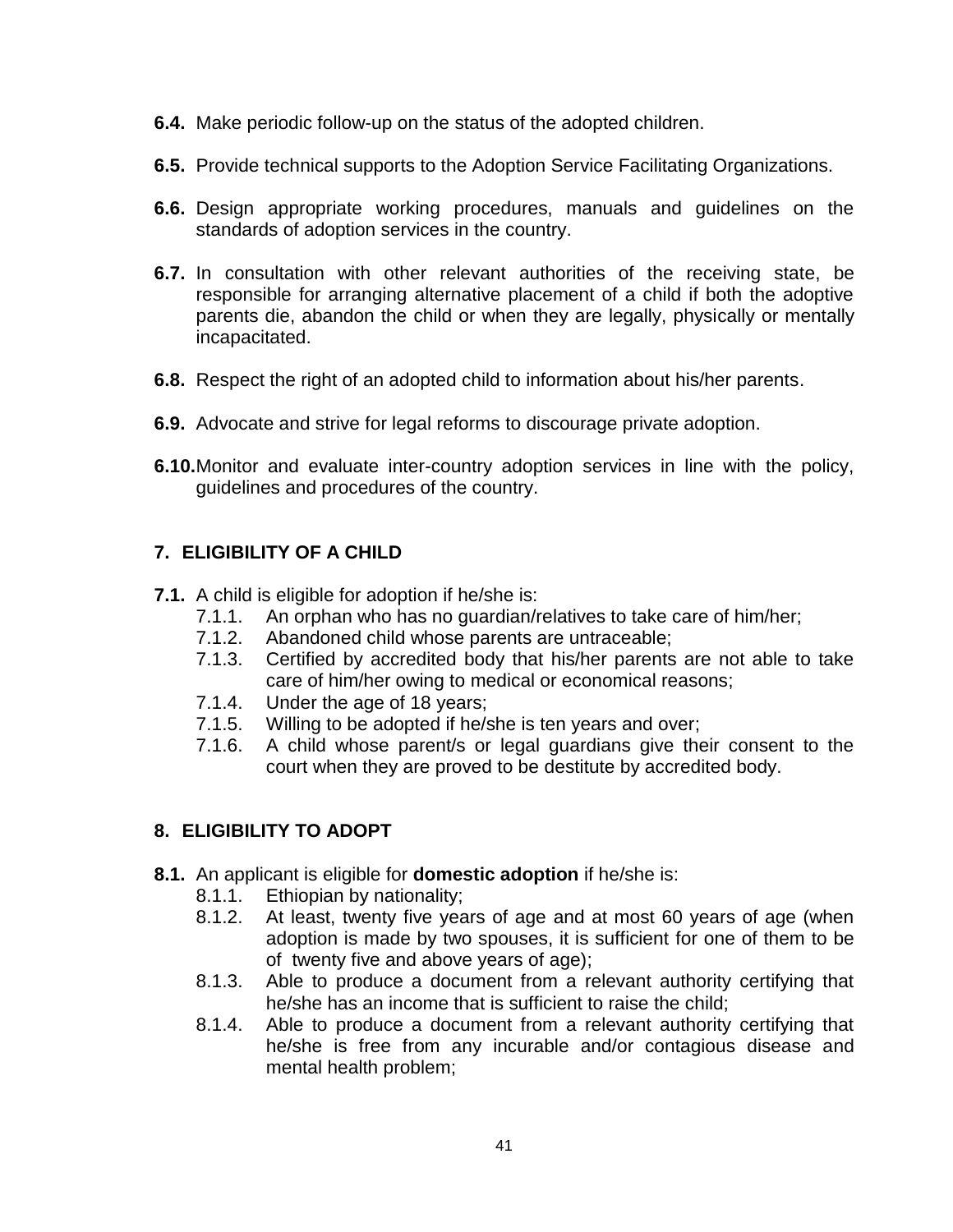- 8.1.5. Able to produce a document from a relevant authority certifying that he/she is free from any criminal activities;
- 8.1.6. Able to produce a marriage certificate or prove otherwise if the potential adoptive parent is married or is living with a partner as per legally recognized relation;
- 8.1.7. Able to produce the consent of the applicant"s spouse to adopt the child, in cases when the applicant is married or living in a legally recognized bondage.
- **8.2.** An applicant is eligible for **inter-country adoption** if he/she is:
	- 8.2.1. Able to produce a document certifying that the applicant"s state law is consistent with the legal requirements of Ethiopia on adoption;
	- 8.2.2. At least, twenty five years of age and at most 65 years of age;
	- 8.2.3. Able to produce a document from a relevant authority certifying that he/she has an income that is sufficient to raise the child;
	- 8.2.4. Able to produce a document from a competent and relevant authority certifying that he/she is free of any incurable and/or contagious disease and mental health problem;
	- 8.2.5. Able to produce a document from a competent and relevant authority certifying that he/she is free from any criminal activities;
	- 8.2.6. Able to produce a marriage certificate if the applicant is married;
	- 8.2.7. Able to produce a document certified by a relevant authority, indicating the consent of the applicant"s spouse to adopt the child, in cases when the applicant is married.

# **9. ADOPTION PROCEDURE**

**9.1.** Regardless of the type of adoption (whether domestic or inter-country), the process of adoption shall proceed through a series of steps beginning from identification of the child and adoptive parent/s till the placement of the child in the adoptive family and beyond.

# **9.2. Identification and Application**

- 9.2.1. Domestic Adoption:
	- a. A child is eligible for domestic adoption based on the criteria set forth in article 7 of these Guidelines;
	- b. An agreement of adoption shall be signed between the potential adopter, the applicant and the parent/guardian of the child;
	- c. The applicant shall submit his/her application to the court in order to adopt the child that he/she has identified; with a copy of his/her application to the relevant authority;
	- d. In applying for adoption, an applicant should fulfill the requirements and eligibility criteria stated in sub article 8.1. of these Guidelines;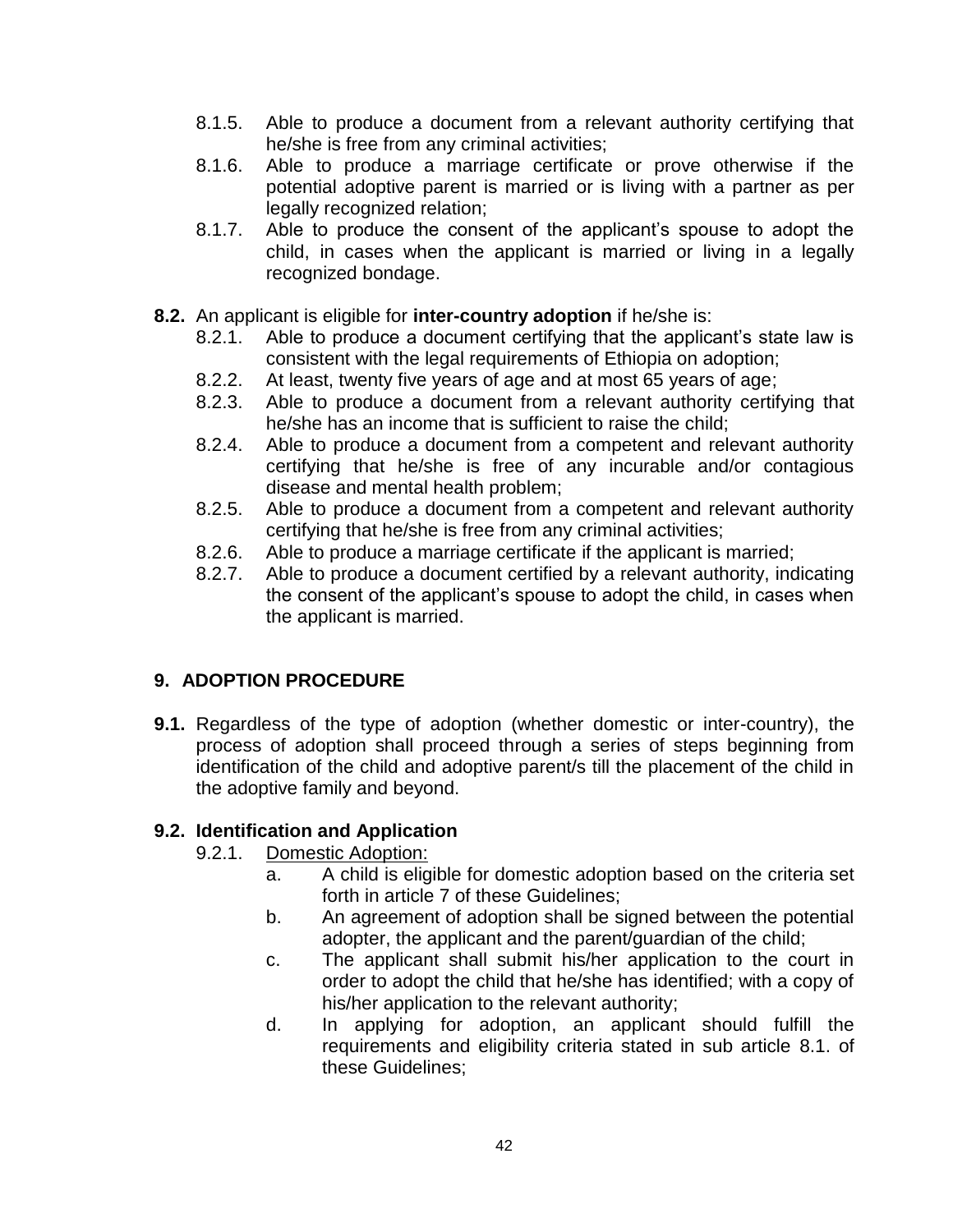- e. The relevant authority shall complete a detailed case study on the child and on the personal, social and economic position of the applicant;
- f. The contents of the case studies shall include all variables specified but not limited to in article 9.2.3. of these Guidelines.
- g. A child shall not be placed with the applicant before the contract of adoption is finalized with the court's approval;
- h. The ASPO shall, before giving the child for adoption, provide sufficient information to the relevant authority as to the identity of the child, how the organization received him and about the personal, social and economic position of the adopter.
- 9.2.2. Inter-Country Adoption:
	- a. A child and an applicant for inter-country adoption shall be identified based on the criteria set forth in article 7.1. and subarticle 8.2. of these Guidelines;
	- b. After identifying the eligible child from a legally registered childcare institution, the local agent - i.e. an ASPO - shall prepare a monthly follow-up/progress report about the details of the child and his/her background history, and send it to the adoptive country to search matching parents to adopt a child;
	- c. After the matching is made, an adoption agreement shall be signed between the applicant/s/their representative and the childcare institution or a guardian;
	- d. A case study shall be conducted by professional experts of the childcare institutions and/or the relevant authority on the child to establish eligibility and baseline data;
	- e. When necessary, age determination test of the eligible child, can be done;
	- f. The local agent makes sure that the following documents are fulfilled by the applicant before submitting them to the relevant authority:
		- i. Adoption agreement (contract of adoption);
		- ii. Application and list of documents about the child, stamped by the guardian (i.e. the orphanage);
		- iii. Copy of the family's power of attorney;
		- iv. The permit for adoption;
		- v. Copy of the case study of the applicant/s and the child;
		- vi. Copy of the birth certificate of a potential adoptive family (the applicant);
		- vii. Copy of the marriage certificate of the applicant/s or certification that the applicant is single;
		- viii. Copy of the declaration of income, property and bank account, with supporting documents;
		- ix. Copy of health certificate of the applicant/s;
		- x. Copy of a document from a relevant authority certifying that the applicant did not have criminal record;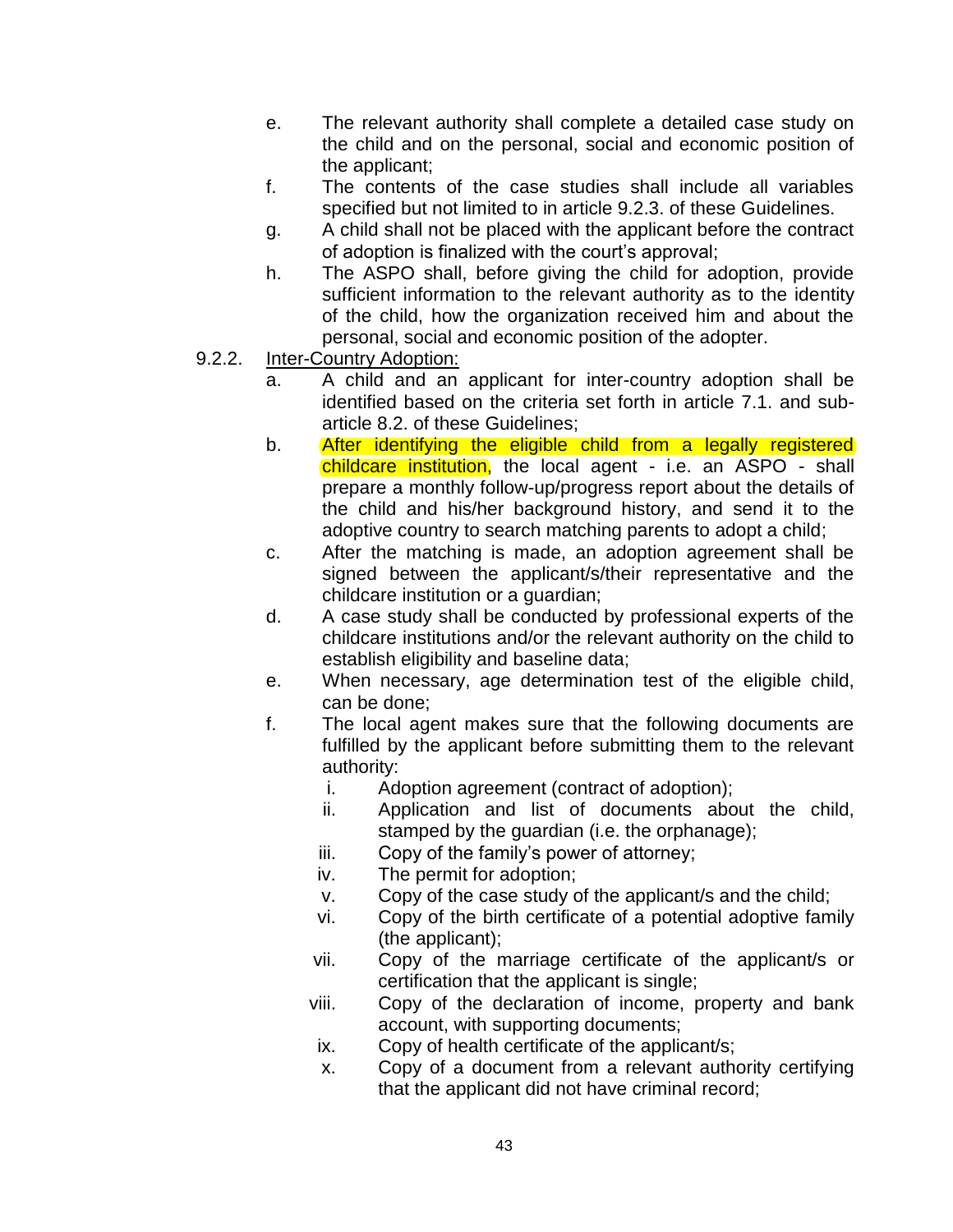xi. All the above documents should be translated into Amharic language;

The local agent has to check that the documents are authenticated by the Ethiopian Embassy in the applicant"s state of origin and by the Ministry of Foreign Affairs in Ethiopia;

- g. The applicant submits his/her application along with all other certified documents stated in article 8.2.2.6. to the court and a copy of the application and the entire document to the relevant authority through ASPO;
- h. The relevant authority shall review all the application documents and case study reports, and send letter of opinion to the court about the eligibility of the child and the applicant and commenting on whether adoption is beneficial to the best interests of the child or not.
- 9.2.3. Case studies of a Child and an Applicant:
	- a. A case study on a potential adoptive child shall, at least, include where available:
		- i. *General description*, including: a) two recent photographs of the child; b) the child"s first name, father"s name, mother's name, grandparents' name; c) the child's age, date of birth, sex, ethnic group, language, religion, identifying features, etc. and d) full address;
		- ii. *Family history*, including: a) the identity, location, characteristics and psycho-social status, health history of the biological parents and their relationship with the potential adoptive child; b) the identity, location, characteristics and psycho-social status of siblings and their relationship with the potential adoptive child; c) the identity, location, characteristics and psychosocial sta tus of members of extended family and their relationship with the potential adoptive child.
		- iii. *The child's psycho-social status, including:* a) physical status; b) health status; c) nutritional status (anthropometry); d) educational status; e) social interaction, mode of behavior, attitude, etc.; f) characteristics of present environment in which the potential adoptive child exists (biological family, foster care, institution, etc.) and g) justification for adoption indicating that adoption is the last resort for the child.
	- b. A case study on an applicant shall, at least, include:
		- i. General description, including: a) the applicant's recent two photographs; b) the applicant spouse"s recent two photographs, if any: c) the applicant's first name, father's name (first, middle and last names), if any; d) the applicant spouse's first name, father's name (first, middle and last names); e) the applicant's age, date of birth, sex, ethnic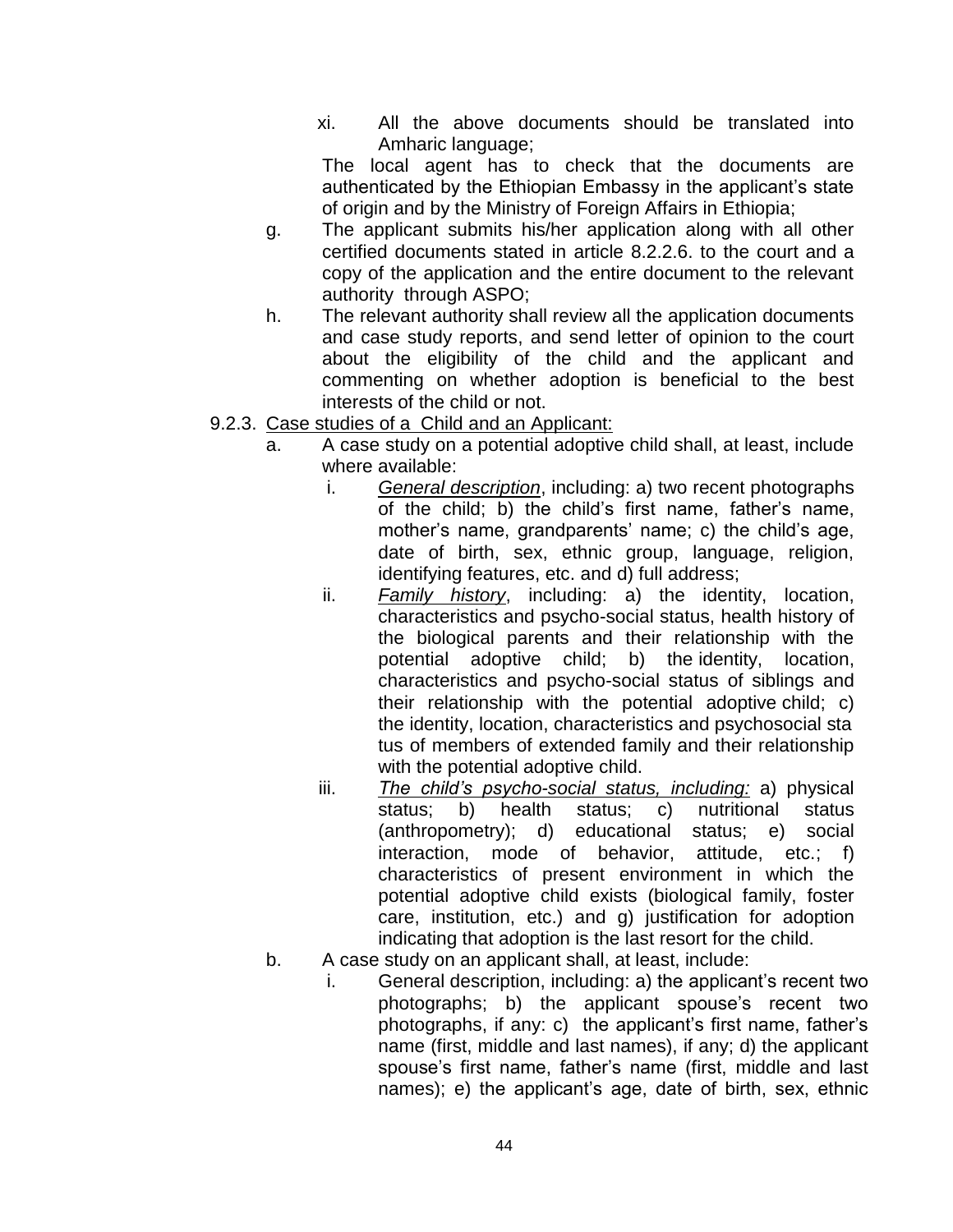group, language, religion and other identifying features; f) the applicant spouse"s age, date of birth, sex, ethnic group, language, religion and other identifying features;

- ii. History of the family, including the applicant's family history, childhood experience, marital status, characteristics of spouse"s children (if any), relatives, accommodation, social status, community environment, etc.;
- iii. the applicant"s psychosocial status, including: a) economic status (including source of income, assets, savings, etc.); b) physical status; c) health status (mental health, chronic diseases, terminal illness, etc.); d) educational status; e) an applicant"s psychological assessment, indicating his/her motivations for the adoption.

# **9.3. Preparing the Child for Adoption**

- 9.3.1. In inter-country adoption, the childcare institutions and ASPO shall provide the would-be-adopted child with pre-adoption orientation and counseling in view of psychologically preparing the child for adoption;
- 9.3.2. Among others, preparation of the child should include:
	- a. Securing his /her consent for adoption;
	- b. Counseling;
	- c. Medical screening and treatment;
	- d. Orientation about the culture and lifestyle of the country of the prospective adoptive families;
	- e. When necessary, training the child on the language spoken by adoptive families;
	- f. In the case of domestic adoption, a professional from the relevant authority shall provide the child with the counseling and orientation.

#### **9.4. Approval and Placement**

- 9.4.1. An agreement of adoption shall become effective when approved by the court;
- 9.4.2. Following the court"s approval, ASPO shall collect the original copies of the court decision and adoption agreements and submit the same to relevant authority;
- 9.4.3. The child may be placed in a transitional home before departure only when it is deemed beneficial to the best interests of the child until his/her adoptive parents take him/her;
- 9.4.4. After receiving the court's approval, relevant authority shall write a letter of support to facilitate issuing the birth certificate and passport to the adopted child;
- 9.4.5. ASPO shall process the issuance of visa for the child from the respective embassy of the country of origin of the adoptive families.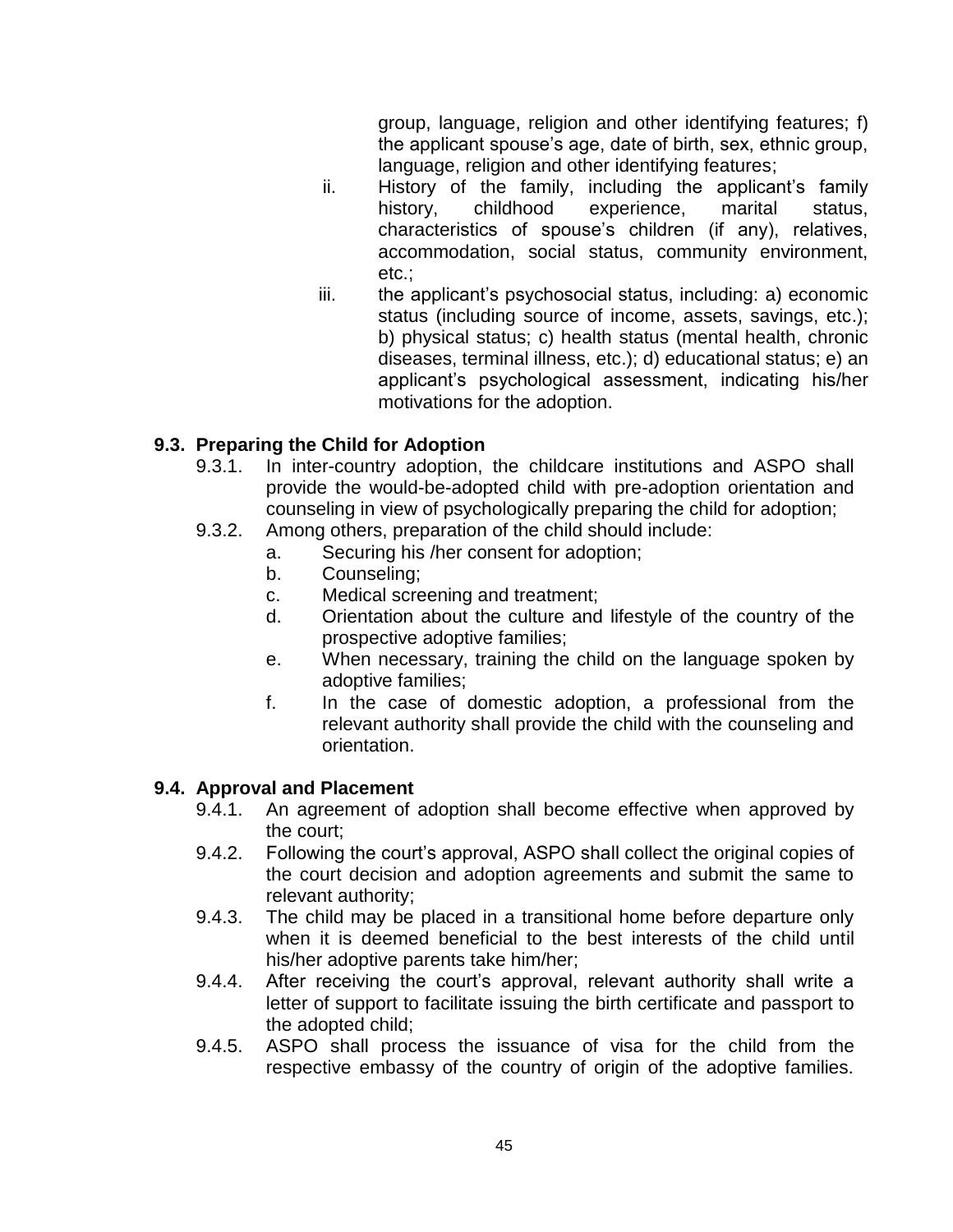The following documents should be submitted to the embassy for processing the visa:

- a. Child"s passport;
- b. Authenticated birth certificate of a child;
- c. Authenticated contract of adoption;
- d. Authenticated court"s decision;
- e. Abandonment certificate;
- f. Medical check-up report;
- g. Copy of the documents from adoptive family and the power of attorney;
- h. When necessary, supporting letter from relevant authority.
- 9.4.6. When the adopter is a foreigner, it is commendable that the adoptive family should appear in person to take the child after court's decision instead of sending the child abroad with a representative.

### **9.5. Follow-Up after Placement**

- 9.5.1. Domestic Adoption: the regional relevant authorities shall follow-up the general situation of the adopted child;
- 9.5.2. Inter-country Adoption:
	- a. Without prejudice to the power and responsibility of the relevant authority, ASPO shall assume full responsibility for the follow-up of the adjustment and development of the adopted child, particularly focusing on the child"s health status, nutritional status and physical development;
	- b. ASPO shall collect information on the adjustment and development of the child and submit bi-annual reports for the first year after adoption and annual reports, starting one year after the adoption until the age of fifteen to relevant authority. However, relevant authority may demand ASPO any additional report as deemed necessary;
	- c. ASPO shall collect information on the adjustment and development of the child through various channels, including: a) parental report; b) report of accredited governmental bodies in the receiving state and c) reports of the Ethiopian Embassy in the receiving state;
	- d. The party that conducts the follow-up on an adopted child shall keep the follow-up records.

#### **10.LEGAL MATTERS**

In the event of the closure of an agency, the latter shall have the responsibility to arrange for the transfer of documents and records to the relevant authority and to other accredited governmental organization/s.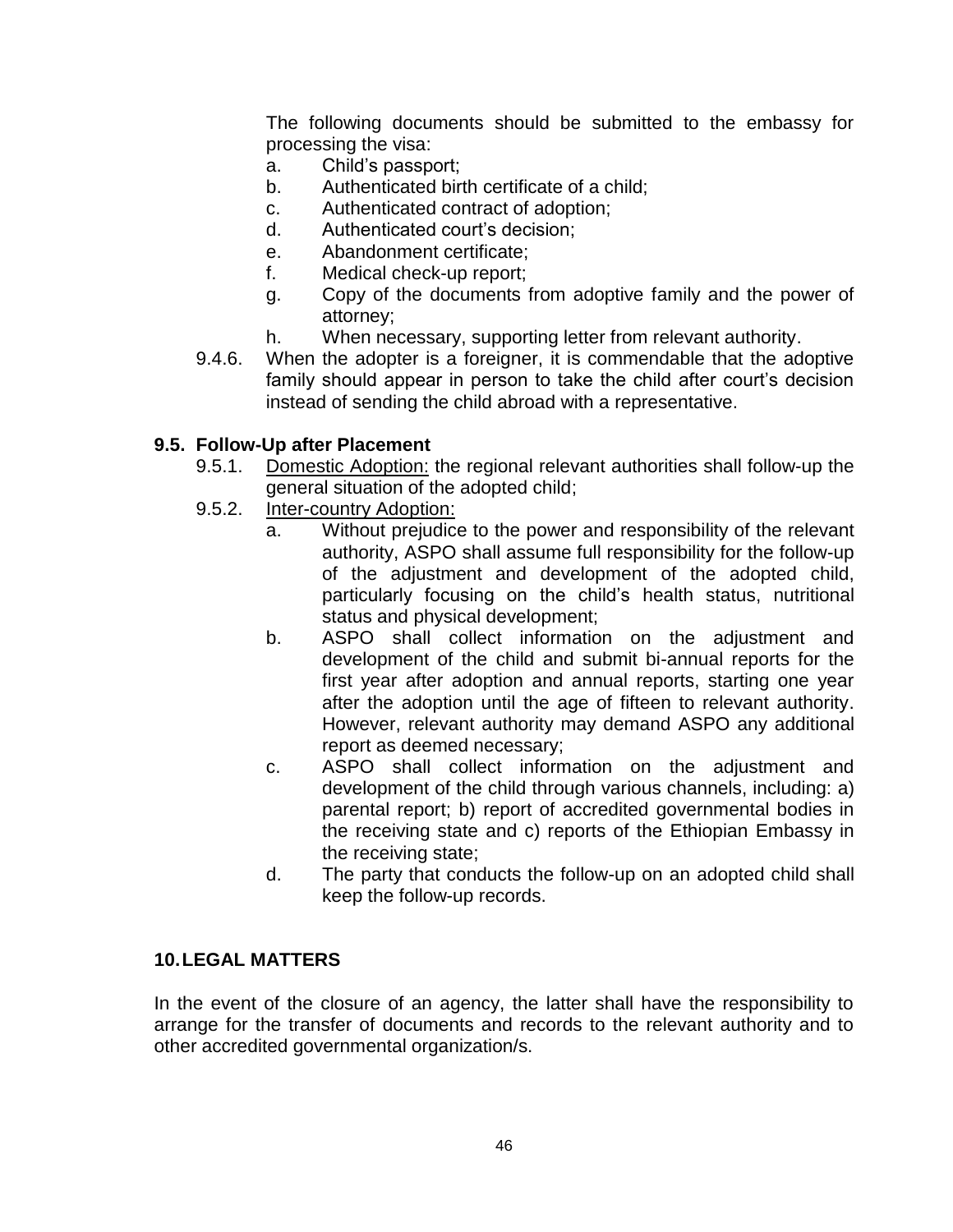### **10.1.Effects of Adoption**

- 10.1.1. Once a contract of adoption is signed and approved by the court, the biological parents, members of the extended family and/or guardians of the child have no right and obligation concerning the upbringing of the child;
- 10.1.2. Once a contract of adoption is signed and approved by the court, the adoptive parents assume all parental duties, rights and responsibilities over the child;
- 10.1.3. Once a contract of adoption is signed it is irrevocable. However, the court may revoke the adoption if the adopter, instead of looking after the adopted child as his own child, handles him as slave or in conditions resembling slavery, or make him engage in immoral acts for his gain, or handles him in any other manner that is detrimental to his future;
- 10.1.4. The adopted child has the same rights as a biological child born to an adoptive parent;
- 10.1.5. Adoption does not terminate filial bond of lineage (relationship);
- 10.1.6. An adopted child has the right to acquire information about his biological parents and roots unless the accredited governmental body finds it against the best interests of the child;
- 10.1.7. Biological parents, members of the extended family and/or guardians of the child have the right to ask the accredited organization/s information as to the growth and development of the adopted child;
- 10.1.8. All legally permitted expenses incurred during the processing of a contract of adoption shall be the responsibility of the adoptive parent/s;
- 10.1.9. The child, after reaching majority, has the right to choose and decide on his/her identity.

# **E. GUIDELINE FOR INSTITUTIONAL CHILDCARE SERVICE**

#### **1. GENERAL**

It is widely accepted that childcare within an institutional setting should be used as a short-term alternative care strategy and only as a last resort when all other types of childcare options have been exhausted. Countries which have traditionally relied on institutional care are now making major transformations to their childcare and social welfare policies, moving towards community care options. Such transformations are rooted in the research-based evidence of the impact of institutions on children"s development the vulnerability to abuse within the institutional settings and the high operational costs such institutional care often requires (Better Care Network 2006). Both international and local experiences have shown that long periods in an institution make it harder for a child to assimilate back into the community and deny them access to the life-long attachments and community support systems that family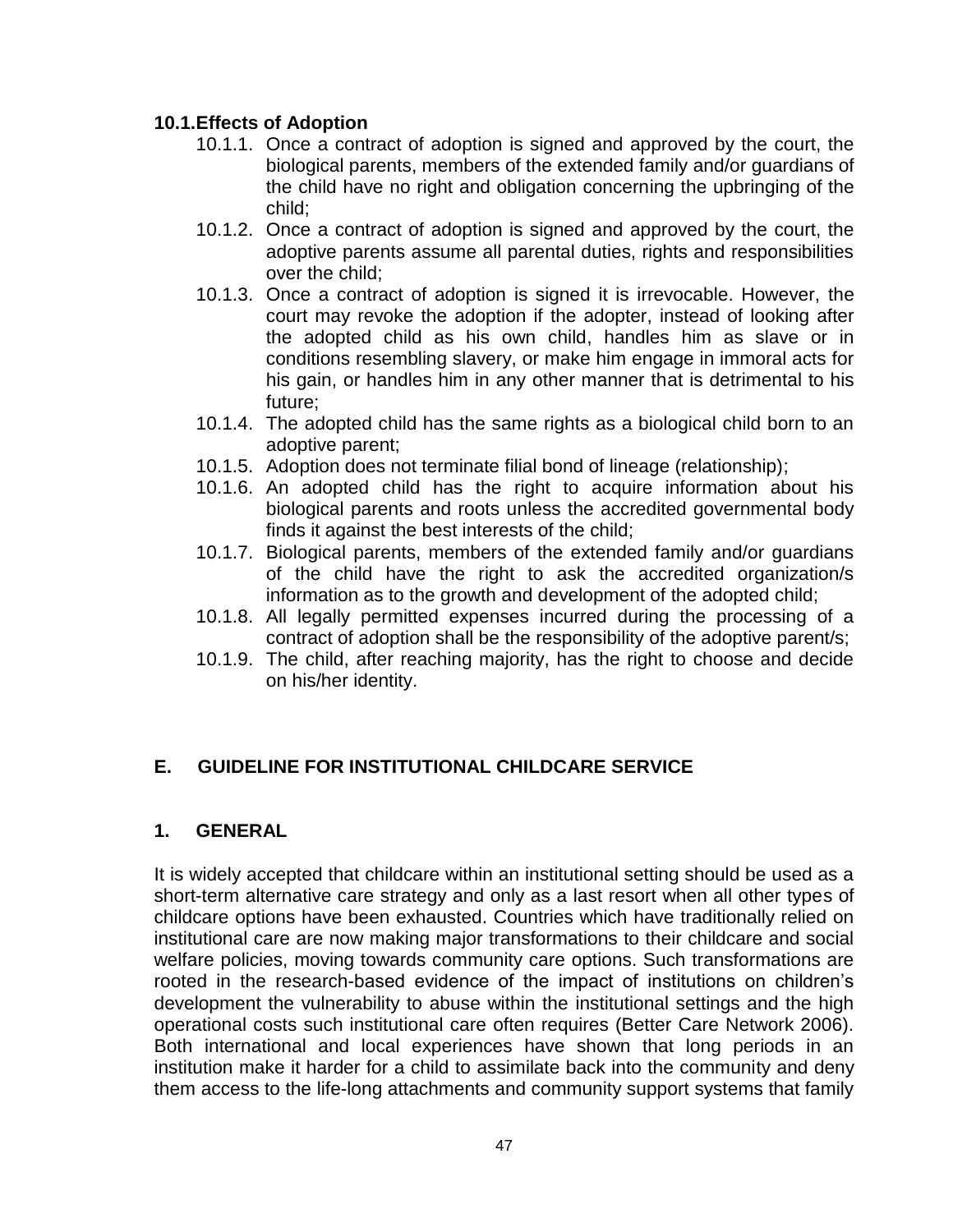relationships and communities can provide. Hence, early intervention is of paramount importance for placing children in other alternative childcare programs, so that they would experience proper personality development. When all options are exhausted, upbringing children in institutions requires acceptable standards that should be adhered for the best interests of the child.

## **2. OBJECTIVES**

#### **2.1. General Objectives**

The overall objective of institutional childcare is to contribute towards the improvement of the physical, social, psychological well-being and ensuring selfreliance among children in the childcare institutions, by creating access to the fulfillment of their rights for basic and psychosocial services and seeking every other possible alternative placement for permanent upbringing of children.

#### **2.2. Specific Objectives**

- 2.2.1. To cater for the basic and psychosocial needs (food, shelter clothing, education, sanitation and health, play and recreation, counseling, emotional needs as well as social interaction) of children in the childcare institutions for their wholesome growth and development;
- 2.2.2. To enable children to develop their skills and potentials to become self reliant individuals valued by the community;
- 2.2.3. To strive to solicit other options for placing the children in other alternative childcare programs with the view to enhance proper development of children.

#### **3. ELIGIBILITY**

The following target children are eligible for admission into the childcare institutions:

- **3.1.** Children who are double orphans (regardless of the cause of death of their parents, sex, religion, ethnicity and disability status of the child) and who have no one to take care of them in the family or community.
- **3.2.** Children who are single orphans, when the living parent is incapable of providing support to the child owing to illness, detention or any other valid reasons proved by relevant authority.
- **3.3.** Abandoned children or children whose parents are not traceable.
- **3.4.** Children whose parents are certified by the appropriate or accredited body as terminally ill or mentally incapacitated to take care of them.
- **3.5.** The child is under the age 18 years.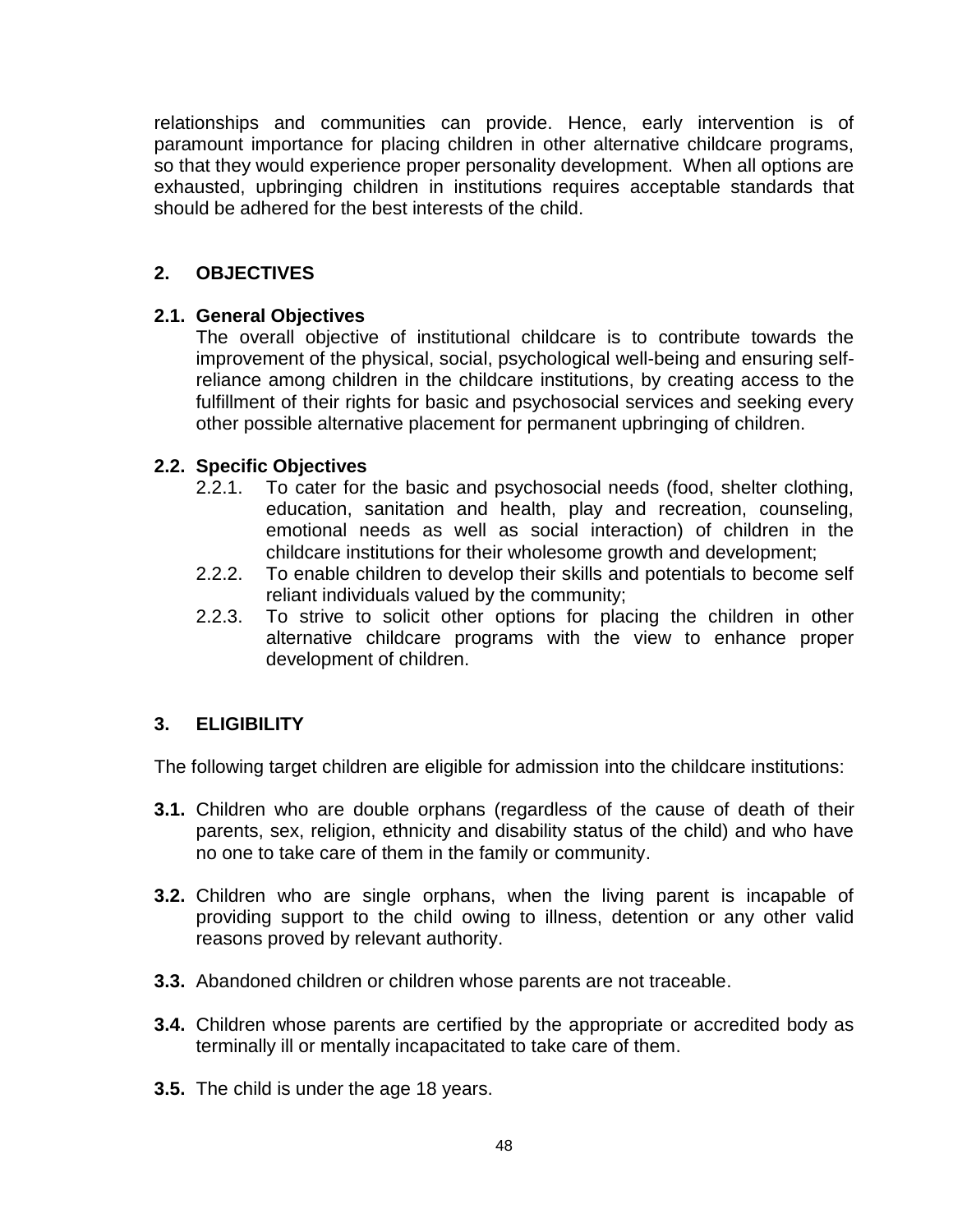# **4. ADMISSION**

 $\overline{a}$ 

**4.1.** A childcare institution shall exclusively accept a child when his/her eligibility is approved and admission requested by the relevant authority.<sup>3</sup>

# **4.2. Screening at the Time of Admission**<sup>4</sup>

A childcare institution shall conduct a screening at the time of admitting the child on various developmental statuses of the child including:

- 4.2.1. Age determination test (if the exact age of the child is not known);
- 4.2.2. Health status;
- 4.2.3. Physical disability;
- 4.2.4. History of abuse (if any);
- 4.2.5. Psychological condition of the child;
- 4.2.6. Family history/status.

# **5. ROLES AND RESPONSIBILITIES**

- **5.1.** Keeping the common obligations of organizations indicated in section three of these Guidelines in mind, **childcare institutions** shall discharge the following responsibilities:
	- 5.1.1. Provide care and support for children admitted into the institution based on the eligibility criteria and objectives of the institutions;
	- 5.1.2. Make sure that the number of children accepted is properly balanced to the financial, material and human resource capacity of the institution;
	- 5.1.3. Explore every possible effort to provide other alternative care (reunification, reintegration, foster care, community-based care and adoption) as early as possible based on the best interests of the child. In the cases of abandoned children, however, they should not be made eligible for adoption before two months of stay under the care of the institution;
	- 5.1.4. Provide care to children with disabilities without any discrimination and immediately report the presence of these children within the institution to the relevant regional government authority, to facilitate collaboration with other organizations for the provision of appropriate services to them;
	- 5.1.5. Prepare internal child protection policy of the organization to make sure that every child in the institution is protected from all forms of violence, abuse and exploitation;

 $3$  However, in case of emergency situation, when abandoned children are sent to institutions by the Regional Police, the institutions should immediately report the case to the competent regional authority together with the copy of the police's report.

<sup>&</sup>lt;sup>4</sup> The purpose of screening the child is not for decision to admit him or her. It would rather help the institution know about the background of the child and his/her main problems to be able to design appropriate intervention mechanisms in light of the situation of the particular child concerned.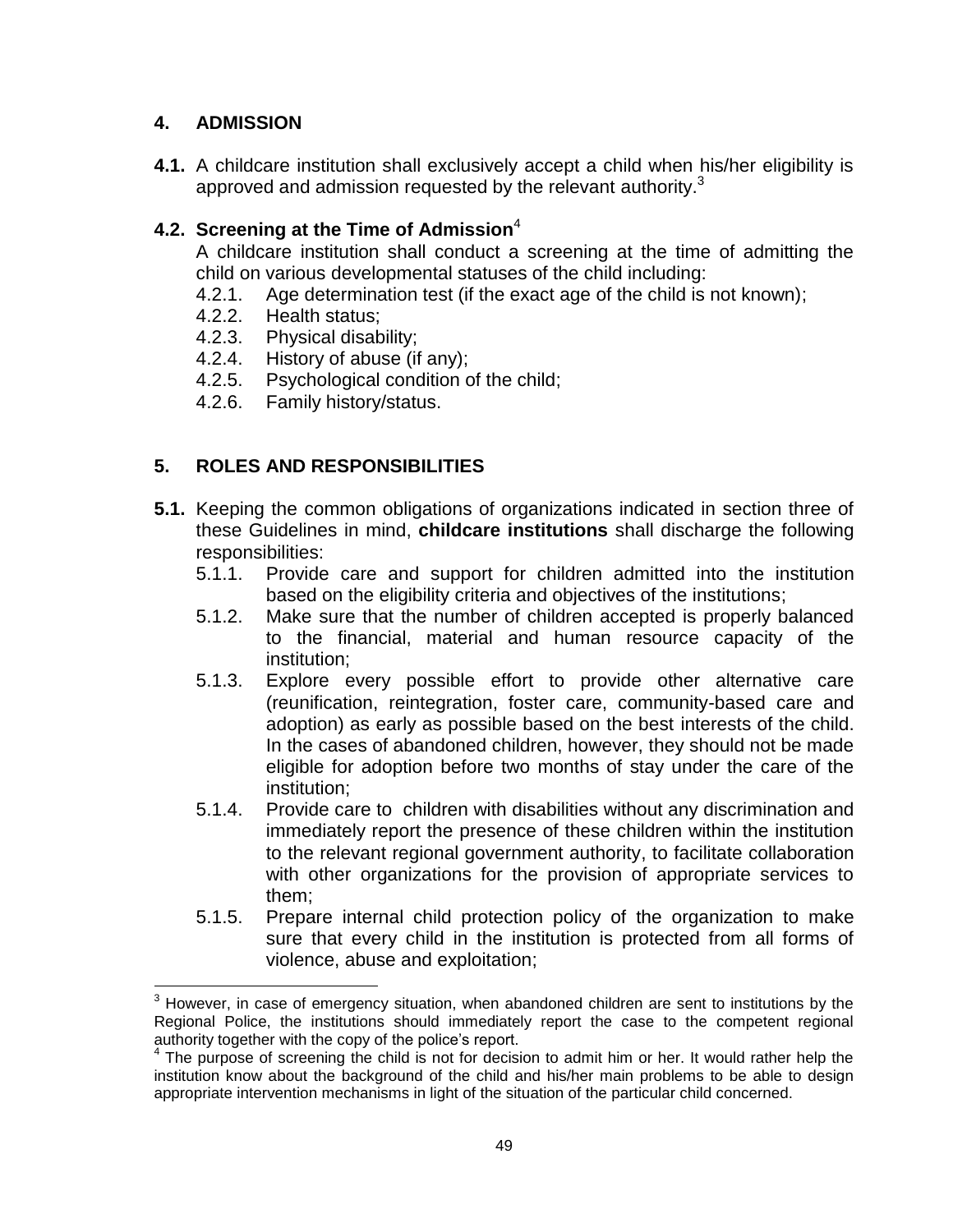- 5.1.6. Arrange ways and means to enhance the involvement and interaction of children under their care with the community members in the area. Childcare institutions should give adequate emphasis to the participation of children in all matters that concern them with due consideration to their age, mental and physical levels of maturity;
- 5.1.7. Work in collaboration with relevant bodies to ensure that the properties of orphaned children admitted to institution are protected and their inheritance rights are legally protected;
- 5.1.8. In order to protect the well-being of children, childcare institutions should never give children to either adoptive parents or ASPO prior to the order of the relevant court. Moreover, during the adoption process, institutions should make sure that siblings are not separated and are adopted by the same family and/or to the same area;
- 5.1.9. If any child under the care of childcare institutions passes away, the concerned institution must report the incidence within maximum of two days, together with the cause of death, date and place of death and funereal to the relevant authority.
- 5.1.10. A childcare institution must immediately report to the relevant authority any case of epidemic outbreak so that immediate interventions could be taken;
- 5.1.11. A childcare institution must keep records (data) about the profile of every child under their care and make sure that the files are kept under the strict confidentiality;
- 5.1.12. Establish and strengthen networking among other institutions to promote experience sharing and collaboration;
- 5.1.13. A childcare institution has the obligation to submit bi-annual and annual report to the accredited and competent Regional Government authority;
- 5.1.14. A childcare institution shall participate in the preadmission assessment of the child to learn about the background of the child, together with the experts from Regional Government authority.
- **5.2. The relevant Regional authority**, with respect to a childcare institution, has the responsibility to:
	- 5.2.1. Follow up, monitor and evaluate the care offered to a child placed in institutional care;
	- 5.2.2. Give feedback concerning the activities of the institutions based on the periodic reports and findings of monitoring and evaluation reports;
	- 5.2.3. Provide technical assistance to the childcare institutions (facilitate the linkage and network to enhance the services for children with special needs);
	- 5.2.4. Assure the smooth transfer or placement of a child to an alternative childcare program or to another childcare institution when a childcare institution terminates its functioning before a child reaches the age of 18 years.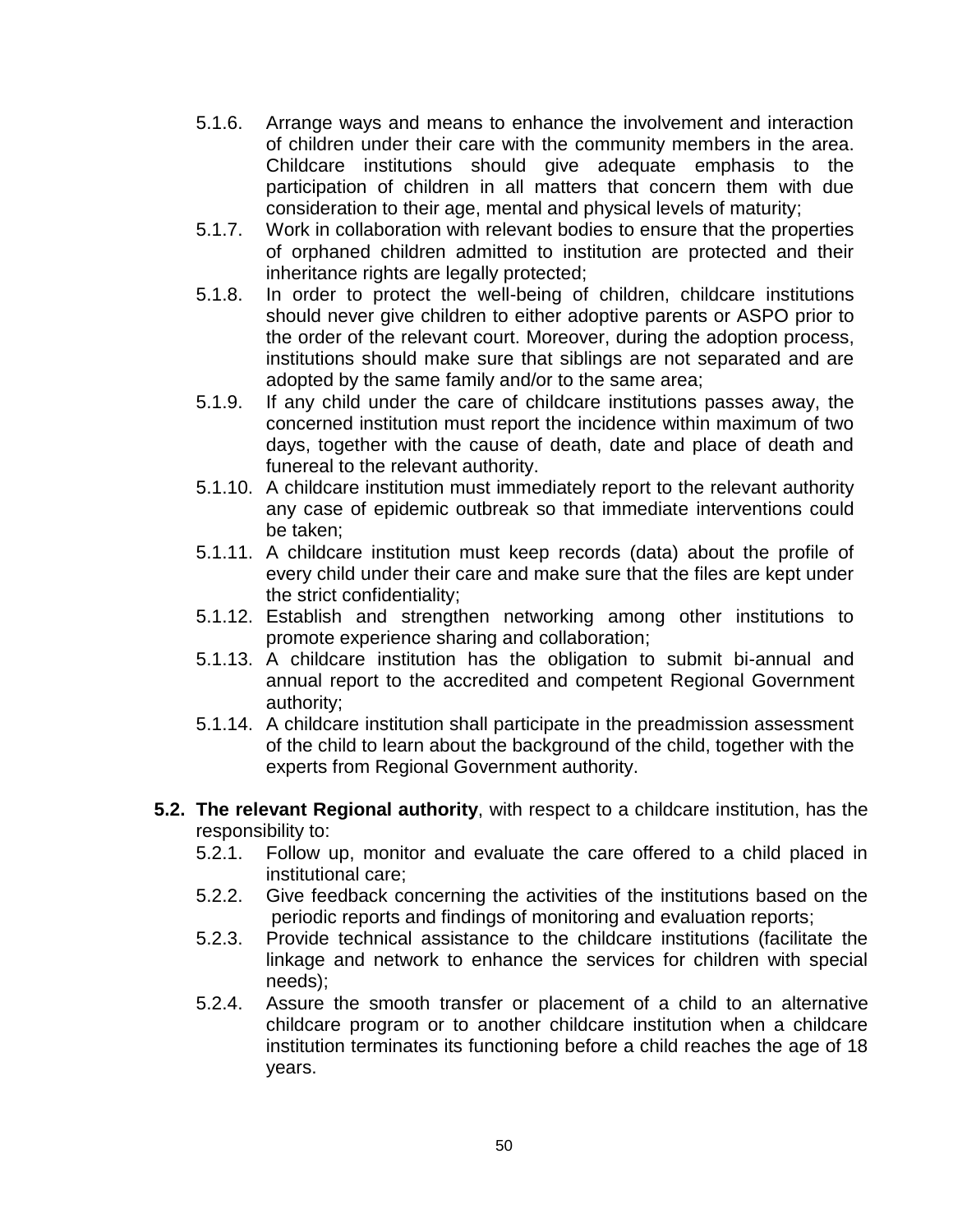# **6. STRATEGIES FOR INTERVENTION**

#### **6.1. Integration of Services**

Recognizing the diverse needs of target children, along with basic services, childcare institutions need to design interventions informed by a holistic approach involving psychosocial care, preventive and rehabilitative activities.

#### **6.2. Early Intervention on Alternative Care**

It is evident that longer stays in the institutions could lead the children to develop high levels of dependency and lower self-esteem. Thus, exploring other possible alternative care systems in accordance with the best interests of the child and at the earliest period would be of paramount importance to ensure the proper growth and development of children.

### **6.3. Enhancing interaction with the community**

It is not advisable to limit provision of all the services with in the compounds of the institutions for it excludes children from the world outside the institutions. For the purpose of future integration, childcare institution should take appropriate measures for facilitating the interaction of children with the communities around the orphanages, so that children could feel part of the neighboring community. This effort could be enhanced through:

- 6.3.1. Enrolling children in to schools outside the institution;
- 6.3.2. Allowing and encouraging children to attend social events in the community;
- 6.3.3. Encouraging summer visits to the family/relatives/friends/neighbors;
- 6.3.4. Organizing various clubs (music, theatre, drawing, etc) and arranging shows in the community;
- 6.3.5. Celebrating holidays with the community/relatives;
- 6.3.6. Inviting renowned personalities from the community to share experience to children;
- 6.3.7. Organizing various competitions in and outside the institutions with the participation of the community;
- 6.3.8. Other related activities.

#### **6.4. Maintaining manageable size**

Childcare institutions should always strive to maintain the number of children accommodated within a manageable size and in accordance with the capacity of their compounds in general and the living rooms in particular. It is logical to think that childcare institutions can fulfill the emotional needs of children only when children sufficiently interact with the caretakers and other staff.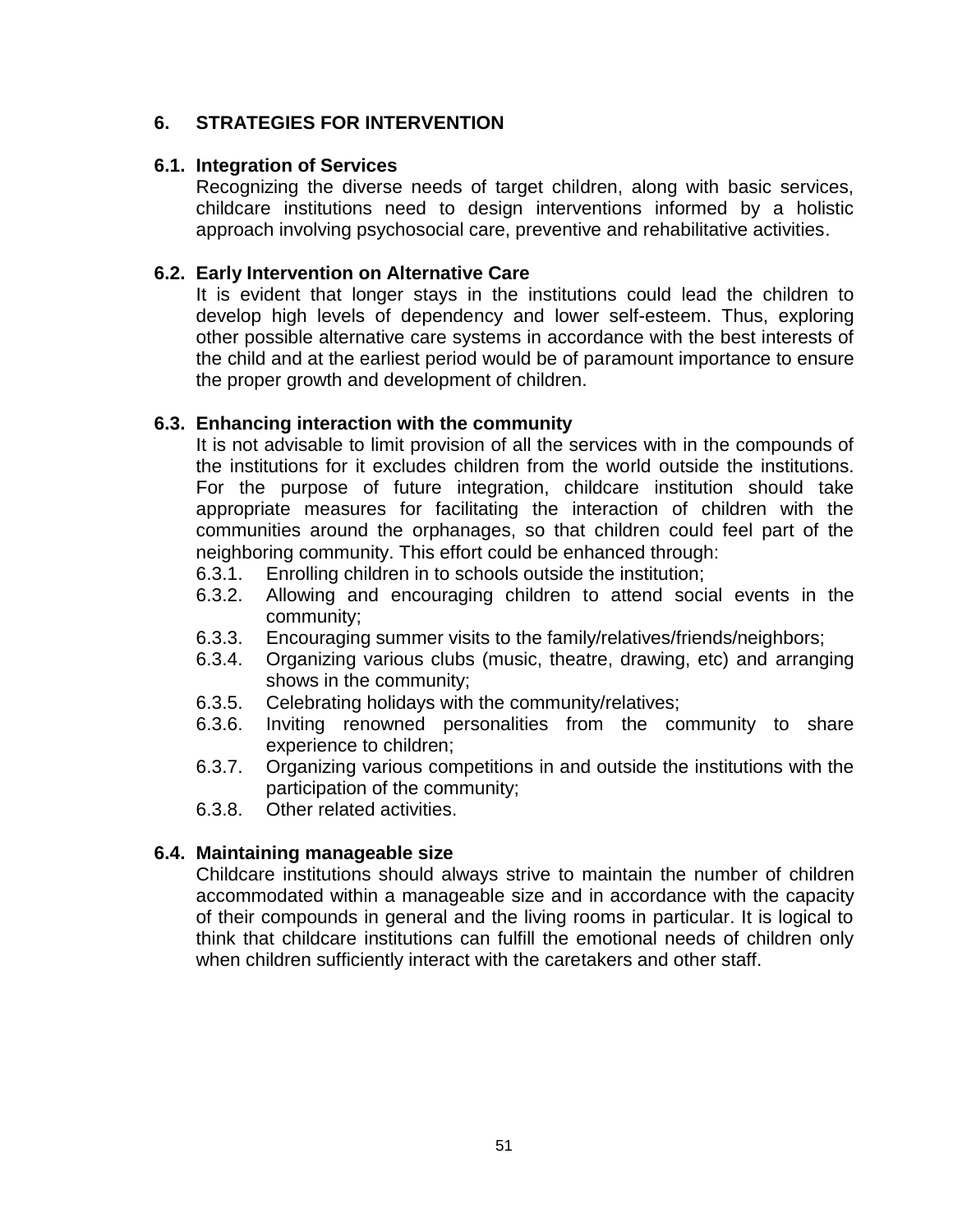# **7. PHYSICAL STRUCTURE**

# **7.1. Location**

- 7.1.1. The location of the childcare institutions shall take into account the availability and accessibility of the following infrastructures:
	- a. Potable water supply;
	- b. Road (either a dry or all weather road);
	- c. Electric power or generator;
	- d. Preferably telephone communication;
	- e. Education facilities;
- 7.1.2. Should be free from dangerous environments or settings with potential hazards (areas susceptible for recurrent dangers) such as military camps, war-prone areas, places with dangerous wild animals, floodprone areas, polluted areas, high traffic areas, etc.;
- 7.1.3. Childcare institutions should be situated within the premises of the community where the children can get access to social services (schools, hospitals, clinics, market places etc.) with reasonable distance.

# **7.2. Compound and Facilities**

- 7.2.1. A compound of a childcare institution shall have adequate space relative to the number of children under its care;
- 7.2.2. A compound of a childcare institution shall be free of hazardous situations and elements. Thus, a childcare institution shall be:
	- a. well fenced to protect the children from intruding threats;
	- b. free from chemical, noise, air, pollution, etc.;
	- c. free from hazardous physical structures like wells, swamps, unprotected ponds, open sewers, deep ditches, etc.;
	- d. free from disturbances of landlords if the orphanages function in a rented house;
	- 7.2.3. The compound of childcare institutions shall have service giving buildings/rooms and administrative building/rooms and facilities;
	- 7.2.4. The buildings of the service and administration rooms shall be approved by relevant authority and shall be appropriate enough to address the mobility needs of children with disability;
	- 7.2.5. A service giving building of a childcare institution shall, at least have:
		- a. Lodging (dormitory or self-contained homes);
		- b. A counseling office (therapy room);
		- c. At least one hall/dining room;
		- d. One first-aid room;
		- e. Recreational facilities (in-door and out-door facilities);
	- 7.2.6. An administrative building of a childcare institution shall, at least, have:
		- a. One administrator"s office;
		- b. One record office;
		- c. Finance office;
		- d. Storeroom;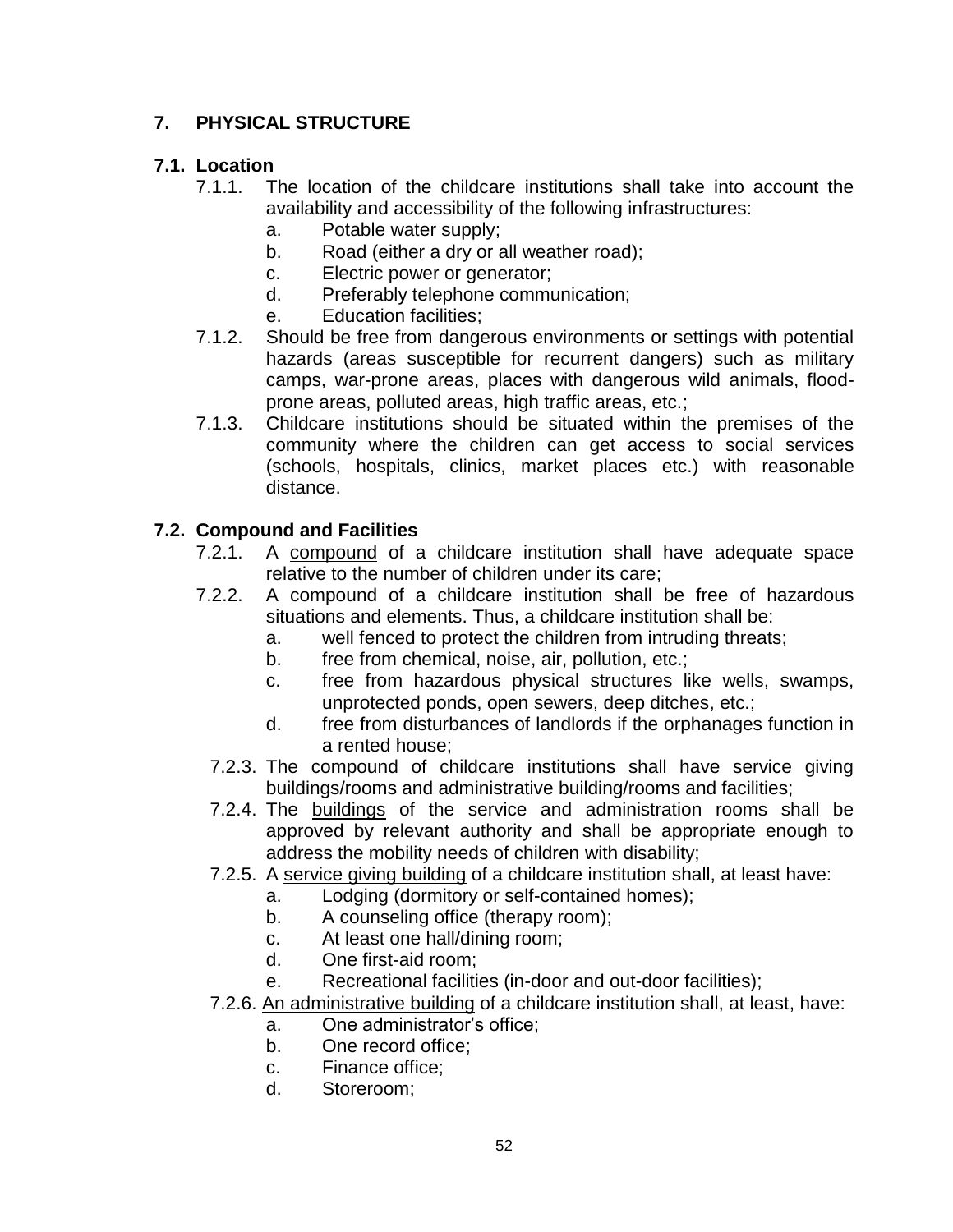e. Meeting room.

# **8. TYPES OF SERVICES**

Generally, the types of services to be provided by the childcare institution can be grouped into the following three categories: Basic Services, Psychosocial Services and Alternative Childcare Services.

#### **8.1. Basic services**

- 8.1.1. Lodging:
	- a. Lodgings in a childcare institution shall, at least, be constructed from non-toxic materials that are widely used in the locality;
	- b. The number of children residing in one-bed room in a dormitory should depend on the age group, gender and size of the room. However, the institution should exert every effort not to create overcrowded environment and extreme congestion so that children can move around within the bedroom easily;
	- c. Lodgings should accommodate the child"s belongings in a cupboard, bags or any other appropriate compartments and one bed for the home mother/father in each dormitory, group home or self contained home should be available;
	- d. In the lodgings, double deck beds are not allowed for children under the age of seven;
	- e. Lodgings in a childcare institution shall be well ventilated and well lighted, and toilets, shower rooms and washing basins should be easily accessible. These facilities shall be kept clean/ready all the time;
	- f. The number of children residing in a self-contained home should not exceed eight;
- 8.1.2. Food:
	- a. A childcare institution shall, at least, provide:
		- i. Milk every two hours for children below four months;
		- ii. Milk and supplementary food every three hours for children between four and twelve months;
		- iii. Milk and supplementary food every four hours for children between one and three years;
		- iv. Four meals a day for children from four to seven years of age;
		- v. Three meals a day for children above seven years of age.
	- b. The food served in childcare institution should:
		- i. Be fresh and nutritious enough for the healthy development of the child;
		- ii. Address the food culture of the locality;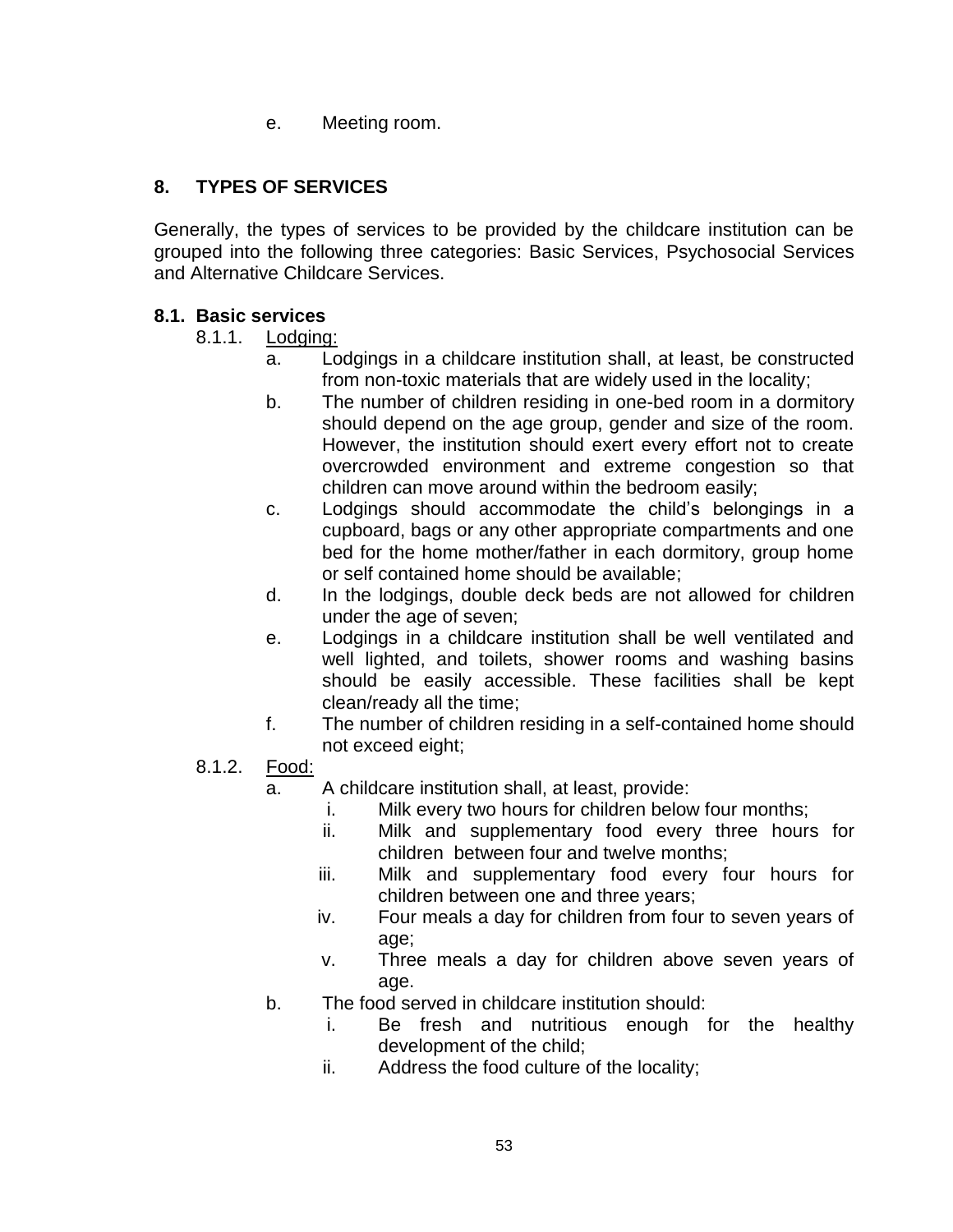- iii. As much as possible approximate the quality and quantity of food available in an average household in the community in which the childcare institution is situated;
- c. The type, quality and quantity of food served in a childcare institution should be checked regularly by the health personnel or nutritionist;
- d. The health assistant should prepare and submit a monthly report to the administration of the childcare institution on the type, quality and quantity of the food served in the childcare institution;
- e. A childcare institution should encourage older children to participate in cooking their food and in the purchasing of food items (exercise shopping). The purpose of this exercise should be limited to familiarize children with food preparation and shopping so that they could easily cope with such exercise when they leave the institution. This activity, however, should not lead to child labor exploitation.
- 8.1.3. Clothing:
	- a. A childcare institution shall provide various types of clothing for the children including: personal clothing, shoes and bed wear;
	- b. A childcare institution should make sure that similar supplies are provided (in color and design) not to expose children for labeling and discrimination. Children"s opinion and participation in the purchasing should be encouraged;
	- c. In providing clothing, the institution should consider clothes which are appropriate to the weather conditions of the locality and special wearing and appliances for children with disability;
	- d. The minimum amount of clothing that institution can provide for different age groups per year is indicated in the table below.

| Age groups                              | Institutions provide at least the       |
|-----------------------------------------|-----------------------------------------|
|                                         | following clothes per annum             |
| Children below one year                 | six sets of sanitary clothing;<br>٠     |
|                                         | four sets of personal clothing;<br>٠    |
|                                         | two pair of shoes;                      |
|                                         | two sets of bed wear;                   |
|                                         | four sets of towels.                    |
| Children between one and<br>three years | two sets of sanitary clothing;<br>٠     |
|                                         | two sets of personal clothing;          |
|                                         | two pairs of shoes;<br>٠                |
|                                         | two sets of bed wear;<br>$\blacksquare$ |
|                                         | two sets of towels.                     |
| For children from three to six<br>years | two sets of personal clothing;<br>٠     |
|                                         | kindergarten uniform;<br>٠              |
|                                         | two pair of shoes and one pair of<br>٠  |
|                                         | sandal shoes;                           |
|                                         | two sets of bed wears for the first     |
|                                         | year and one set for subsequent         |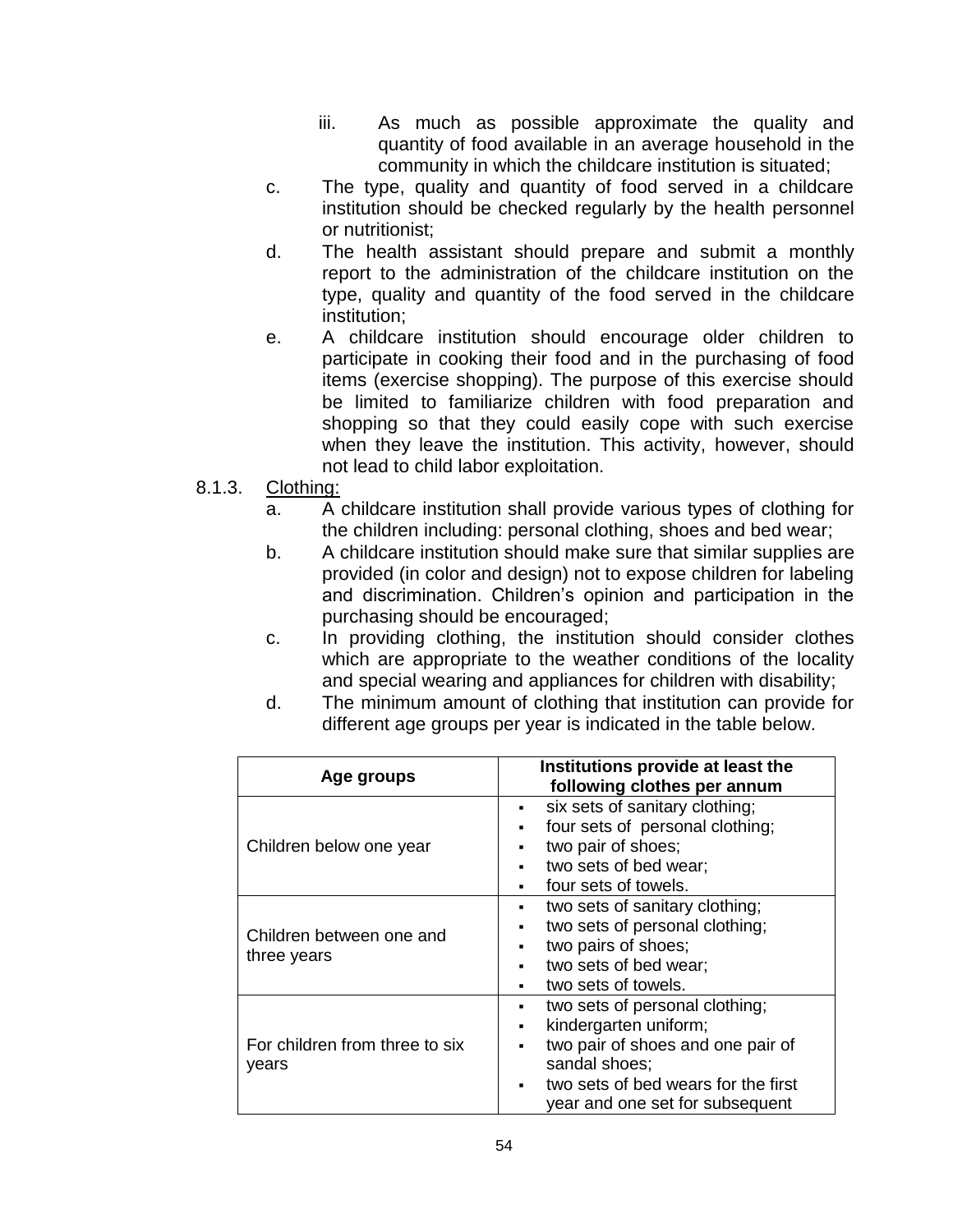|                                       | years;<br>two sets of towels.                                                                                                                                                                                                              |
|---------------------------------------|--------------------------------------------------------------------------------------------------------------------------------------------------------------------------------------------------------------------------------------------|
| For children seven years and<br>above | two sets of personal clothing;<br>٠.<br>school uniform;<br>two pair of shoes and one pair of<br>$\blacksquare$<br>sandal shoes;<br>two sets of bed wears for the first<br>year and one set for subsequent<br>years;<br>two sets of towels. |

#### 8.1.4. Health, Sanitation and Hygiene:

A childcare institution shall provide health services to the children. Any childcare institution shall, at least, have a first-aid giving room. A health service in a childcare institution shall include:

- a. *Preventive health service:* 
	- i. Regular medical check-ups for children below one year;
	- ii. Under normal condition biannual medical check ups for children six years and above;
	- iii. Immunization for children under five years;
	- iv. Sexual education for adolescents;
	- v. Education on the prevention of HIV/AIDS.
- b. *Remedial and rehabilitative health service:*
	- i. First aid service;
	- ii. Referral links to the nearby health center or hospital;
	- iii. Residential care for children who are AIDS patients;
	- iv. Facilitation of the provision of Anti-Retroviral drugs and related treatments for children living with HIV including regular medical and psychosocial support;
	- v. Health facilities within institutions need to be equipped with essential drugs;
	- vi. A childcare institution shall, at least, make the following sanitary materials (including tampons and sanitary towels for girls) available to beneficiary children: a) personal sanitary materials; b) laundry materials; c) sanitary materials for keeping the sanitation of the site and the building and; d) waste disposal facilities;
	- vii. A childcare institution shall provide the necessary hygienic training to the children starting at early years;
	- viii. A childcare institution shall make the necessary sanitary service available and: a) encourage the children to contribute to the sanitation and tidiness of the site, homes/ dormitories, etc. and b) encourage adolescents to keep their rooms clean and wash their clothes by themselves;
	- ix. the health assistant should check the sanitary condition of the site and buildings monthly;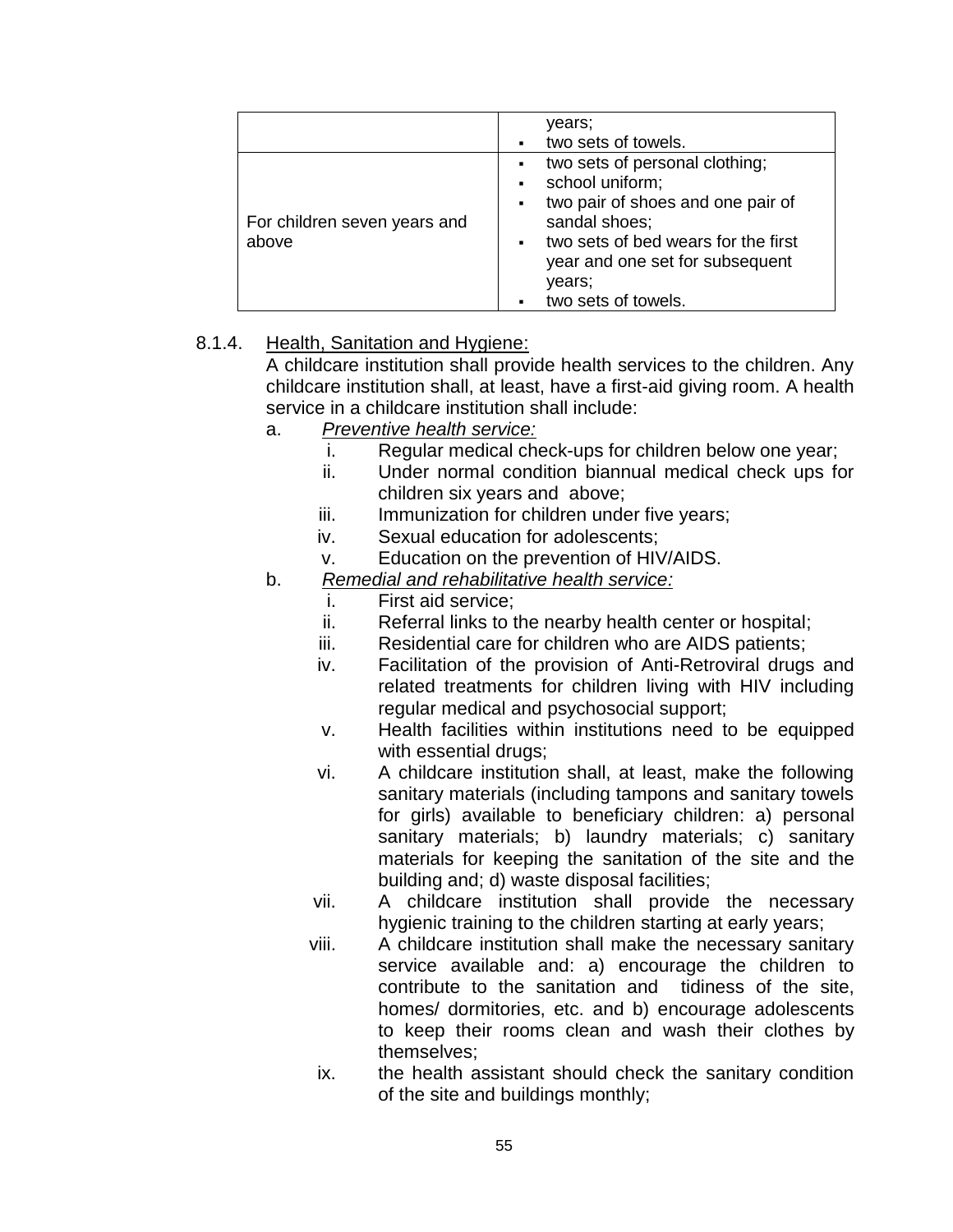- x. Health assistant should prepare and submit a monthly report on the sanitary condition of the site, homes and/or buildings to the administration of the childcare institution;
- xi. The health assistant should check the children"s hygiene weekly and, if necessary, instruct the institution staff on how to better care for children"s hygiene and facilitate the transmission of hygiene education to the children;
- xii. The health assistant should prepare and submit a monthly report to the administration of the childcare institution on the children's hygiene.
- 8.1.5. Education:

### a. *Academic Education:*

- i. A childcare institution has the responsibility to provide educational opportunities to all the children under its care from kindergarten to higher levels of education;
- ii. A childcare institution shall have its own center for early childhood (pre-school) education either in the form of non-formal basic education or kindergarten within the compound of the childcare institution;
- iii. A childcare institution shall provide all the necessary educational materials to the children;
- iv. A childcare institution shall offer supportive educational services to children with educational difficulties;
- v. A childcare institution shall continue to offer support to children who join higher institutions;
- vi. The counselor should follow up the educational development of the children regularly;
- vii. The counselor should prepare a quarterly report on the educational development of the children and submit the same to the administration of the childcare institution;
- viii. A childcare institution shall have a reading room, preferably with necessary reading materials/ books;
- ix. It is conditional for a childcare institution not to build primary and secondary schools within the compound of the institution. However, where building such schools within the institution is considered necessary, the institution should actively encourage the enrollment of children from the surrounding community in its school(s) to minimize the risk of isolating children under its care. No special uniforms should be imposed to the institutionalized children so that they should not be distinguished from other children living in the community.
- x. Childcare institutions should encourage and motivate children to perform better in their education.
- b. *Technical and Vocational Training:*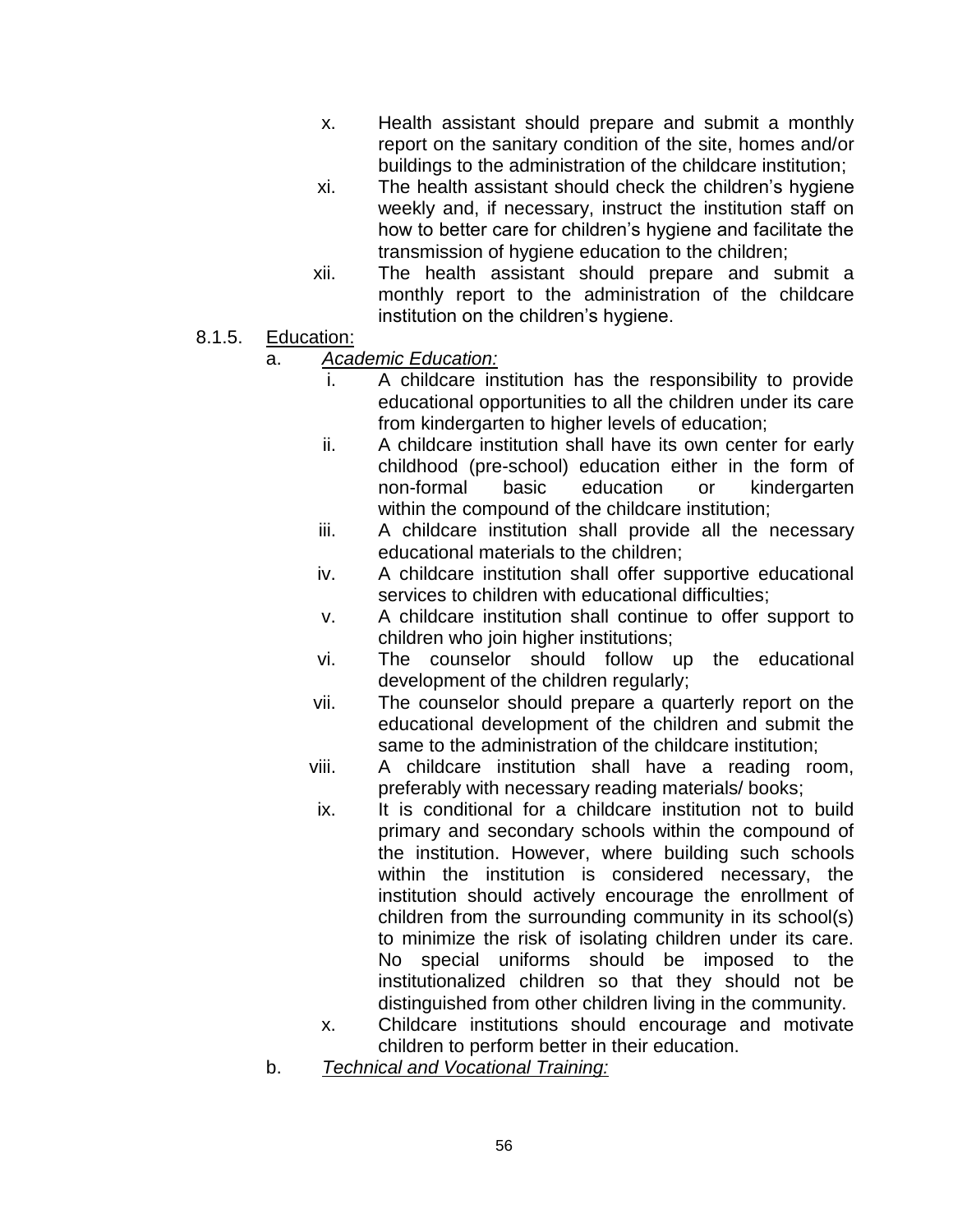- i. A childcare institution shall create access to technical and vocational training to eligible groups of children either within the institution or outside;
- ii. A child is considered eligible for a vocational training when he/she at least: a) is fourteen years of age and above; b) has completed grade eight; c) has openly expressed his/her interest to attend vocational training; d) has failed to continue in his/her academic education and is deemed to benefit from vocational training; e) is ready for reintegration into the community after the training.
- iii. A childcare institution shall cover the training fees and all the necessary material to children attending vocational training;
- iv. A childcare institution shall provide all the necessary support including registration, enrolment and arrangement of transportation for children who need to join vocational training;
- v. The counselor should make monthly follow-ups of the vocational development of trainees attending vocational training;
- vi. The counselor should prepare a quarterly report on the vocational development of children attending vocational training and submit the same to the administration of the childcare institution;
- vii. A childcare institution shall provide the necessary support to children who completed the technical and vocational training to facilitate their reintegration and selfemployment;
- viii. Eligible children should actively participate in deciding the type of vocational training and other related matters.
- c. *Special care for unaccompanied children with disability:*
	- i. A childcare institution shall provide special services to children with disabilities. These services can be provided for inside or outside the institution and the services for this group of children should include: a) provision of prosthetic/orthopedic appliances (including wheel chairs) and b) provision of special services (like brail training, sign language, special education and skills training).
	- ii. A childcare institution shall make whatever facilities available in the compound of the institution easily accessible for children with disabilities.
- d. *Psychosocial Services:*
	- i. *Play, Recreation and Emotional Care:*
		- A childcare institution should recognize that play is a fundamental instrument for: a) relaxing children and creating pleasure in their daily life and b)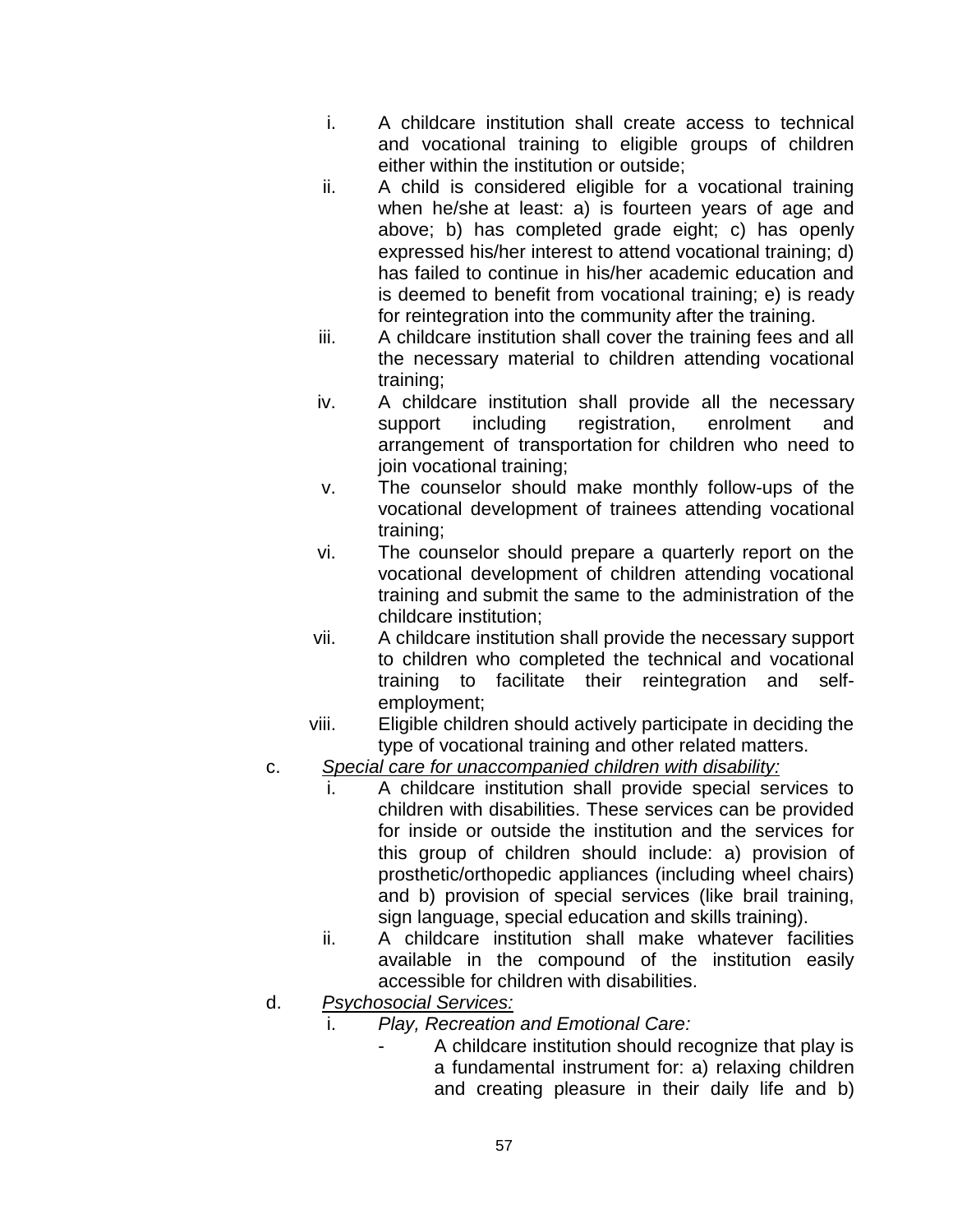fostering the cognitive and physical and emotional development of children;

- During establishment, a childcare institution shall make sure the environment/set up of the place is appropriate enough for addressing the recreational/play needs of children;
	- A childcare institution shall make the necessary play and recreational materials available to the children. These may include: a) puppets, puzzles, dolls, story books and other visual as well as sound stimulating play materials for children under the age of five; b) various indoor and outdoor play materials important for sport, music and drawings, etc for older children and c) at least one television set, one radio set and other indoor facilities common in the locality;
- A childcare institution shall facilitate for children to make use of outdoor playgrounds (such as football fields) in the neighboring community when such facilities are not available in the compound of the institution;
- A childcare institution shall organize different activities for the children (different clubs composed of children such as drama, music drawing clubs, etc.) based on their interests;
- A childcare institution shall organize periodic excursion programs for children to recreational places and cultural exchange among children in different settings;
- A childcare institution shall put all effort into addressing the emotional needs (need for love and attachment) of children. The following points will help enhance children's emotional interaction: a) as small children always want to feel secure with someone around, care givers in the institution should often be in a close proximity to the children"s living / bed rooms or play area; b) in case of infants and toddlers, embracing and cradling while feeding the child is important to establish a home mother-child attachment.
- Care takers should provide proper physical and verbal response to children"s inquiries which might be presented in a form of cry, speech, babblings, body/facial expressions etc.;
- Care takers should avoid any physical punishment and instead use negative reinforcements by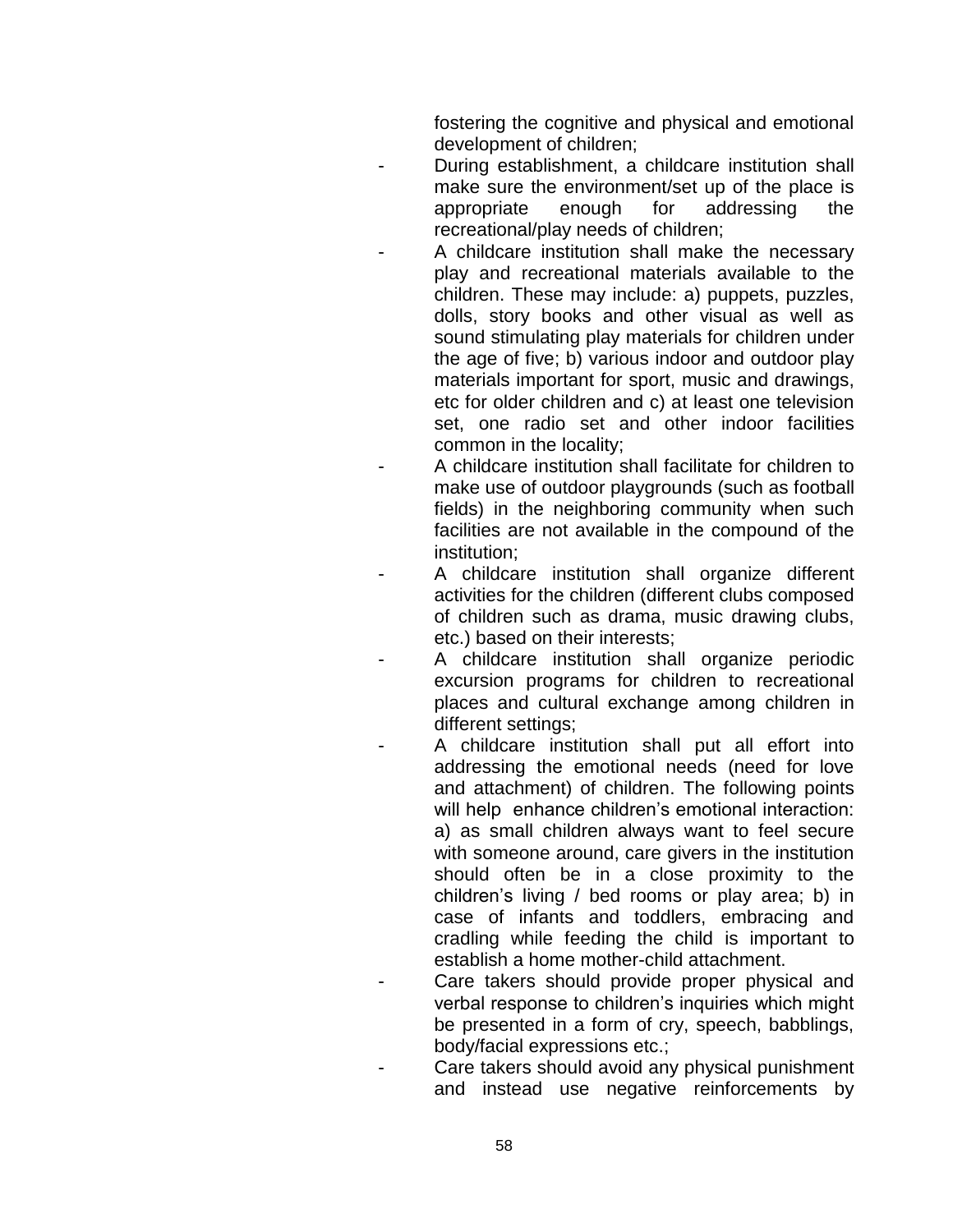prohibiting the child from some privileges. Children should be protected from emotional abuse such as insulting, warning, belittling, bullying, teasing and etc. Care givers and workers employed in the childcare institution should be free from history of abusing children and they should not be suspected abusers;

- Staff in general, and caretakers in particular, need to make frequent interactions with the children (listen to the children, play with them, discuss and help the children share their feelings, etc.);
- Visiting children in the dining room, play fields, schools, etc. and giving encouragements will help to develop trust and better relationships.
- ii. *Guidance and counseling:*
	- A childcare institution shall provide guidance and counseling service to the children. Guidance and Counseling service in a childcare institution shall include: a) educational guidance; b) vocational guidance; c) behavioral guidance and counseling; d) health counseling and e) group play therapy;
	- The counselor should follow-up the psychosocial, educational, etc., development of every child;
	- The counselor should document the psychosocial, educational, etc. development of every child;
	- A childcare institution shall not violate the ethical principles of counseling, among which confidentiality is a core one;
	- The counseling room should be very quiet and free from any frightening or disturbing objects. The counseling room should be a comfortable place for the children and the institution should ensure that the children enjoy the service, for example, by furnishing the room with: a) attractive children's drawings and play materials; b) conformable seats and seating arrangements; c) reading materials, preferably story books appropriate for various age groups. The room should not be crowded and congested with furniture and materials.
- e. *Life skills training:*
	- A childcare institution shall provide life skills training and orientation on child rights to the children. These skills are vital for building self-confidence and assertiveness. Such life skills training should include: a) interpersonal communication and relationships positive thinking and creative skills; b) basic conflict handling and stress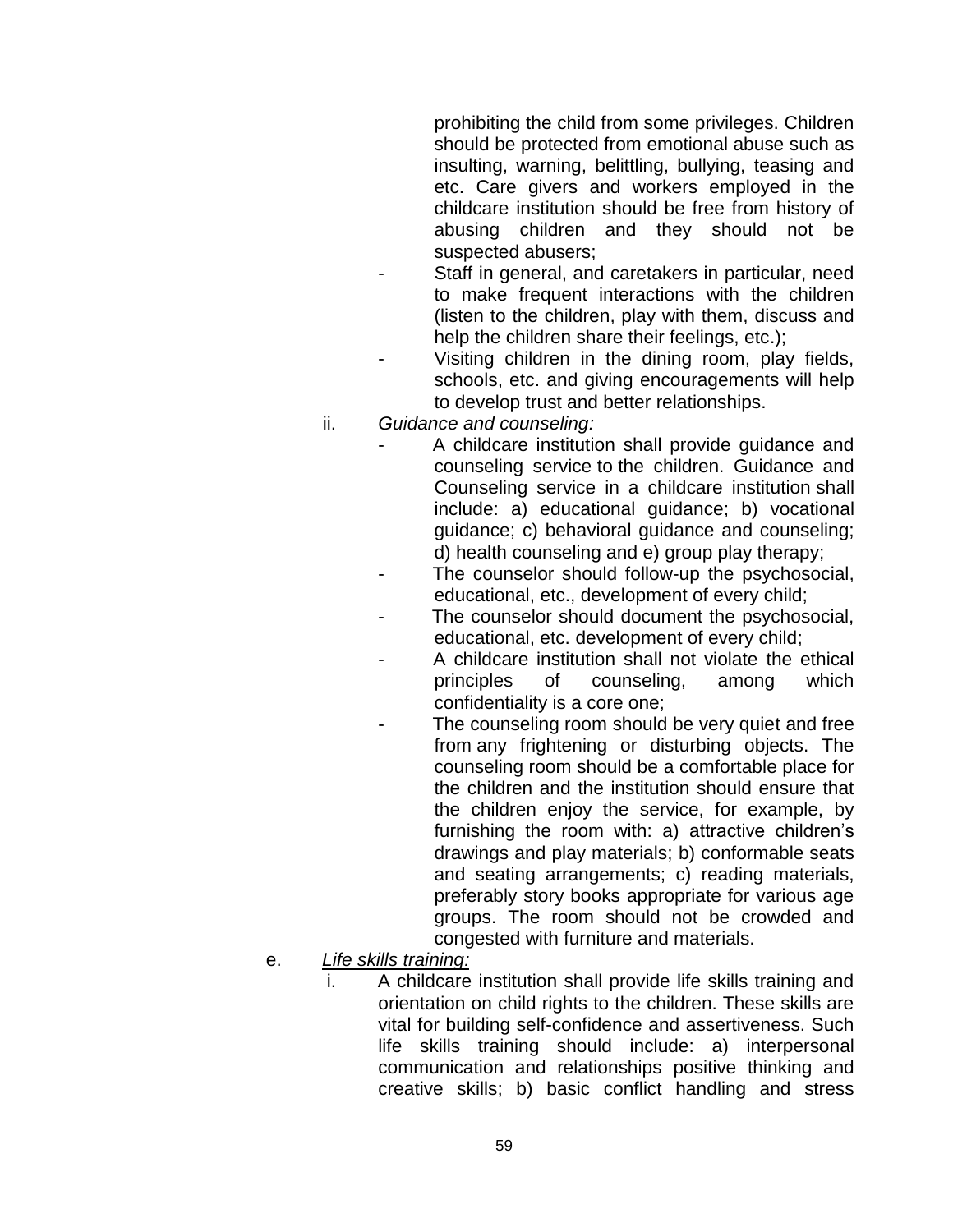management techniques; c) money management/handlings time management and d) reproductive health, child rights and other related topics.

- ii. A childcare institution shall make sure that children who are eligible for reintegration have gone through adequate orientation and training on the above life skills before leaving the institution.
- f. *Alternative Childcare Services:*

A Childcare institution shall provide the following alternative childcare services based on the particular needs and best interests of the child:

- i. Family Reunification for children below the age of 14;
- ii. Reintegration for children above 14;
- iii. Foster care service;
- iv. Adoption (local and Inter-country);
- v. Group Home Service in the Community.

Specific modalities and procedures for implementing the above alternative cares are indicated in detail below. In all modalities, childcare institutions shall also provide legal aids to OVC to protect them from all forms of child rights violations.

# **9. HUMAN RESOURCE**

#### **9.1. Responsibilities**

A Childcare institution shall:

- 9.1.1. Have both service giving and supportive staff relative to the population of the target children in the institution;
- 9.1.2. Check the background of the staff at the time of recruitment to make sure that he/she is free from mental illness and any abusive records or crimes that may threaten the well being of children in the institution:
- 9.1.3. Provide periodic on-the-job trainings, in order to enhance and update the capacity of the staff for effective and efficient service delivery;
- 9.1.4. At least, have the following staff:
	- a. Manager/Administrator;
	- b. Secretary Cashier;
	- c. Finance Officer;
	- d. Purchaser/Store Keeper;
	- e. Guards;
	- f. Health Assistant;
	- g. Counselor;
	- h. Home Mothers.

# **9.2. The profile of the human-power**

9.2.1. Manager/Administrator: he/she shall have at least his/her first degree in sociology, psychology or other related fields of study with, at least, two years of relevant experience;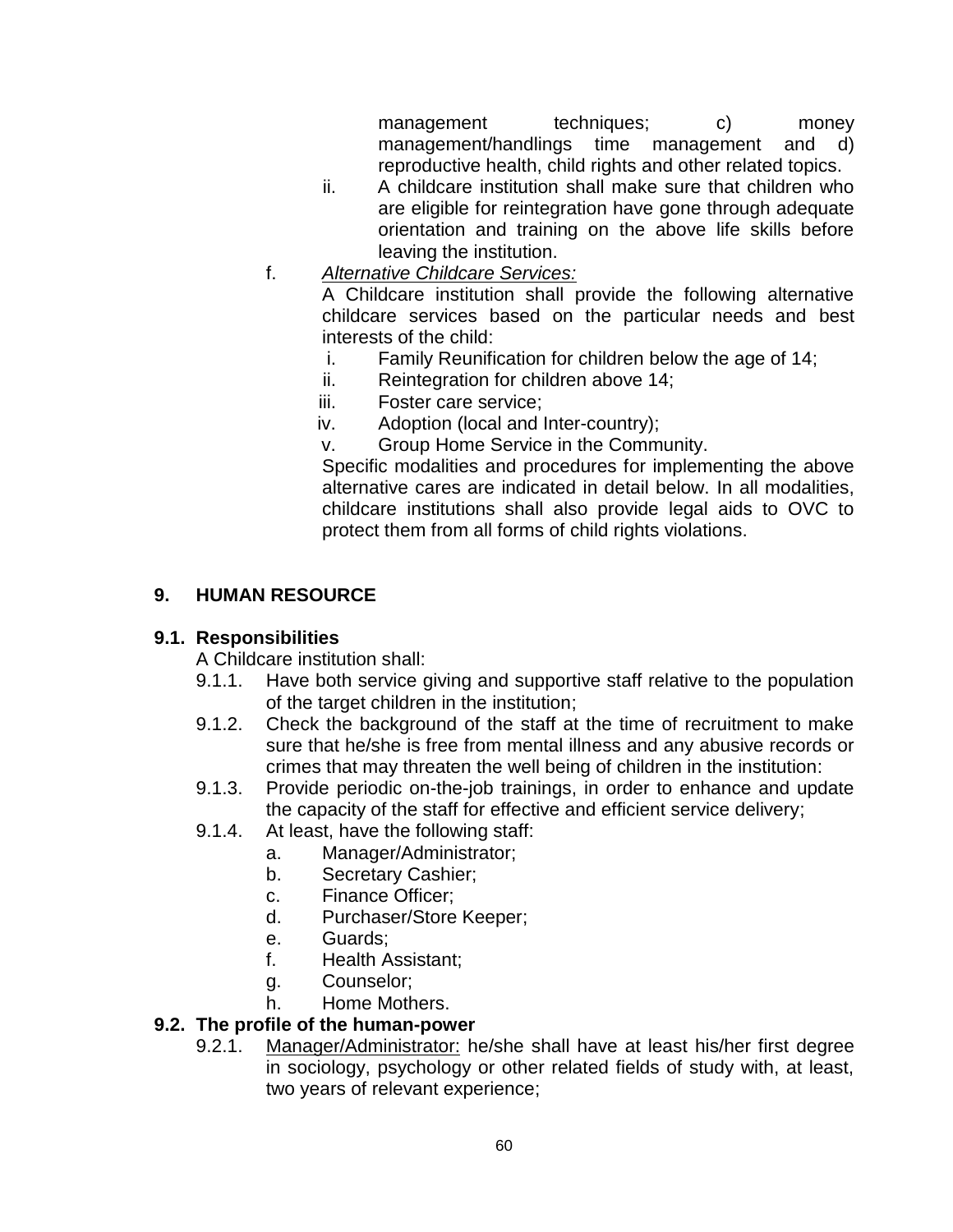- 9.2.2. Secretary Cashier: he/she shall, at least, have a diploma in office management, accounting or other related fields with, at least, two years of experience in similar line of work;
- 9.2.3. Finance Officer: he/she shall, at least, have a diploma in accounting or other related fields with a minimum experience of two years in the area;
- 9.2.4. Purchaser/Store Keeper: he/she shall, at least, have a diploma in material management or other related fields with a minimum experience of two years in the area;
- 9.2.5. Guards and Sanitary assistants : Cleaners and guards should have completed at least grade six, with a minimum experience of two years in similar child-related environments;
- 9.2.6. Health assistant: he/she shall, at least, have a certificate with a minimum experience of two years in the area;
- 9.2.7. Counselor: he/she shall, at least, have his/her first degree in psychology with a minimum experience of two years in the area;
- 9.2.8. Home Mothers: a Home Mother should have completed at least grade six and shall have at least a three months relevant training and a minimum experience of one year as an assistant home mother.

# **10. RECORD KEEPING**

# **10.1. A Childcare institution shall:**

- 10.1.1. Collect and document detailed data and information on the life histories/background of all children from all available and relevant sources. A separate file should be opened for each child and the file should accompany the child when he/she is transferred from one institution to another or leaves the country for adoption;
- 10.1.2. Make efforts to set up a memory box where grown-up children could write about their life history and family background. For small children, staff members should take care of this task and handover to the child when he/she is able to write (when necessary it should be supported by audio visual information) and deliver to the child at the time of leaving the institution;
- 10.1.3. Upon admission of a child, attach a photograph of a child with the admission format;
- 10.1.4. Upon admission of a child, include at least the following information in the admission formats:
	- a. Name;
	- b. Age and sex;
	- c. Family name;
	- d. Family history;
	- e. Place and date of birth;
	- f. Previous and current address;
	- g. Religion;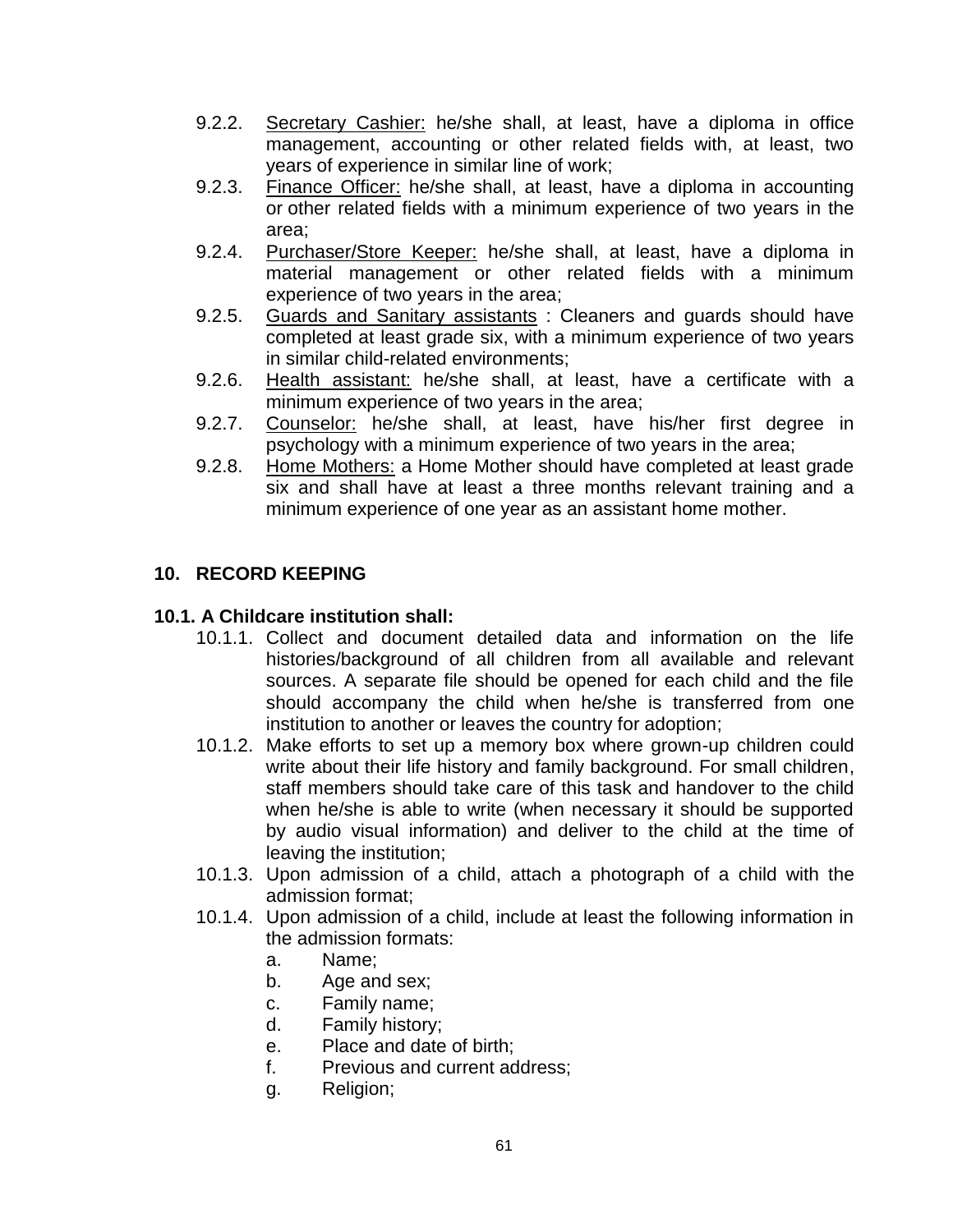- h. Education;
- i. Health status;
- j. Nutritional status;
- k. Physical disability (if any);
- l. Psychological profile;
- m. History of abuse (if any);
- n. Status of a child at admission (orphan/abandoned/parents terminally ill or mentally incapacitated);
- 10.1.5. Keep a periodical record of the follow-up on the development of the child on a standardized form with respect to:
	- a. Health status;
	- b. Nutritional status;
	- c. Physical development;
	- d. Educational development;
	- e. Emotional and spiritual development;
	- f. Social development.
- **10.2.Responsible personnel** in a childcare institution in charge of keeping a regular follow-up record concerning the development of the children, should be:
	- 10.2.1. The counselor on educational, social, emotional and spiritual development of the children;
	- 10.2.2. The health assistant for the health, nutritional status and physical development of the children.

# **11. TERMINATION OF SERVICE**

- **11.1.**A childcare institution shall initiate reunification or placement service in alternative care program immediately after admission of the child. Accordingly, the institution shall provide its service to a beneficiary till:
	- 11.1.1. The child is reunified into his/her family; or
	- 11.1.2. The childcare institution places the child in an alternative childcare;

In case the above two options are not feasible, the institution shall provide its service until the child reaches the age of 18).

- **11.2.**A childcare institution shall inform the child about the eventual termination of its service starting at the age of understanding and provide necessary counseling services.
- **11.3.**A childcare institution terminating its service to beneficiary child shall give at least two months prior notice to the Regional relevant authority as to the reasons and measures taken to facilitate the transfer of the child to other types of care and/or the reintegration into the community.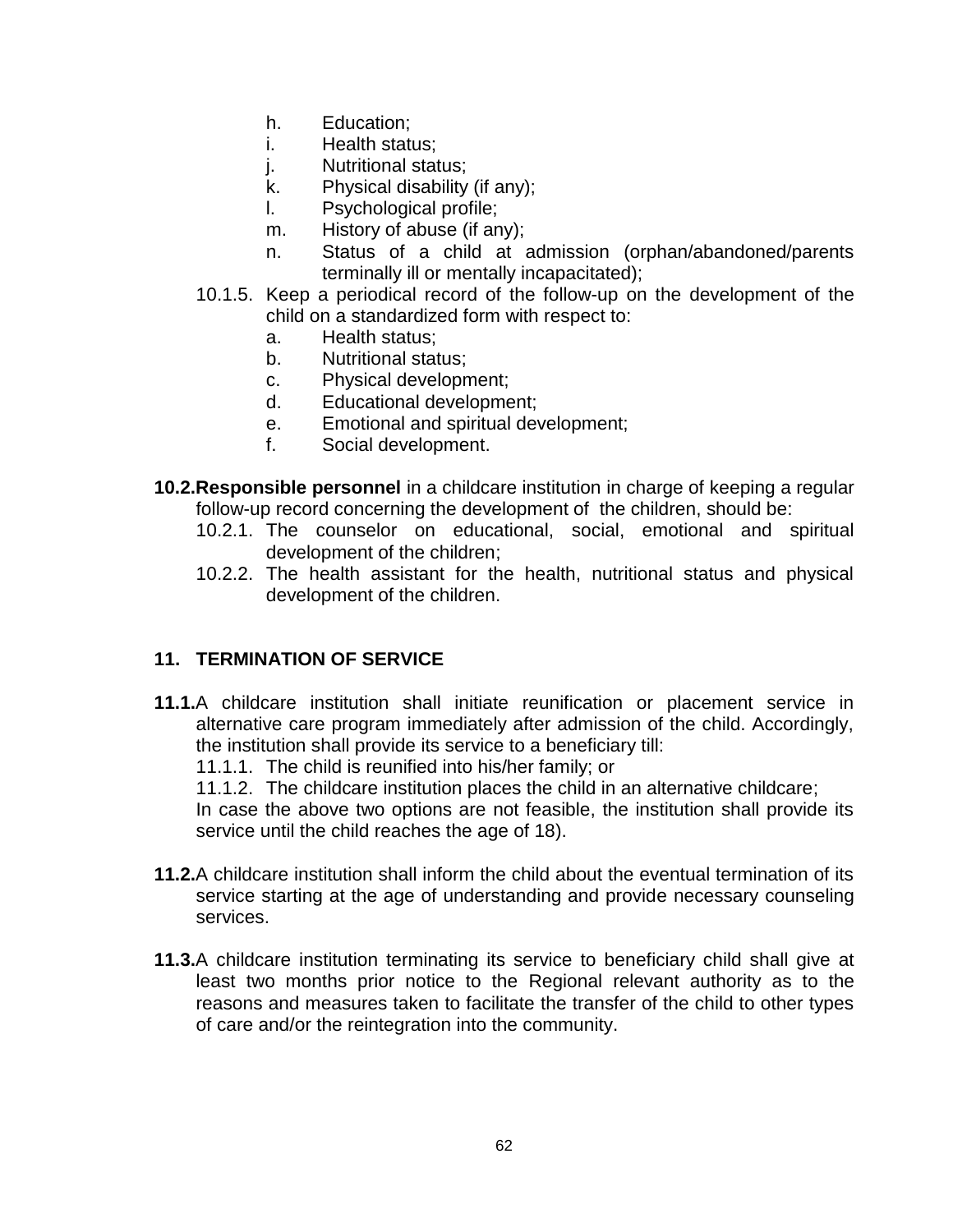**11.4.**The institution shall activate all institutional capacity and other networks to facilitate the identification of opportunities of social reintegration so as to ensure a progressive economical transition.

#### **12. COMMUNITY PARTICIPATION**

- **12.1.**A childcare institution shall advocate for children"s rights in the surrounding communities;
- **12.2.**A childcare institution shall facilitate conditions for the children to interact among themselves and for the community to interact with the children in the institution;
- **12.3.**A childcare institution shall facilitate conditions for children to participate in the activities within the institution as well as in community activities to avoid segregation and discrimination;
- **12.4.**A childcare institution shall make continuous efforts to secure the collaboration of the community;
- **12.5.**Childcare institutions shall encourage renowned personalities to appear in the institutions and share their personal life history and experiences to the children in the institution.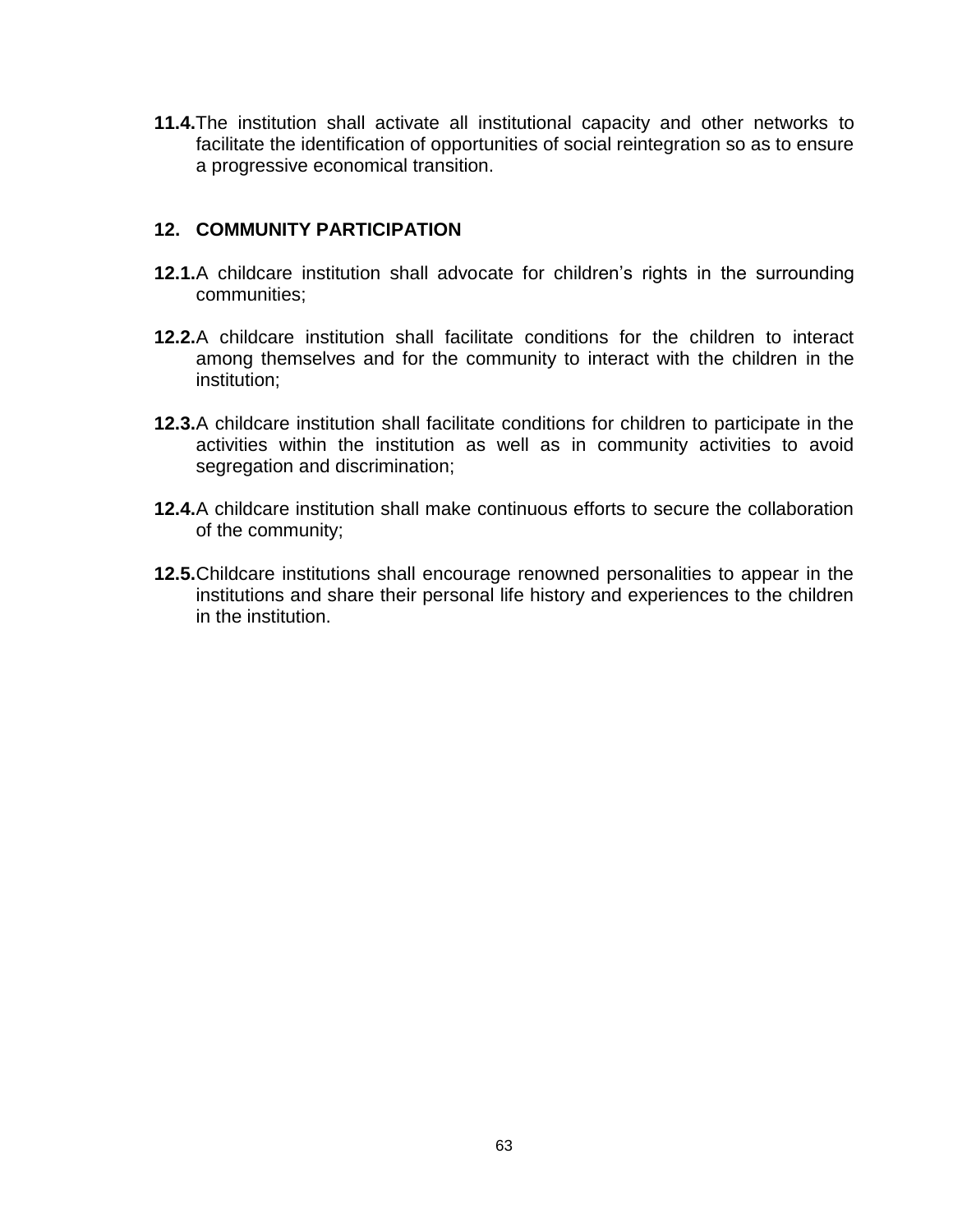# SECTION III: ESTABLISHEMENT, CODE OF ETHICS AND MONITORING AND EVALUATION

#### **1. ESTABLISHMENT AND LICENSING OF CHILDCARE ORGANIZATIONS**

- **1.1.** The establishment of an organization engaged in any type of alternative childcare services shall be preceded by a registration and approval of Memorandum of Association and Project Proposal of the program by a relevant authority.
- **1.2.** An organization that proposes to establish an alternative childcare service shall produce a document affirming that it has the required financial, material, human power and technical capacity.
- **1.3.** A childcare organization can be established by the governmental, nongovernmental organizations or the community groups.

# **2. REGISTRATION PROCEDURES**

- **2.1.** Registration of a childcare service providing organization shall be governed by application procedures and requirements for non-profit making organizations established by Associations' Registration Office in the Ministry of Justice (MoJ); or
- **2.2.** A National NGO/Association applying for registration to carry out childcare programs is required to produce and submit the following documents to the Associations" Registration Office:
	- 2.2.1. Original copy of the Memorandum of Association (by-Laws) signed by five founding members;
	- 2.2.2. An application signed by each founding member and appended with a passport size recent photograph and a profile form describing the background of the founding members;
	- 2.2.3. Copy of the Identity Card of each founding members, residence permit or other documents issued by any authorized governmental body certifying his/her identity and permanent address;
	- 2.2.4. The Project Proposal on which the organization/association intends to execute following registration (approval of the Project Proposal by pertinent professionals in the accredited government body is a prerequisite for registration).
- **2.3.** An International NGO applying for registration to carry out childcare services in Ethiopia shall be required to produce and submit the following documents to the Ethiopian Mission/Embassy in its country of origin: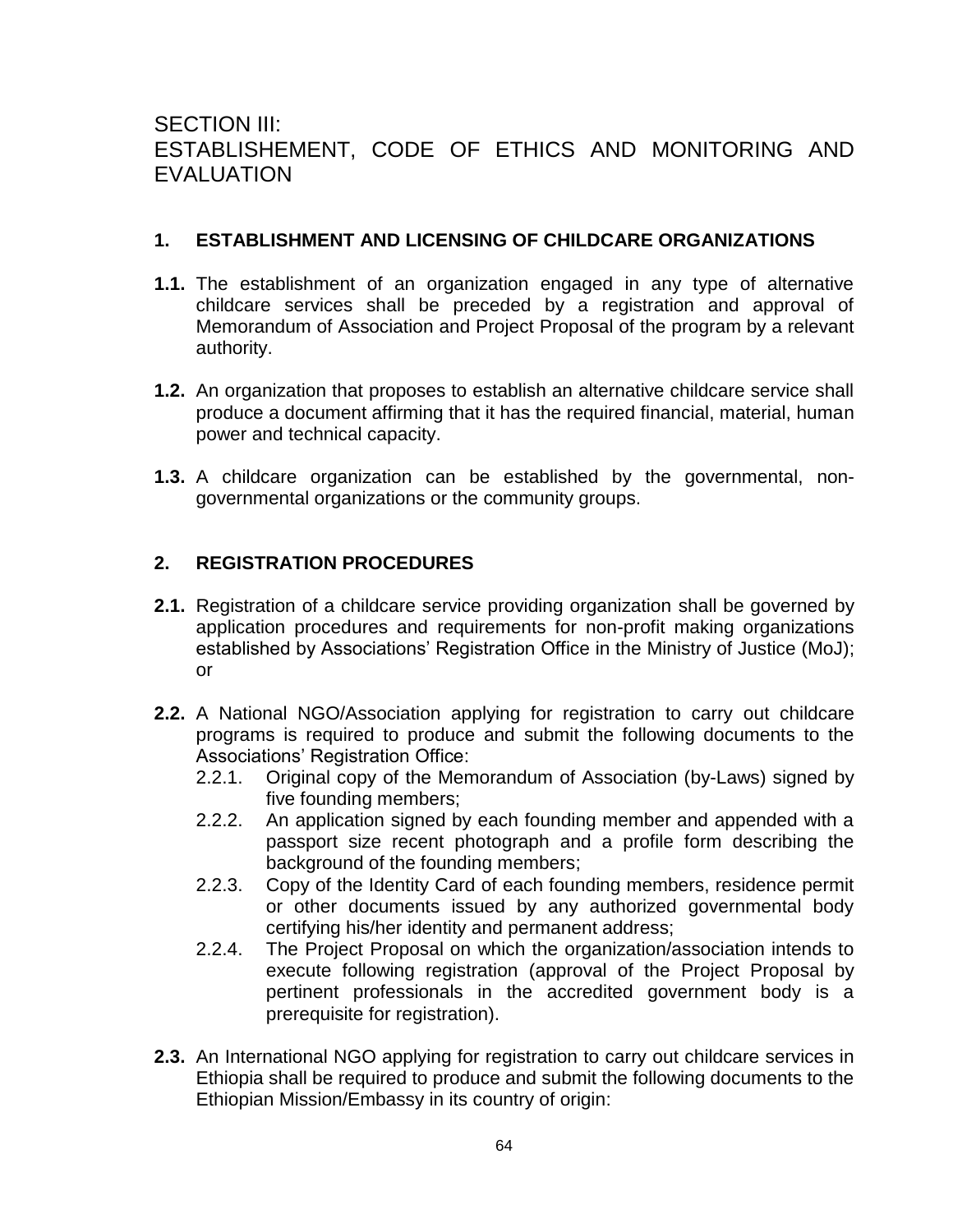- 2.3.1. Authenticated certificate(s) that stipulates the applicant to be a legal non–profit making foreign organization in the country of formation or registration;
- 2.3.2. Authenticated by-Laws or Constitution or Statutes or internal regulation and program that confirm its present spheres of activity;
- 2.3.3. Letter of support relating to its current activities and those under considerations, from the Ministry of Foreign Affairs (MoFA) or a supervisory body of non-profit making organizations situated at Head Office;
- 2.3.4. Project profile revealing the intended activities to be carried out in Ethiopia;
- 2.3.5. Authenticated Power of Attorney or Letter of Appointment by the country representative to represent the non-profit making foreign organization in Ethiopia;
- 2.3.6. If an organization is an ASPO, in addition to the points enumerated above, the ASPO shall be required to produce the following documents:
	- a. Authenticated assessment report of the work of the ASPO by the Supervisory Authority in the country of formation;
	- b. Authenticated copy of a written guarantee from Government institute affirming its responsibility for the children in case the Agency discontinues its work in Ethiopia or in country of formation due to any reasons;
	- c. The condition, status and list of the children ASPO previously adopted from Ethiopia;
	- d. Renewed and authenticated certificate of registration that verifies the applicant to work as an ASPO;
	- e. An applicant should produce a Project Proposal in addition to adoption on any social development sector to be implemented in Ethiopia after registration.
- 2.3.7. Based on the particulars of the MoFA of the FDRE, the Embassies or Consulates and permanent representatives in the country verify, authenticate and transmit the documents along with its findings to the Ministry"s Directorate to International Organizations and Economic Cooperation for approval by the Ministry;
- 2.3.8. The organization, if permitted to get registered and operate in Ethiopia, shall enter Ethiopia, submit its documents to the protocol Directorate of the MoFA, secure a document of authenticity and commence the registration process with the MoJ.

# **2.4. Renewal of registration**

- 2.4.1. Organizations applying for the renewal of their work permit should submit:
	- a. Annual audit reports (original) by certified accountant. Organizations with annual income amounting to less than ETB 50,000 (fifty thousand Ethiopian Birr) should submit financial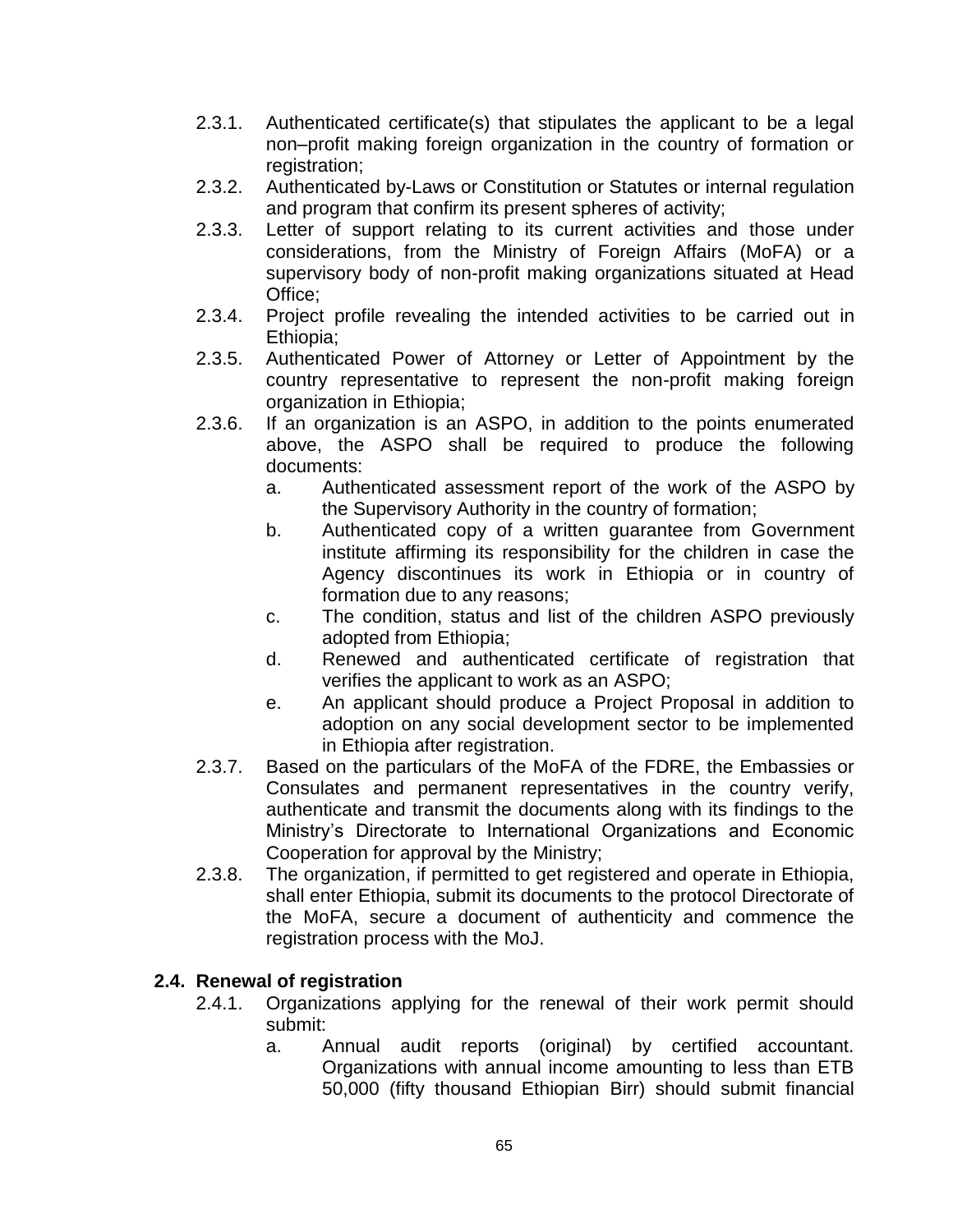statement/report prepared by their Head of the Finance Department and approved by the internal auditor;

- b. Annual activity report of the organization /associations.
- c. Both the financial and activity reports should be approved/endorsed by the general assembly of the organization/association.

### **3. CODE OF ETHICS**

- **3.1.** Organizations engaged in any type of alternative childcare service adhere to the law of the land and respect all codes of conduct that are/will be developed by relevant and authorized Government body.
- **3.2.** In all its activities, an organization engaged in childcare service strives to ensure the best interests of the child.
- **3.3.** An organization shall refrain from making childcare services as a means of income generating and ensure that the income is solely used for all round development and well-being of the children.
- **3.4.** An organization shall refrain from involvement in activities other than those legally permitted to it and the objectives it is established for.
- **3.5.** An organization makes sure that its management and implementation of the services are quided by the principles of good governance with accountability and transparency and meaningful participation of its constituencies.
- **3.6.** Ensures that children (target groups) are not discriminated due to their sex, color, disability, race, religion, language, HIV status and any other condition.
- **3.7.** In the performance of its functions, an organization discharges its duties incorruptibly and in a non-abusive manner of any privilege availed to it.
- **3.8.** Every childcare organization shall develop and apply a child protection policy that should be signed and respected by the staff.
- **3.9.** A childcare organization makes sure that the provision of the type of alternative childcare service is conducted in a manner that does not violate the rights of children and damage their physical and psycho social conditions.
- **3.10.**Respect the privacy of the target groups and confidentiality of personal data on the life histories of children and other related issues that need to be kept confidential regarding their life.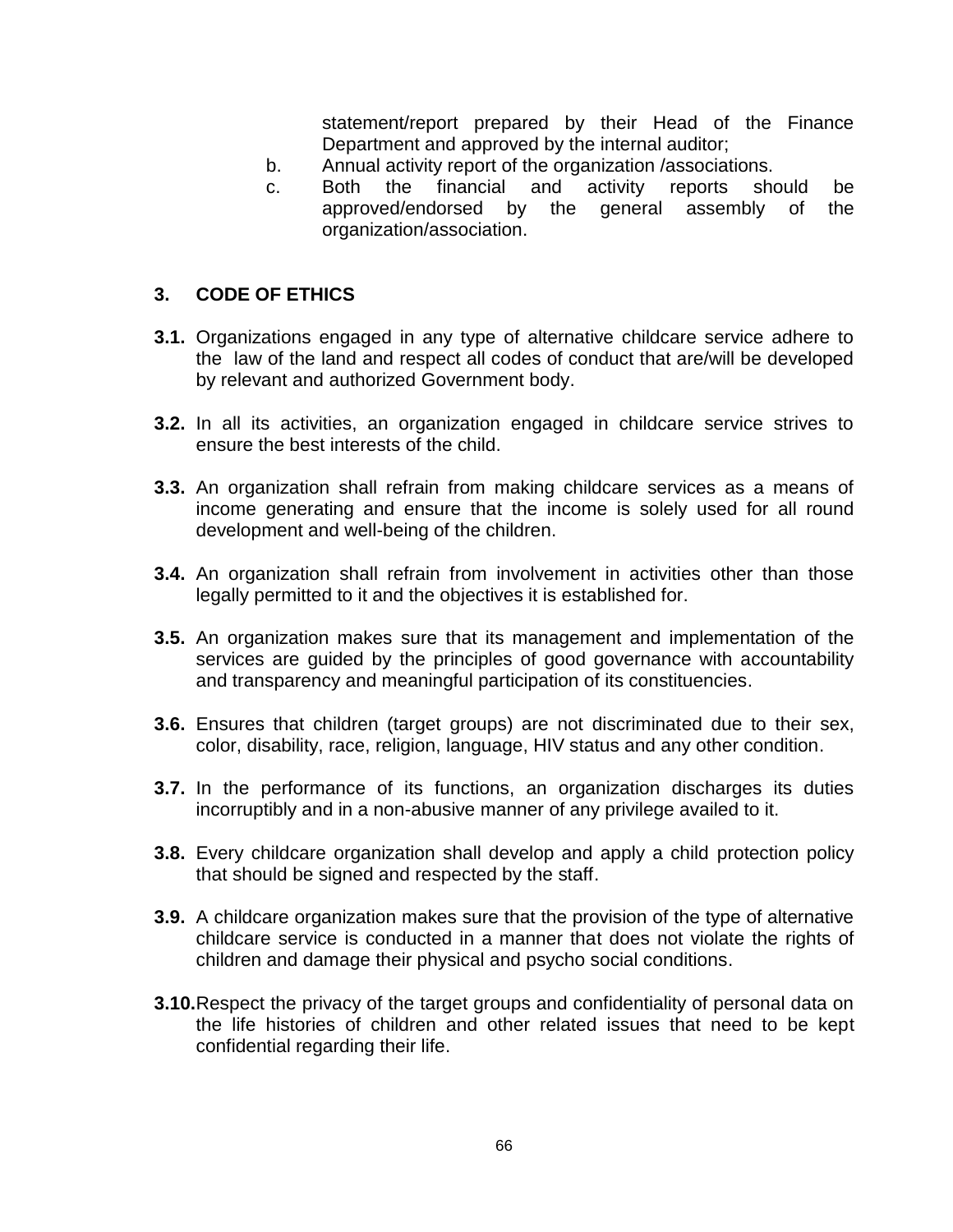- **3.11.**A childcare organization shall establish networks with concerned governmental and non-governmental organizations to avoid duplication of resources, efforts and check multiple servicing for the same target groups.
- **3.12.**The MoWA will ensure liability to regulatory measure on organizations which fail to observe this code of ethics and other regulatory provisions of operation.

## **4. ACCOUNTABILITY**

- **4.1.** A childcare organization shall be governed by policies formulated by the accredited governmental bodies.
- **4.2.** An organization running a childcare program shall be accountable to the accredited governmental bodies.
- **4.3.** An organization running a community-based childcare program shall also be accountable to the target groups and community within which it implements its programs.
- **4.4.** A childcare organization shall submit quarterly, biannual and annual reports to the accredited governmental body.

# **5. MONITORING AND EVALUATION SYSTEMS**

Monitoring and evaluation system is essential for the realistic project planning and for having a working management information system that is crucial for successful implementation of project/programs. Hence, along with the development of the Guidelines, it is essential to design a system for maintaining the quality of childcare standards through regular assessment, monitoring and evaluation of organizations involved in any of the alternative childcare programs.

### **5.1. Designing a Monitoring System**

- 5.1.1. The following factors need to be considered by childcare providing organizations while designing an efficient monitoring system:
	- a. What is to be monitored? This refers to the selection of indicators which will be monitored and which reflect the effects of the project. The identification process should be participatory to get the different views of stakeholders about the observable changes expected out of the project activities;
	- b. Who collects monitoring data? This refers to designation of appropriate personnel to monitoring activities. To minimize biases, target groups and community leaders can be involved depending on their capacity and time availability;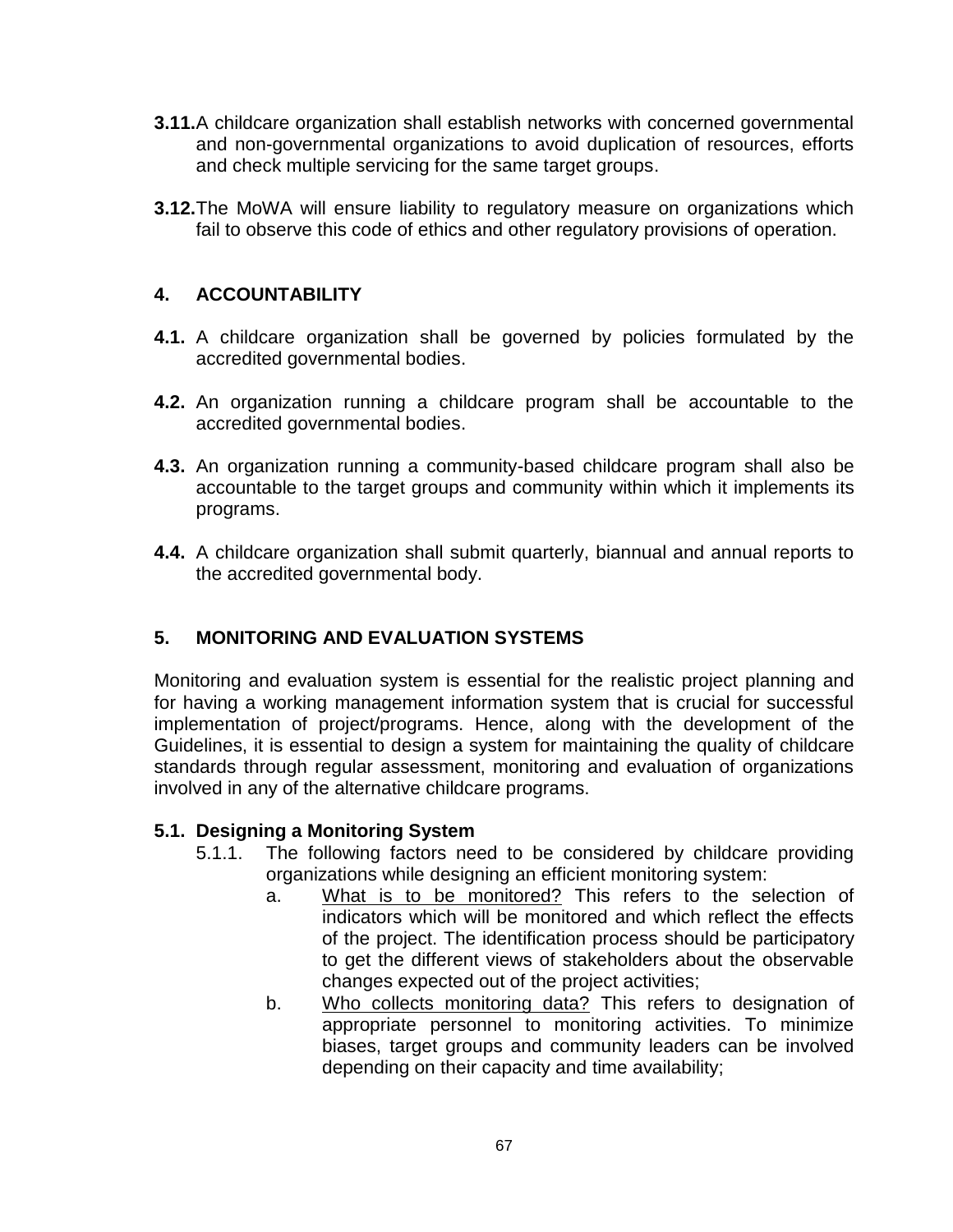- c. How to collect monitoring data? There are different tools of collecting monitoring data including interview with individuals and groups, surveys, participatory rapid appraisal and observation. The kind of tools to be used depends on the nature of the project and the capacity of the staff. It is also necessary to consider that since monitoring is an ongoing process, there is a need to gather information repeatedly;
- d. What kind of records need to be kept for continuous assessment?
	- i. Progress Reports on quantitative and qualitative data;
	- ii. Staff meeting minutes (project staff and management committee and project review meetings);
	- iii. Field visit report of project staff or other stakeholders and donors;
	- iv. Audio visual information: photographs, newspaper, video, etc.
- e. How to use the information collected (monitoring results) for timely management *decision?* Conduct regular review meeting with stakeholders, project users, project staff and community representatives to discuss the project in light of the monitoring reports. Such meeting is of great importance to present evidence about the progress of the project and will help the management rectify mistakes or redesign the objectives and plans.

### **5.2. Designing an Evaluation framework**

- 5.2.1. Defining the project objectives: the first step in developing an evaluation plan is to formulate objectives. The objectives should be simple, measurable, achievable/realistic and time bounded;
- 5.2.2. Devise a set of impact indicators: once the objectives are defined and specified, the next step is to devise indicators to measure progress toward achieving the objectives;
- 5.2.3. Define means of verifications: after the indicators have been identified, the next logical step is to verify their actualization and determine the sources of information which give evidence for the changes/impacts made;
- 5.2.4. Define critical assumptions: defining and analyzing the assumptions allows the stakeholders to realize that the proposed project in some cases might be unlikely to be successful due to some uncontrollable external factors. Hence, the management can take decisions before proceeding on the project or monitor the situation to reduce the risk of failure.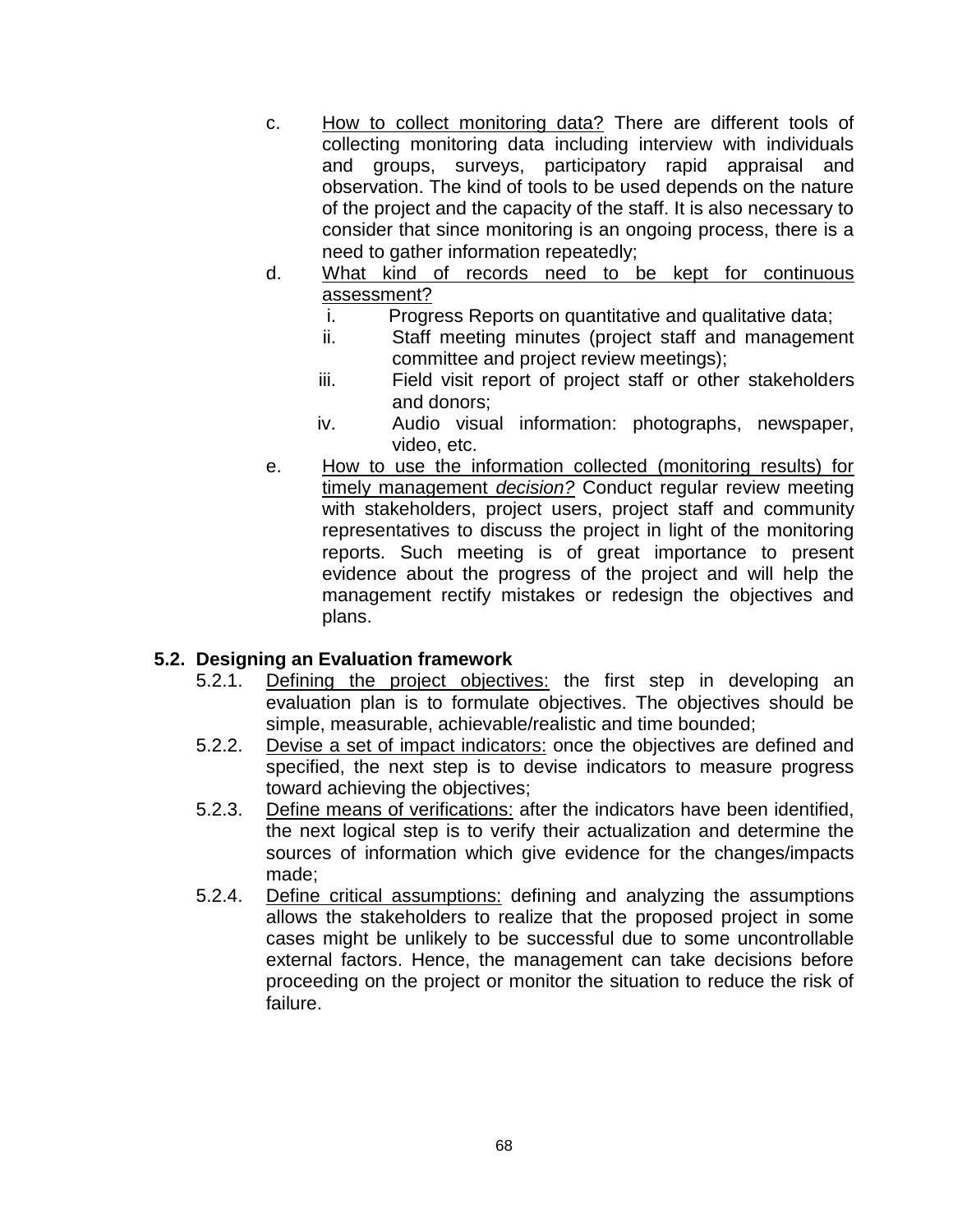#### **6. APPLICATION OF THE GUIDELINES**

- **6.1.** MoWA or the relevant governmental body is responsible to promote the application of the Guidelines by all concerned childcare organizations;
- **6.2.** The following procedures are suggested as a core strategies to facilitate effective application of the Guidelines:
	- 6.2.1. A full scale and successive familiarization program should be organized to sensitize all childcare organizations about the revised Guidelines;
	- 6.2.2. Provision of technical support such as training and other capacity building activities to the childcare institutions;
	- 6.2.3. Translation of the Guidelines into local languages or working languages and dissemination of sufficient copies to all childcare institutions;
	- 6.2.4. The MoWA should make sure that all the Project Proposals submitted by childcare organizations for appraisal and registration comply with the Guidelines;
	- 6.2.5. Periodic assessment on the status of application, challenges in the implementation of the Guidelines and new trends in childcare services, etc. to obtain feedback for future improvement of the Guidelines.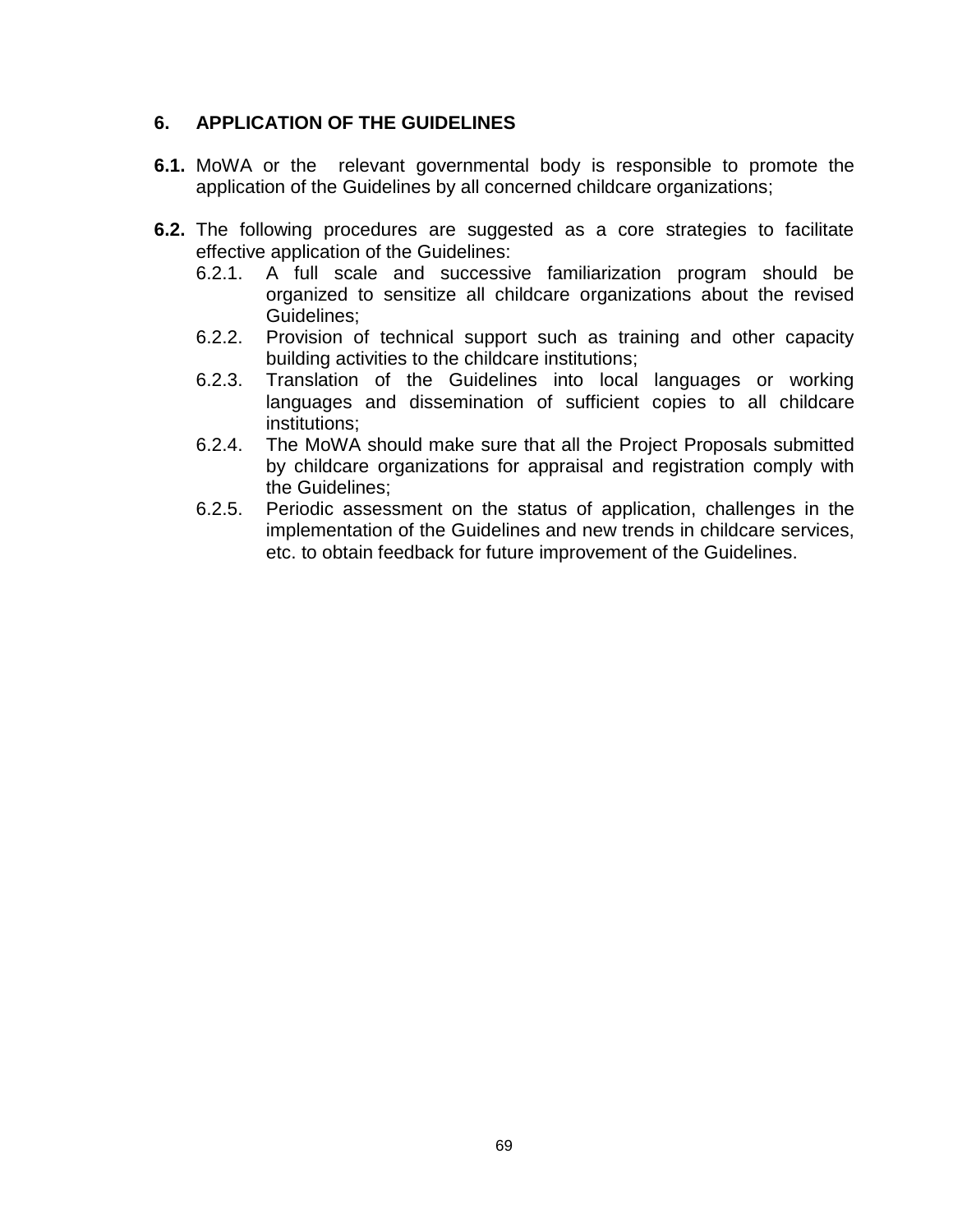#### **References**

CYAO, *Draft Guideline on Child-Family Reunification Program*, 1997.

HAPCO, *Comprehensive Community–based Care and Support Guideline for PLWHA, OVC and Affected Families*, 2006.

JeCCDO, *Proceedings of the Workshop on Deinstitutionalization: the Way to Community–based Child Support Programs*, 2002.

Mekdes, G. & Tesage*, Assessment Report on the Use and Implementation of the National Guidelines on Alternative Childcare*, 2006.

National Steering Committee for Sexually Abused and Exploited Children, *Child Friendly Rehabilitation/Treatment Guideline for Sexually Abused and Exploited Children,* 2007.

SCAB, *Study on Community–based Alternative Childcare in Addis Ababa*, 2006.

- , *Working Guideline of Adoption Service*, 2006.

Tenange, A., *Practice of Inter-country Adoption in Ethiopia: M.A Thesis, Addis Ababa University*, 2006.

*The African Charter on the Rights and Welfare of Children*.

The FDRE, *Revised Family Law*, 2002.

United Nations, *UN Convention on the Rights of the Child*, 1991.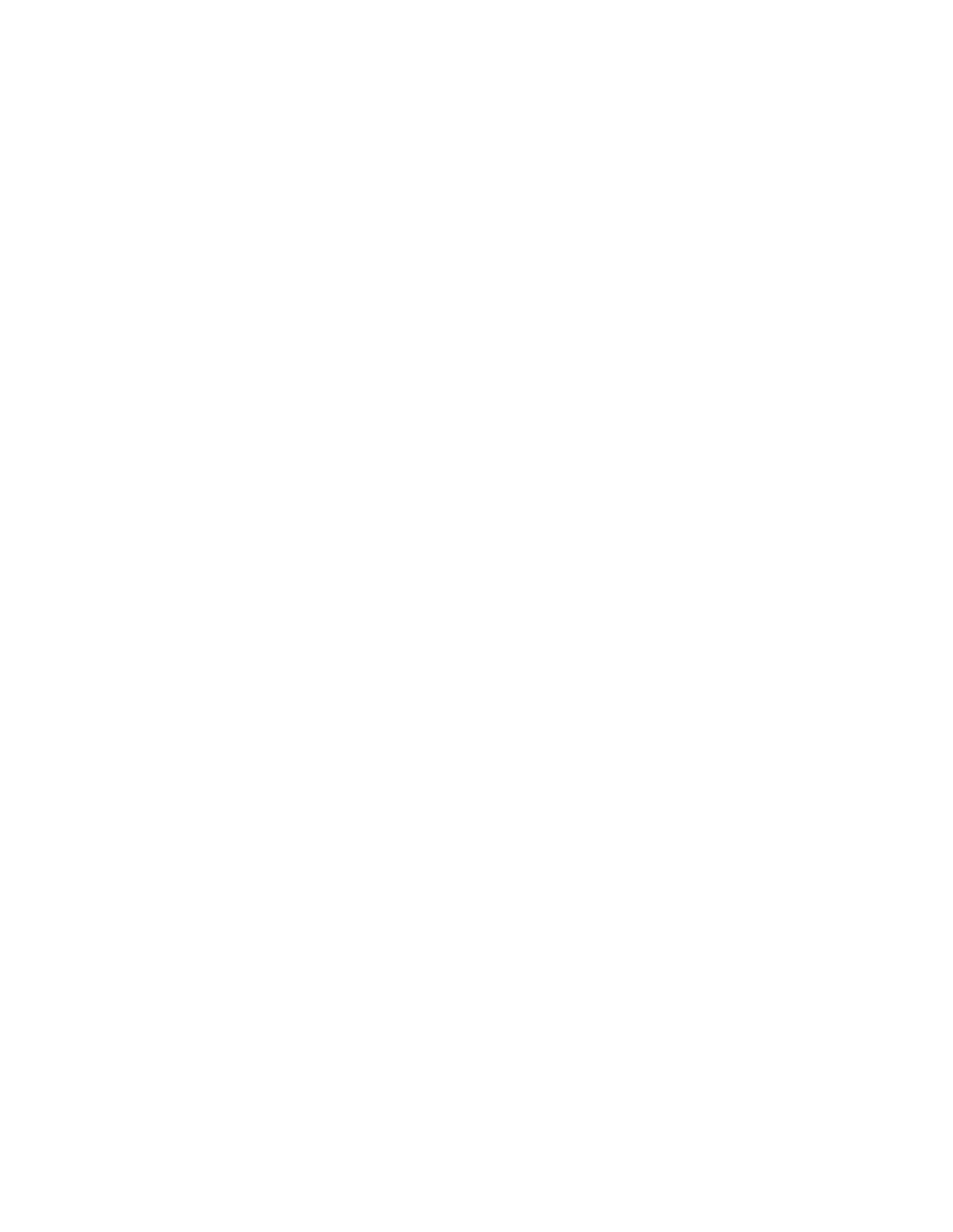**Federal Democratic Republic of Ethiopia Ministry of Women's Affairs Addis Ababa - May, 2009**